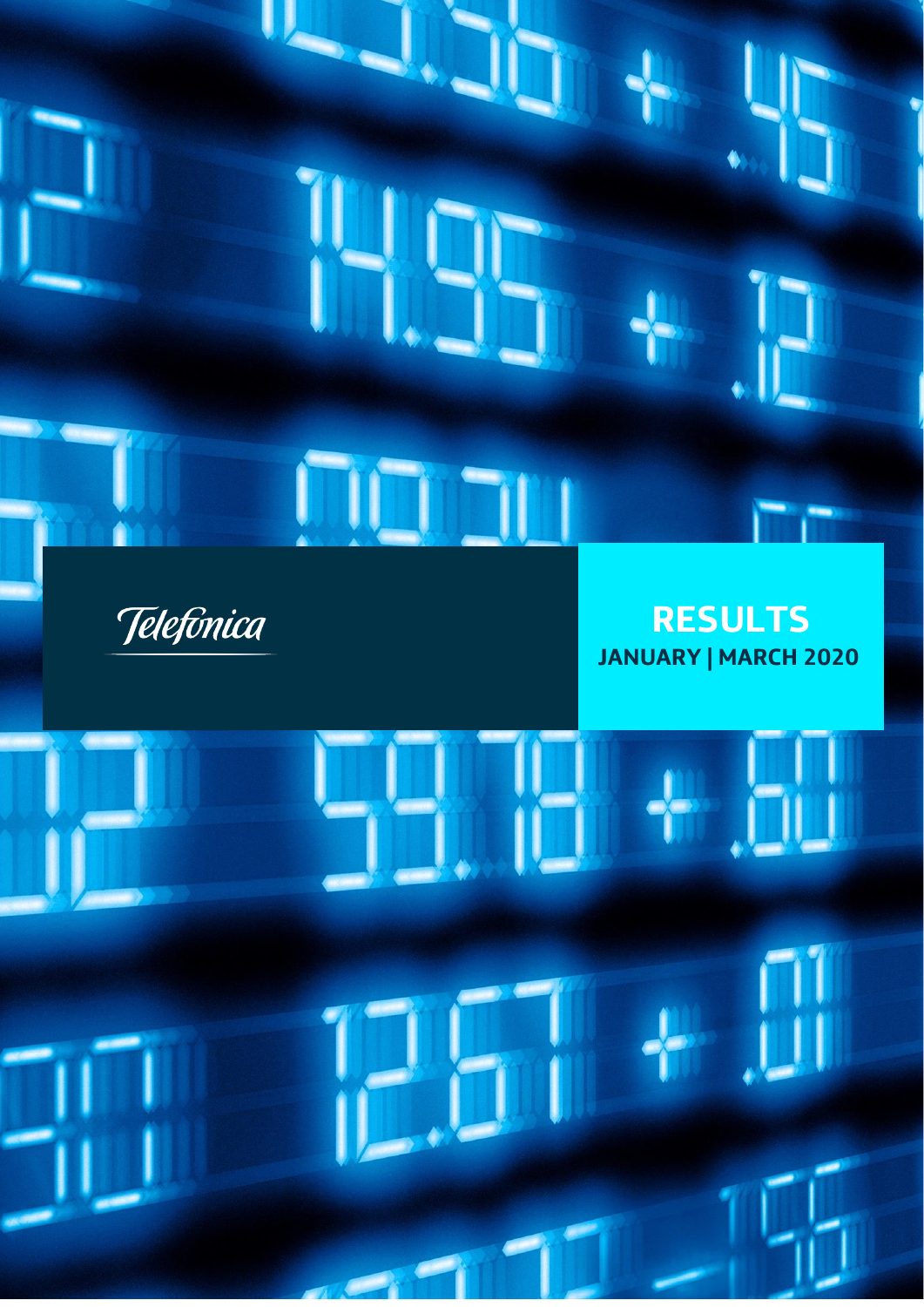Telefònica



# **FINANCIAL HIGHLIGHTS**

- *•* **Validation of our Mission: "We want to make our world more human, by connecting people's lives".**
- **• Contribution to society with different initiatives to help health authorities, public organisations, companies, employees, shareholders, providers, and customers to fight COVID-19 impacts.**
- Due to the significant changes in the guidance scenario and context; and the current level of uncertainty, 2020 financial guidance is withdrawn. Nevertheless, the company will closely monitor the evolution of our businesses and will manage CapEx and OpEx accordingly to focus on OIBDA-CapEx stability. In the current context the **outlook for 2020<sup>1</sup> OIBDA-CapEx is to be slightly negative to flat year-on-year in organic terms**. As for the mid-term, **2022 guidance<sup>1</sup> of Revenue growth and 2 percentage points improvement in (OIBDA-CapEx)/Revenues is reiterated**.
- Confidence in our business flexibility to weather current environment, coupled with a solid liquidity position and the expected resiliency of business performance, allow us to **confirm the announced €0.40 dividend for 2020.** The proposal to the AGM is that the payment for the second tranche of 2019 dividend (€0.2, to be paid in June 2020) and the first tranche of 2020 (€0.2 to be paid in December 2020) will be done through voluntary scrip dividend. Second tranche of 2020 dividend (€0.2) will be paid in June 2021<sup>2</sup>.
- **• Reliable, secure and high-quality networks;** maintaining service quality in the context of increasing traffic.
	- **–** Higher connectivity demand: 129.4m premises passed with UBB; 56.8m proprietary, +10% y-o-y.
	- **–** Higher digitalisation; growth in sales and resolution of incidents through on-line channels.
	- **–** Increase demand and relevance of our services (Connectivity, Content, Cloud, Cybersecurity).
- **• Solid liquidity position and balance sheet strength.**
	- **–** €22.5bn liquidity position; cash position of €8.7bn; covering maturities for the next two years; **net debt** (€38,223m as of March), -5.3% y-o-y.
- **• Sustainable business model** (growth, efficiencies, and responsibility).
	- **–** Improvement in customer's lifetime and experience; focus on value especially UBB and mobile contract; accesses (342m); average revenue per access (+0.1% y-o-y); 0.3 p.p. y-o-y churn improvement.
	- **–** Revenues €11,366m (-5.1% y-o-y) declined 1.3% in organic terms; service revenue -1.4%. +0.1% organic growth in revenues in the four core markets (T. España, T. Deutschland, T. UK and T. Brasil).
	- **–** OIBDA €3,760m (-11.8%) declined 1.7% organically. OIBDA of the four core markets rose 0.8% organically and OIBDA-CapEx +3.2% in organic terms.
	- **–** Net income reached €406m and €0.06 per share (€619m and €0.11€ underlying).
- **• T. España**; the best fibre network in Europe (23.4m premises passed), guaranteeing stable and secure communication. Convergent accesses (4.8m) remained stable and premium fibre +17%. Revenues totalled €3,078m (-1.6% organic), OIBDA €1,225m (-1.8%) and OIBDA-CapEx €881m (+1.4%).
- **• T. Deutschland** solid start of the year; growth acceleration in revenues (+3.8%) to €1,846m and OIBDA (+1.5%) to €532m; strong commercial effort from  $O<sub>2</sub>$  brand following the launch of new tariffs.
- **• T. UK;** sustained its mobile market leadership; 34.8m accesses (+6% y-o-y) and loyalty (contract churn 1.0%). Positive revenue growth for 15 straight quarters (+1.5% organic); reaching €1,739m, OIBDA €516m (+1.1%) and OIBDA-CapEx €295m (-8.6%).
- **• T. Brasil;** continued growth of high-value accesses (FTTH +30%; mobile contract +3%), together with OIBDA margin expansion (+2.0 p.p.), which, thanks to digitalisation, translated into a +7.1% OIBDA-CapEx. Revenues totalled €2,215m (-1.4% organically) and OIBDA €951m (+3.4%).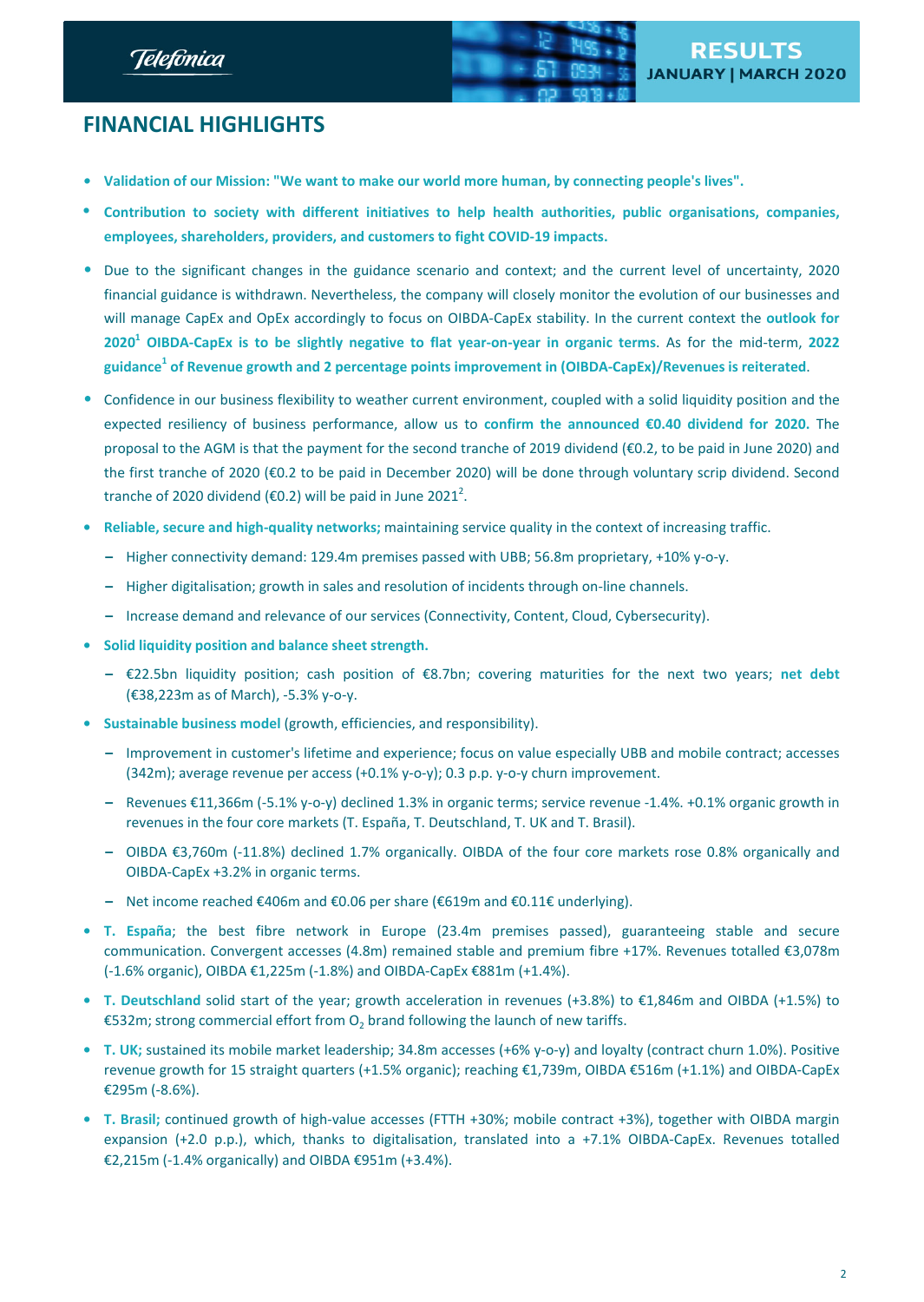Telefònica



- **• T. Infra;** Telxius acquired 1,927 towers in Brazil and Peru in the quarter, to reach 20,331 towers and a "tenancy ratio" of 1.34x. Revenues rose 5.8% and OIBDA 11.8% organically excluding the sale of additional cable capacity in Q1 19.
- **• T. Hispam;** strategic focus on the growth of high-profitable accesses (contract and fibre) and in the maximisation of asset value. Revenues (€2,204m) and OIBDA (€502m) fell 4.8% and 10.6% organically, respectively, following the elimination of the contribution to growth from Argentina.

- $\checkmark$  Assumes constant exchange rates of 2019 (average in 2019).
- $\checkmark$  Excludes the contribution to growth from T. Argentina and T. Venezuela.
- $\checkmark$  Excludes the results from Central America's operations.
- $\checkmark$  Considers constant perimeter of consolidation.
- $\checkmark$  Does not include write-offs, capital gains/losses from the sale of companies and asset sales (material), material non-recurring impacts and restructuring costs.
- $\checkmark$  CapEx excludes investments in spectrum.
- $\checkmark$  Both 2019-2022 guidance and 2020 ambition include UK business consolidated by global integration.

2019 adjusted bases: Revenues (€47,875m), OIBDA (€16,762m), OIBDA-CapEx (€9,526m) and (OIBDA-CapEx)/Revenues (19.9%).

ü Considers average exchange rates in 2019 with the exception of Venezuela and Argentina (exchange rate of the end of the period). Excludes T. Centroamérica. Considers constant perimeter of consolidation. Excludes: write-offs, capital gains/losses from the sale of companies and asset sales (material), material nonrecurring impacts and restructuring costs. CapEx excludes investments in spectrum.

<sup>2</sup> The adoption of the corresponding corporate resolutions will be proposed in due course, announcing the specific payment dates.

 $1$  2019-2022 guidance and 2020 ambition: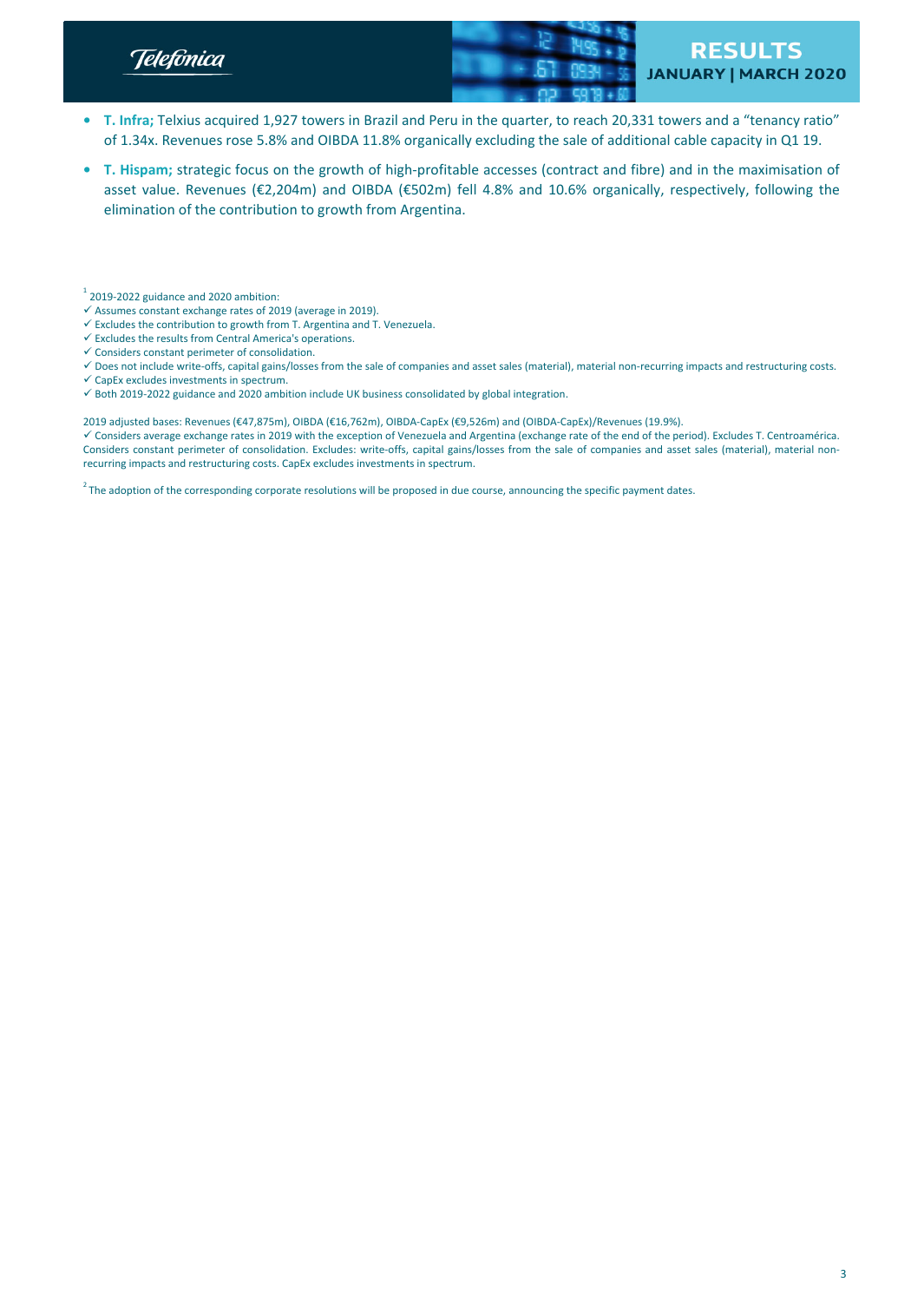





## **Comments of José María Álvarez-Pallete, Chairman and Chief Executive Officer:**

"The COVID-19 crisis has deeply affected the societies in which we operate. Telefónica's mission to "make our world more human by connecting people's lives" has become more relevant than ever. In an extraordinary and totally unexpected *situation, telecommunication networks have become essential.*

Our priority during this social emergency has been people: protecting the health of our teams - with 95% of the *workforce teleworking - while ensuring connectivity for customers, businesses, public administrations and ultimately for* society. I would like to thank the enormous effort and commitment of our employees. It's hard to imagine this situation without connectivity. Over the past few weeks, our teams have worked closely with the health authorities and social partners to provide a responsible response to all our stakeholders. We will continue to support our suppliers and the *communities we serve in this unprecedented crisis.*

Telefonica is not immune to this crisis, but it is resilient. The crisis has had a limited impact on our first quarter financial results. Our four key markets have performed well in a unique and challenging environment. Lower revenues from *roaming, prepaid and business customers were partially compensated by lower commercial costs and lower customer churn.*

It is too soon to assess the extent of the effects of the pandemic, but we have several levers to mitigate potential negative impacts. We will continue managing investments and costs, focusing on operating cash flow stability. We also have a solid balance sheet and a strong cash position. Moreover, the resilience and flexibility of our business model and the strength of our company, allow us to maintain an attractive dividend for our shareholders, of €0.40 per share. Also, we continue to work on our five strategic decisions announced at the end of 2019, to make our company even more resilient in the future. All this, in combination with the corporate operations already announced or in process, allows us *to handle the uncertainty from a position of strength.*

This crisis will irreversibly accelerate the rate of digitalisation in our society. Our analogue and digital lives are becoming one. The world has already changed and will never be the same again. In this new world, Telefónica will play a key role *as a catalyst for this digitalisation".*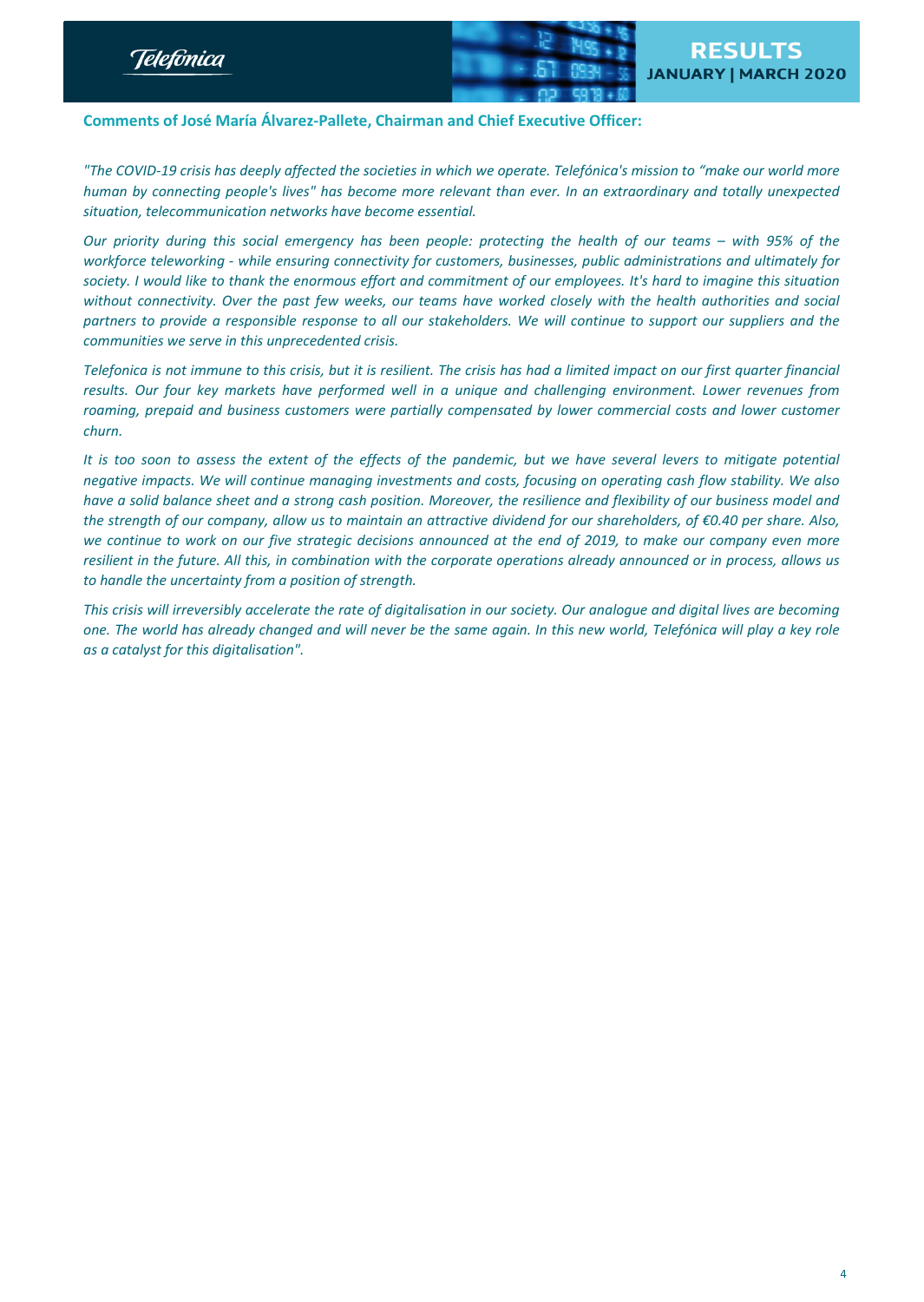#### TELEFÓNICA

SELECTED FINANCIAL DATA

| <b>Unaudited figures (Euros in millions)</b>            | January - March | % Chg      |            |
|---------------------------------------------------------|-----------------|------------|------------|
|                                                         | 2020            | Reported   | Organic    |
| <b>Revenues</b>                                         | 11,366          | (5.1)      | (1.3)      |
| Telefónica España                                       | 3,078           | (1.6)      | (1.6)      |
| Telefónica Deutschland                                  | 1,846           | 3.8        | 3.8        |
| Telefónica UK                                           | 1,739           | 2.9        | 1.5        |
| <b>Telefónica Brasil</b>                                | 2,215           | (13.6)     | (1.4)      |
| Telefónica Hispam                                       | 2,204           | (8.4)      | (4.8)      |
| Telefónica Infra (Telxius)                              | 207             | (5.7)      | (6.1)      |
| Other companies & eliminations                          | 77              | (60.4)     | C.S.       |
| <b>OIBDA</b>                                            | 3,760           | (11.8)     | (1.7)      |
| Telefónica España                                       | 1,225           | (9.6)      | (1.8)      |
| Telefónica Deutschland                                  | 532             | 1.9        | 1.5        |
| Telefónica UK                                           | 516             | 2.4        | 1.1        |
| <b>Telefónica Brasil</b>                                | 951             | (9.4)      | 3.4        |
| Telefónica Hispam                                       | 502             | (21.2)     | (10.6)     |
| Telefónica Infra (Telxius)                              | 135             | 4.7        | 4.4        |
| Other companies & eliminations                          | (100)           | C.S.       | 29.3       |
| <b>OIBDA</b> margin                                     | 33.1 %          | (2.5 p.p.) | (0.1 p.p.) |
| Telefónica España                                       | 39.8 %          | (3.6 p.p.) | (0.1 p.p.) |
| Telefónica Deutschland                                  | 28.8 %          | (0.5 p.p.) | (0.7 p.p.) |
| Telefónica UK                                           | 29.7 %          | (0.1 p.p.) | (0.1 p.p.) |
| <b>Telefónica Brasil</b>                                | 42.9 %          | 2.0 p.p.   | 2.0 p.p.   |
| Telefónica Hispam                                       | 22.8 %          | (3.7 p.p.) | (1.6 p.p.) |
| Telefónica Infra (Telxius)                              | 65.4 %          | 6.5 p.p.   | 6.6 p.p.   |
| Other companies & eliminations                          | n.s.            | C.S.       | n.s.       |
| Net income attributable to equity holders of the Parent | 406             | (56.2)     |            |
| Basic and diluted earnings per share (euros)            | 0.06            | (62.0)     |            |
| CapEx                                                   | 1,485           | (4.4)      | 1.8        |
| Telefónica España                                       | 344             | (9.5)      | (9.5)      |
| Telefónica Deutschland                                  | 224             | (11.1)     | (11.1)     |
| Telefónica UK                                           | 221             | 19.4       | 17.8       |
| <b>Telefónica Brasil</b>                                | 337             | (14.9)     | (2.8)      |
| Telefónica Hispam                                       | 325             | 9.5        | 19.7       |
| Telefónica Infra (Telxius)                              | 155             | n.s.       | n.s.       |
| Other companies & eliminations                          | (123)           | C.S.       | C.S.       |
| Spectrum                                                |                 |            |            |
| OIBDA-CapEx                                             | 2,275           | (16.1)     | (3.8)      |
| Telefónica España                                       | 881             | (9.7)      | 1.4        |
| Telefónica Deutschland                                  | 308             | 14.0       | 12.9       |
| Telefónica UK                                           | 295             | (7.4)      | (8.6)      |
| <b>Telefónica Brasil</b>                                | 613             | (6.1)      | 7.1        |
| Telefónica Hispam                                       | 176             | (48.1)     | (37.1)     |
| Telefónica Infra (Telxius)                              | (20)            | C.S.       | C.S.       |
| Other companies & eliminations                          | 22              | (33.3)     | C.S.       |
| (OIBDA-CapEx)/Revenues                                  | 20.0 %          | (2.6 p.p.) | (0.5 p.p.) |

*-Reconciliation included in the excel spreadsheets.*

Notes:<br>-OIBDA and OI are presented before brand fees and management fees.<br>-Group consolidated results deconsolidate T. Panamá since 1 September 2019, T. Nicaragua since 1 May 2019, T. Guatemala since 1 January 2019 and Ant

**Organic criteria:** Assumes constant exchange rates of 2019 (average in 2019). Considers constant perimeter of consolidation, does not include capital gains/<br>losses from the sale of companies and assets sales (material), r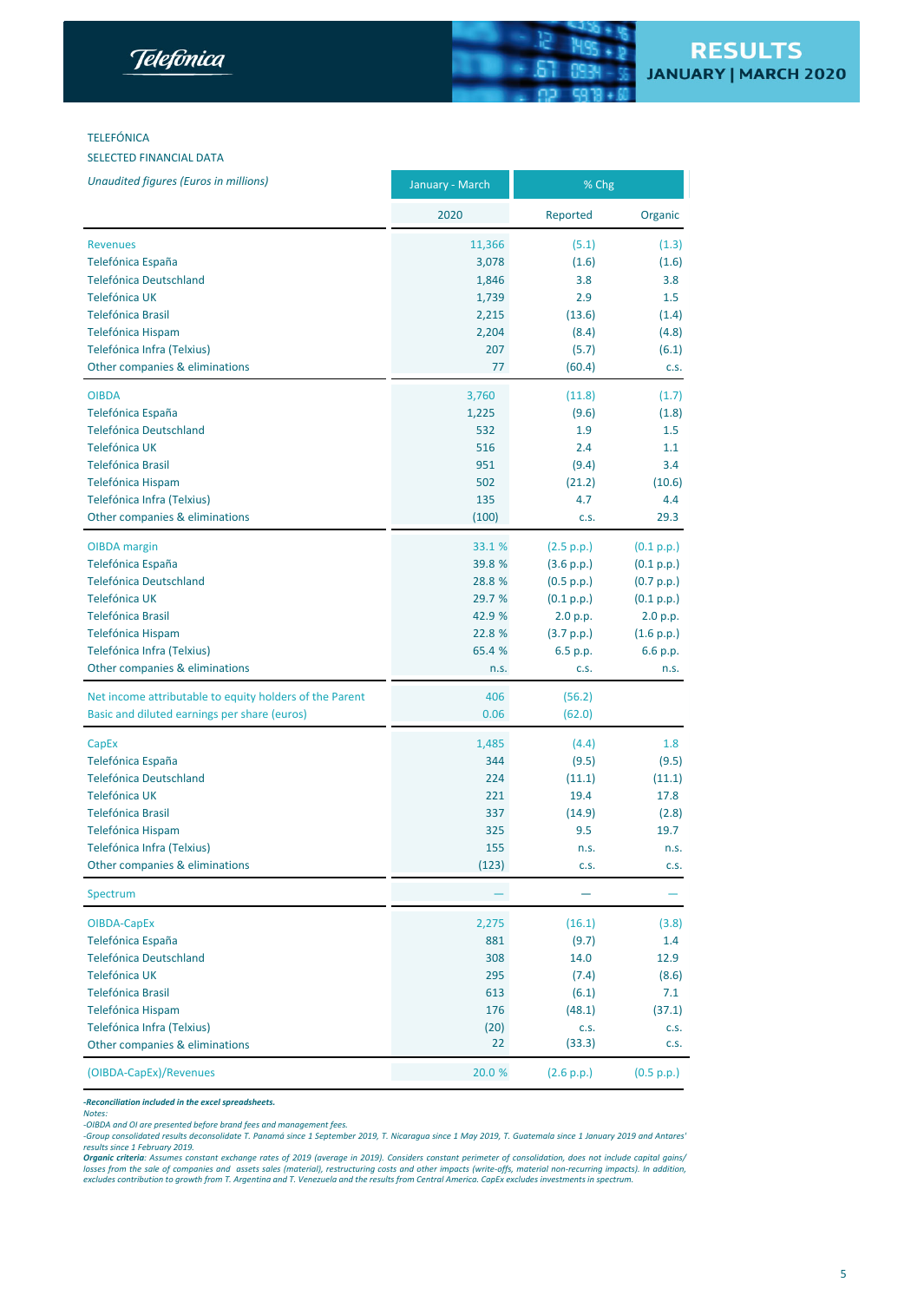

# TABLE OF CONTENTS

# **TELEFÓNICA**

| <b>Consolidated Results</b> |  |
|-----------------------------|--|
| Digital Corporate           |  |
| Digital Consumer            |  |

# **RESULTS BY BUSINESS UNITS**

| <b>Telefónica España</b>      | 20 |
|-------------------------------|----|
| <b>Telefónica Deutschland</b> | 22 |
| <b>Telefónica UK</b>          | 24 |
| <b>Telefónica Brasil</b>      | 26 |
| <b>Telefónica Infra</b>       | 29 |
| <b>Telefónica Hispam</b>      | 31 |

# **ADDENDA**

| Key Holdings of the Telefonica Group | 35 |
|--------------------------------------|----|
| <b>Changes to the Perimeter</b>      | 36 |
| Alternative performance measures     | 37 |

The financial information related to January-March 2020 contained in this document has been prepared under International Financial Reporting Standards (IFRS), as adopted by the European Union, which do not differ for the purposes of the Telefónica Group, from IFRS *as issued by the International Accounting Standards Board (IASB).*

Telefónica's management model, regional and integrated, means that the legal structure of the companies is not relevant for the release of Group financial information, and therefore, the operating results of each of these business units are presented independently, regardless of their legal structure. For the purpose of presenting information on a business unit basis, revenue and expenses arising from invoicing among companies within Telefónica's perimeter of consolidation for the use of the brand and management contracts have been excluded from the operating results for each business unit. This breakdown of the results does not *affect Telefónica's consolidated earnings.*

The English language translation of the consolidated financial statements originally issued in Spanish has been prepared solely for the convenience of English speaking readers. Despite all the efforts devoted to this translation, certain omissions or approximations may subsist. Telefónica, its representatives and employees decline all responsibility in this regard. In the event of a discrepancy, the *Spanish-language version prevails.*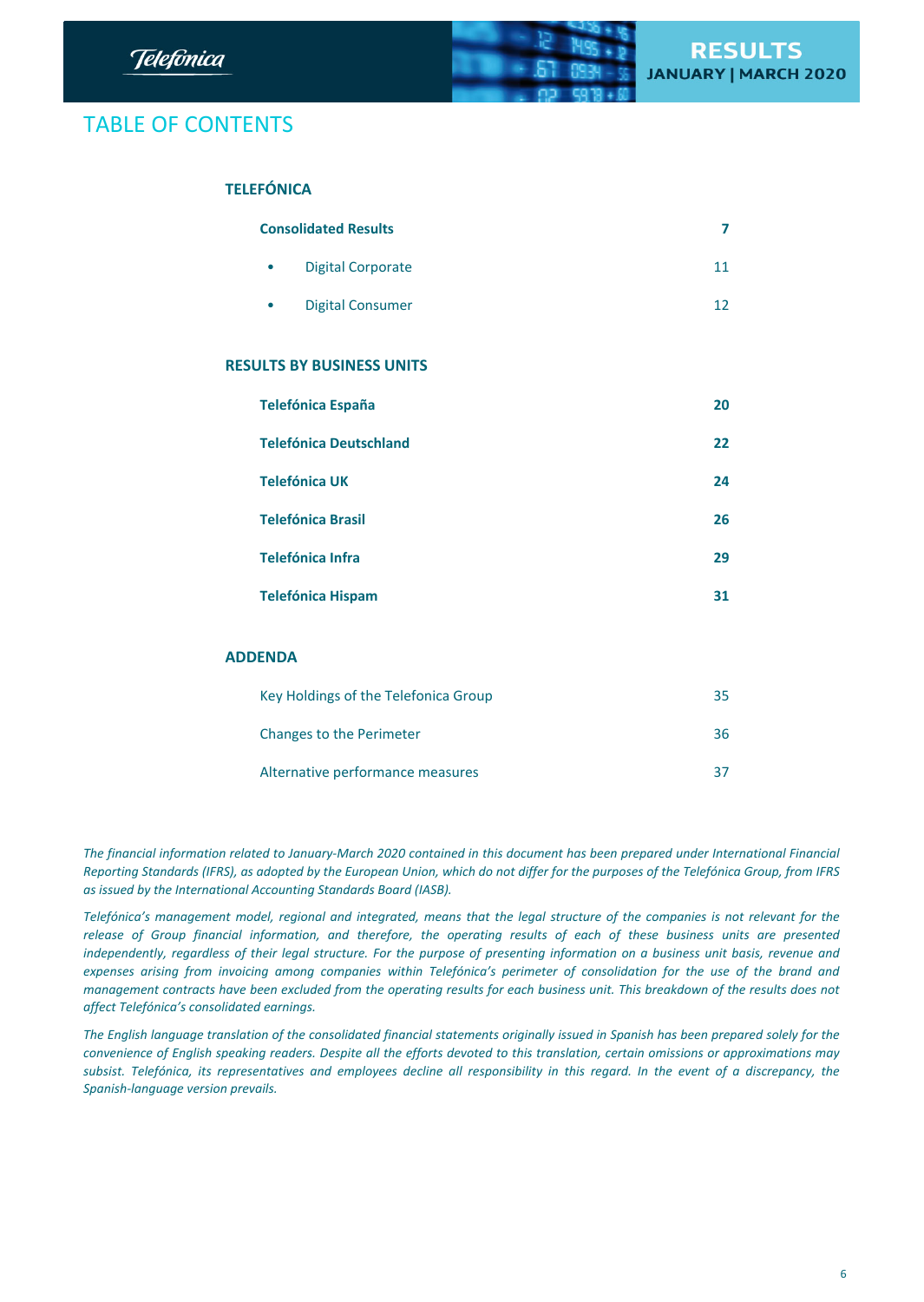

# <span id="page-6-0"></span>01

# **CONSOLIDATED RESULTS**

Despite the unknown length and depth of the crisis causing significant uncertainty around growth forecasts, as a baseline, we expect the 2020 GDP growth rate to contract to around 6% (IMF) in countries where Telefónica operates, below both the 2019 figure and the 2015-18 average.

Given the extraordinary COVID-19 situation, Telefónica has felt more than ever the need to contribute to society with a range of measures to fight the impacts.

The economic and social activity of the countries where Telefónica operates has changed significantly and very quickly. Personal confinement has become necessary, companies structures have had to adapt quickly, and both the administration and the health systems have been under enormous pressure.

In this context, Telefónica has responded to the society with its infrastructure, providing connectivity and hospital equipment, as well as tablets and SIM cards to the most vulnerable parts of society. In some of its regions it has also shared its big data and cloud capabilities with the health authorities.

Telefónica has worked to guarantee connectivity at a time of maximum demand, in addition to extending its mobile data or access to content free of charge, along with other measures. The Company has prioritised its employees health, with almost all working remotely where possible, and has shortened the period for payments to those suppliers with liquidity problems.

Both Telefónica and the telecommunications sector as a whole have proved to be key in this new and difficult environment, reflecting the strength of the digitalisation and transformation processes undertaken and the over €90bn of investment made since 2012. This significant investment effort enables the Company to operate today the largest fibre to the home network in Europe. In addition, and in financial terms, Telefónica has a solid liquidity position.

Although the effects from COVID-19 change day by day, its impact in the first quarter has been limited. Telefónica experienced both positive and negative effects, with higher pressure on the B2C segment (mobile prepaid, roaming, lower sales in stores) and on B2B (SMEs and Public Administrations, companies from more exposed sectors, commercial activity), but also with increased services demand, particularly around connectivity and content. More specifically, OIBDA has more protection than revenues, thanks to lower commercial costs, lower churn rates, despite the increase in the bad debt rate. In addition, the Company saw some relief in investment levels due to the delay in spectrum auctions - as already confirmed by Spain - due to the portability ban in some markets and the lower network deployment as a result of confinement.

Telefónica Group's **access** base stood at 342.2m at March (-1% y-o-y excluding T. Centroamérica). Customer value continued to improve, increasing average revenue per access (+0.1% y-o-y organic) and improving churn levels (-0.3 p.p. y-o-y). It is also worth highlighting, i) **mobile contract** (106.2m; +3% y-o-y excluding T. Centroamérica); ii) **M2M** (24.7m) +21% y-o-y, with quarterly net additions of 0.9m and iii) **UBB** (14.4m; +6% y-o-y) accelerated their quarterly net additions to 153k (89k in Q4 19), already accounting for 70% of total fixed broadband accesses (+7 p.p. y-o-y).

In recent years Telefónica has invested heavily in the deployment and transformation of its network in order to provide **excellent connectivity** in all of its dimensions, capacity, speed, coverage and security.

Making the right technological decisions around architecture, topologies, suppliers, and operating model, has been key in enabler for Telefónica to be able to successfully absorb the record demand for connectivity which has arisen as a result of the confinement measures associated with the pandemic.

In the first week of confinement in Spain there was record traffic growth. Peak hour fixed data traffic grew by 20% vs. the levels prior to the crisis, reaching the total volume of traffic expected by the end of 2020; while fixed voice traffic increased by 70%. As for mobile traffic, data grew by 15% and voice by 70%, mainly with residential customers, with traffic tripling in some areas. The main reason for the growth in data has been a higher consumption of entertainment services (video, social networks ...) as the traffic associated with remote working (office tools, video conferencing ...) has grown but its contribution to the total is lower.

Data transmision via WhatsApp, Webex or Skype has grown by up to 600% (at peak), and as a consequence of remote working, calls on Microsoft Teams have increased by 464% and group sessions by 220%.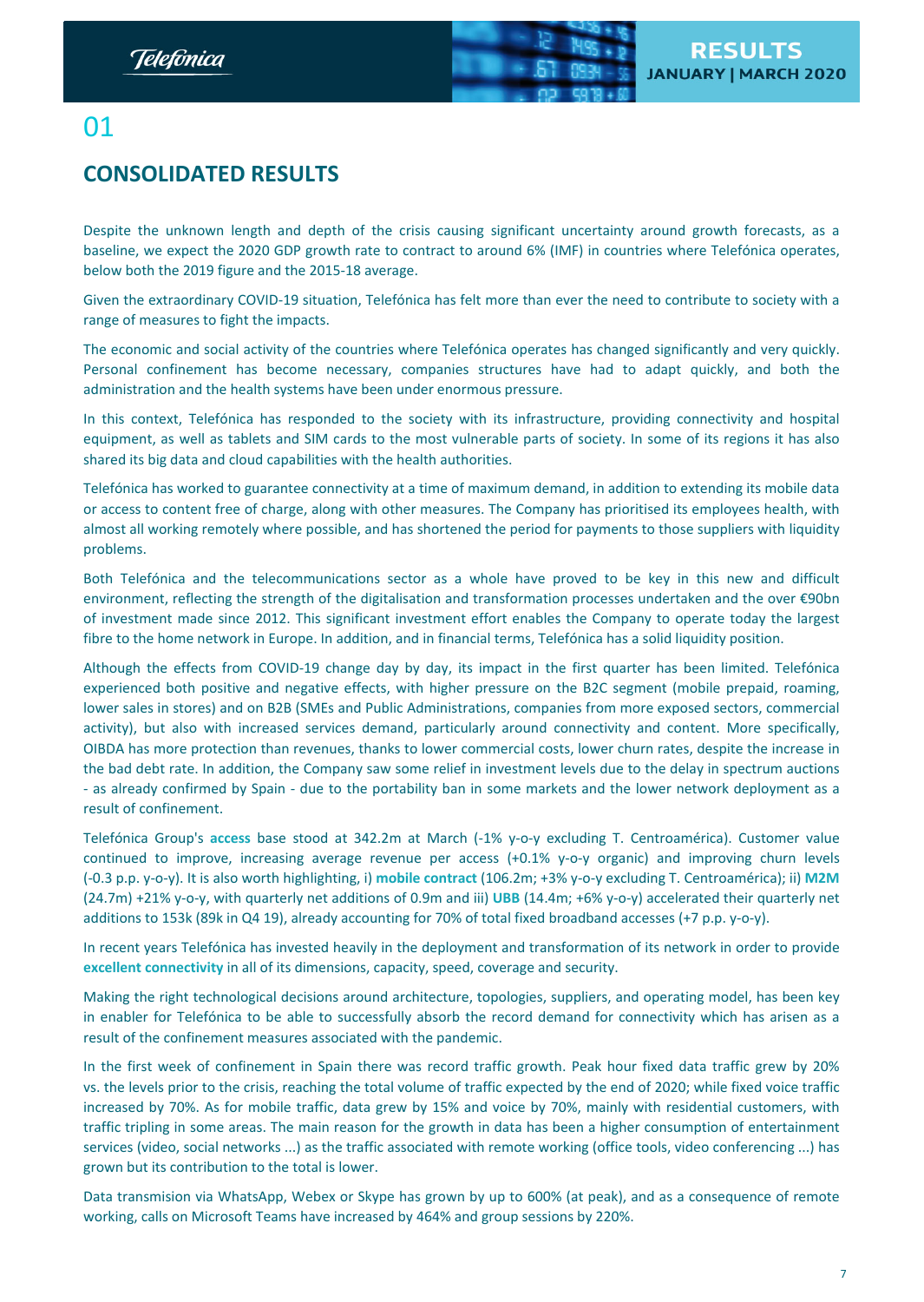



The network has supported both the demand from our own customers (14.4m UBB retail customers at the end of March in the Group; +6% y-o-y; 4.4m FTTH accesses in Spain), and wholesale customers, where we have provided greater capacity to avoid incidents in their service.

In particular, Telefónica has been able to absorb this unprecedented growth and securely maintain customer experience without the need to reduce the quality of any service, thanks to the network's redundancy, designed to guarantee service continuity in case of link failures and to absorb occasional traffic peaks.

At the end of March, **UBB** network reached 129.4m premises passed (56.8m in own network; +10% y-o-y). Investment in fibre is key for the future, with a useful life of more than 30 years, its technological evolution enables much faster speeds (up to 10Gbps to more than 20m premises passed in Spain with 10-GPON) and to optimise 5G deployment.

In addition, having reached a critical mass of customers in fibre, generated revenues and efficiencies from the decommissioning of copper networks. In Spain, almost 500 Central Offices have been shut down, and no residential customers are expected to be on the copper network by 2025. These efficiencies will be very relevant in energy and property use, as well as in maintenance costs.

The simplification of the fixed legacy network, will allow to free up space in the Central Offices, which in turn can be used to house Edge Computing equipment in years to come (fibre takes up ~15% of the copper space in a Central Office).

**LTE** coverage reached 80% (+2 p.p. y-o-y; 96% in Europe and 75% in Latin America) and it made up 80% of total traffic.

The transformation of the core data network (IP network) reached 55% (+18 p.p. y-o-y).

In-house manufactured customer equipment amounted to 37m, of which 6.8m were HGUs, representing 82% of FTTH customers, and digitised and managed in real time E2E processes reached 77% at the end of March (+11 p.p. y-o-y).

Exchange rate evolution negatively affected the Company's reported results, mainly due to the depreciation of the Brazilian real against the euro, and to a lower extent due to the depreciation of the Chilean Peso against the euro. In this context, foreign currencies reduced the y-o-y change in revenues by 3.2 p.p. and in OIBDA by 3.5 p.p. in the first quarter. At the same time, the negative impact of the depreciation of currencies at OIBDA level (-€151m) decreased significantly in terms of cash flow generation (-€20m).

**Revenues** (€11,366m in January-March) decreased by 5.1% y-o-y in the quarter mainly due to the aforementioned currency effect and changes in the perimeter. In organic terms, revenues decreased by 1.3% y-o-y due to lower service revenues (-1.4% y-o-y organic) while handset sales remained broadly stable (-0.8% y-o-y organic). Revenues of the four core markets increased by 0.1% y-o-y organic.

Revenues coming from broadband connectivity and services beyond connectivity accounted for 65% of total service revenues, +2 p.p. y-o-y driven by the Company's focus on data monetisation and digital services, while voice and access decreased by 1 p.p. to 33% of total service revenue. As a result, digital services revenues amounted to €1,895m in January-March and increased 6.3% y-o-y driven by Cloud and IoT in the B2B segment and by the advance of Video revenues in the B2C segment.

Excluding the negative impact from regulation (-0.3 p.p.), y-o-y organic change in revenues would have been -1.0% y-o-y in Q1.

**Other revenues** totalled €374m in the first quarter vs. €535m in Q1 19, and included €58m from the sale of radio-links in T. España.

**Operating expenses** were €7,970m in January-March and decreased by 3.3% y-o-y positively affected by currencies performance (-0.4% in organic terms). In the quarter provisions for restructuring costs amounted to €33m, mainly €27m in T. España.

The average staff of January-March 2020 stood at 114,042 employees (-4.8% y-o-y).

**Impairments & losses on disposal of assets,** €9m in January-March, were associated with the sale of spectrum frequencies in T. Deutschland.

**Operating income before depreciation and amortisation (OIBDA)** amounted to €3,760m in January-March and decreased by 11.8% y-o-y, mainly affected by €189m of capital gains from the sale of assets recorded in January-March 2019, as well as currencies evolution and changes in the perimeter. In organic terms, OIBDA was down 1.7% y-o-y while OIBDA of the four core markets increased by 0.8% y-o-y in the quarter.

Excluding the negative impact of regulation (-0.4 p.p.), OIBDA would have decreased by 1.3% y-o-y organically in Q1.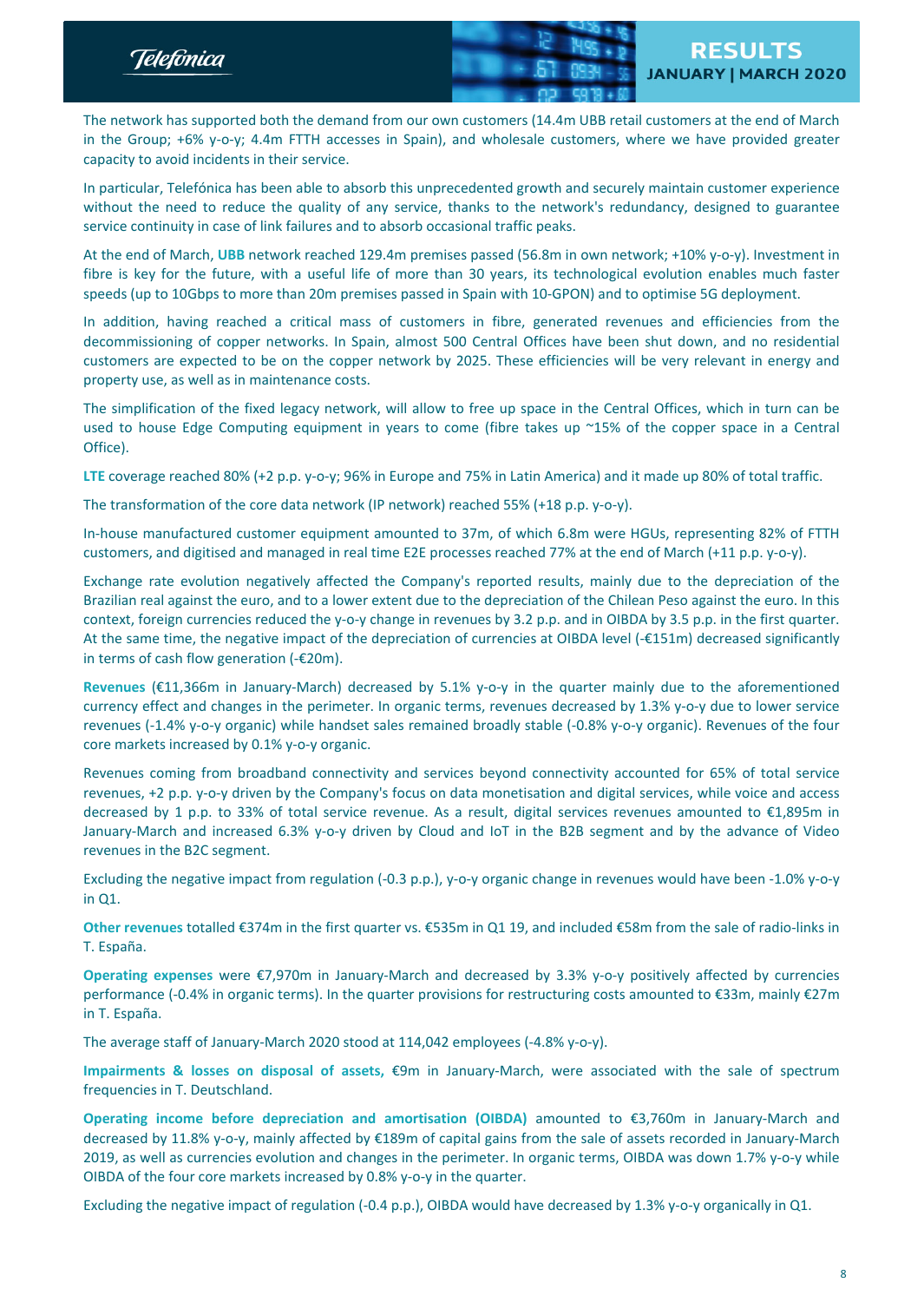



**OIBDA margin** stood at 33.1% in January-March and remained stable in organic terms (-0.1 p.p. y-o-y; -2.5 p.p. reported).

**Depreciation and amortisation** totalled €2,669m in the quarter and increased by 2.1% y-o-y (+2.4% organic) mainly due to the accelerated depreciation of certain assets in T. Mexico (-€105m), offset by the positive impact of currencies evolution.

This result in **operating income (OI)** reaching €1,091m in the first quarter (-33.9% y-o-y; -9.2% in organic terms).

**Net financial expenses** in January-March totalled €428m, similar to those in the same period of 2019 (€411m).

**Corporate income tax** in the first quarter amounted to €196m, 16.1% less than in the same period of 2019 mainly due to lower results before taxes.

**Profit attributable to non-controlling interests** in the quarter (€62m) fell 25.0% y-o-y, mainly due to lower profit attributable to minority interests of T. Brazil and T. Centroamérica, partially offset by higher profit attributable to minority interests of T. Deutschland.

The **profit attributable to ordinary equity holders of the parent company** stood at €406m in January-March (-56.2% y-o-y). In underlying terms, it totalled €619m (-30.1% y-o-y) after excluding restructuring costs (-€24m), losses on sale of assets (-€6m) and other impacts (-€182m).

**Basic earnings per share** amounted to €0.06 (-62.0% y-o-y) and €0.11 underlying (-32.3% y-o-y).

**CapEx** in the first quarter totalled €1,485m (-4.4% y-o-y). In organic terms, it increased by 1.8% y-o-y as it was impacted by execution phasing, and continued to be focused on accelerating excellent connectivity (deployment of LTE and fibre networks, increased network capacity and virtualisation) and improving quality and customer experience (implementation of AI in the Company's technology platforms).

**OIBDA-CapEx** reached €2,275m in the quarter and decreased by 16.1% y-o-y (-3.8% organic; +3.2% organic in the four core markets).

**OIBDA-CapEx/Revenues** stood at 20.0% in January-March (-2.6 p.p. y-o-y; -0.5 p.p. in organic terms and +0.7 p.p. organic in the four core markets).

**Working capital** consumed €640m in January-March 2020 primarily due to recurrent seasonal effects such as CapEx and personnel payments among others, as well as prepayments related with the AT&T agreement in Mexico and the payment of restructuring costs accrued in 2019, partially offset by the application of Brazilian court rulings and sale of assets. It is worth highlighting the execution of factoring measures on accounts receivable and extension of payment terms with suppliers or the factoring firm where those had been discounted. Compared to January-March 2019, improved by €71m, mainly due to the sale of assets, partially offset by the aforementioned prepayments derived from the agreement with AT&T in Mexico.

**Interest payments** (€666m) decreased by 1.0% vs. January-March 2019 mainly due to lower payments related to spectrum commitments in T. Mexico, following the agreement reached with AT&T in 2019, which resulted in a transformation of its operational model. The effective cost of interest payments over the last 12 months stood at 3.37% as of March (3.49% excluding IFRS 16).

**Tax payments** in the quarter amounted to €173m vs. the positive of €676m in January-March 2019, due to the impact of lower refunds in previous years in Spain, including the €702m extraordinary refund in Q1 19.

**Operations with minority shareholders** detracted €4m to free cash flow generation in January-March.

Thus, free cash flow before principal payments of lease liabilities reached €790m in the quarter. However, after these payments (€557m), **free cash flow** totalled €233m in January-March and decreased by €1,176m vs. the same period of 2019 affected by the impact of the extraordinary €702m tax refund in Spain in Q1 19, lower funding by means of extending payment terms with suppliers or the factoring firm (€127m), as well as the reduction in OIBDA-CapEx (€435m).

**Net financial debt** at the end of March (€38,223m) increased by €479m vs. December 2019, mainly driven by the net amortisation of capital instruments of €723m, shareholder remuneration of €351m (including coupon payments of capital instruments), labour-related commitments (€284m) and net financial investments (€4m). In contrast, the factors that decreased debt were free cash flow generation (€233m) and other net factors (€651m; mainly the lower value in euros of net debt in foreign currencies of €789m net of extending payment terms with suppliers or the factoring firm of €80m).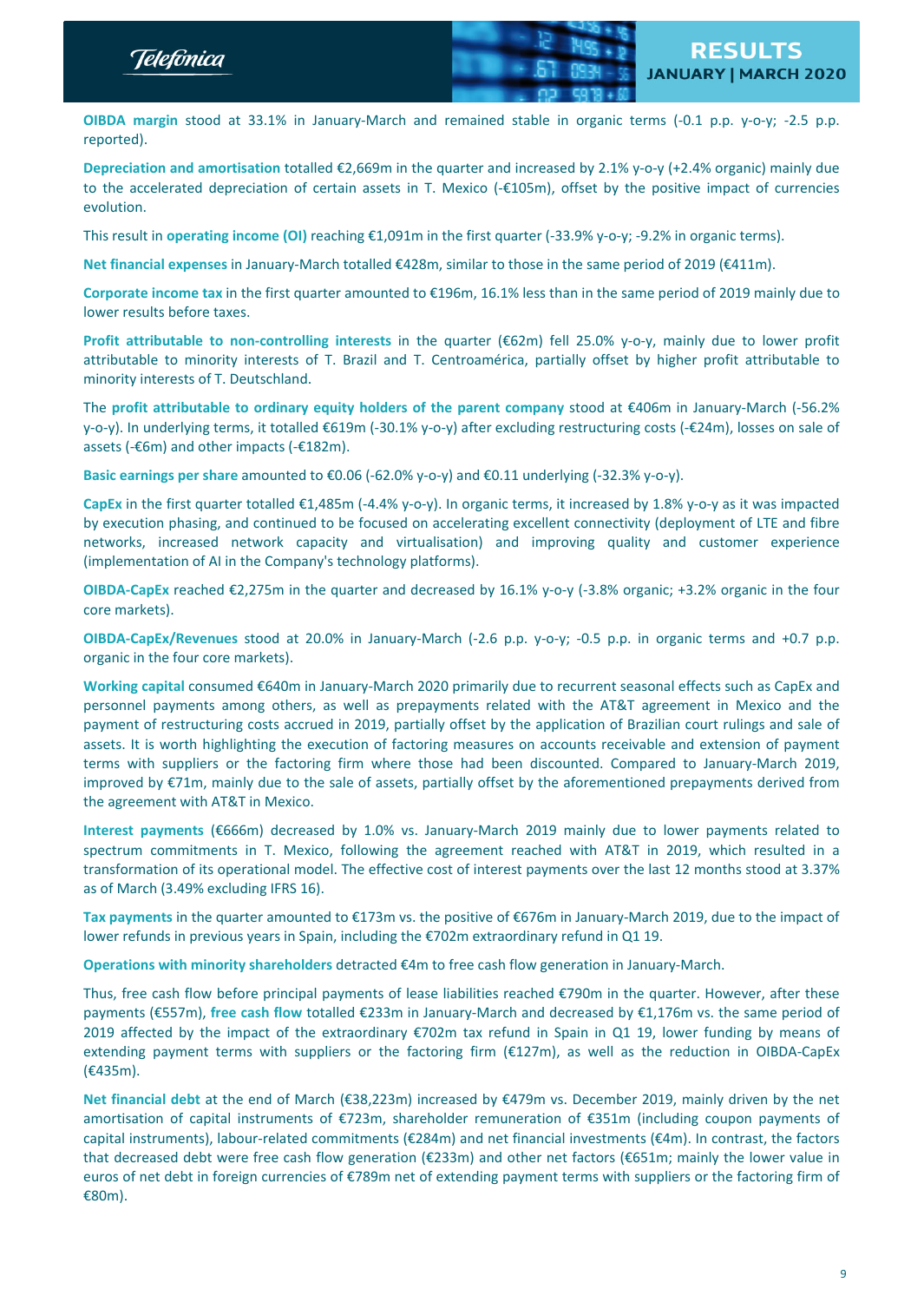Telefònica



Net financial debt including lease liabilities amounted to €44,754m (vs. €45,123m at December 2019).

In January-March 2020, the **financing activity** of Telefónica amounted to €2,342m equivalent (without considering the refinancing of commercial paper and short-term bank loans) and focused on maintaining a solid liquidity position and refinancing and extending debt maturities (in an environment of low interest rates). Thus, as of the end of March, the Group has covered debt maturities for the next two years. The average debt life stood at 10.7 years (vs. 10.5 years in December 2019).

The main financing operations of January-March included:

- Telefónica Germany GmbH & Co. OHG signed a second financing tranche with the EIB (€150m with maximum maturity date in 2029).
- Telefónica Europe, B.V., launched its first green issuance of Undated Deeply Subordinated Guaranteed Fixed Rate Reset Securities (hybrid bonds), with the subordinated guarantee of Telefónica, S.A., (€500m and subject to a call option exercisable from the 7.25 anniversary of the issuance date) and a tender offer for the purchase of two existing hybrid bond references. Telefónica Europe, B.V. accepted the purchase in an aggregate principal amount of €383m equivalent and exercised the early redemption option with respect to both instruments for a total amount of €112m equivalent. After this last transaction, the average years to call was extended, from 4.0 (December 2019) to 4.7, and the average coupon paid was reduced from 4.40% to 3.74%.
- Telefónica Emisiones launched an issuance of Notes amounting to €1,000m, due on February 2030 and with an annual coupon of 0.664%.
- Colombia Telecomunicaciones, S.A. ESP has obtained long-term bank financing in both USD and local currency through local and international financial institutions for approximately €700m equivalent. Most of these funds were used for the early redemption of the 500m USD hybrid bond with non-call date in March 2020. This deal reduced the coupon paid from 8.5% in dollars to less than 7% in Colombian pesos.

During the quarter, Telefónica Group obtained funding by means of extending payment terms with suppliers or the factoring firm where those had been discounted, for a total of €80m equivalent (€207m equivalent in January-March 2019).

Telefónica, S.A. and its holding companies continued their issuance activity under the Promissory Notes and Commercial Paper Programmes (Domestic and European), maintaining an outstanding notional balance of €1,520m at March.

Undrawn, committed credit lines with different credit institutions amounted for €13,736m as of March (€12,461m maturing in over twelve months) which, combined with the cash equivalents position and current financial assets, placed liquidity at €22,475m.

#### **Definitions:**

**Organic growth***:* Assumes constant exchange rates of 2019 (average in 2019). Considers constant perimeter of consolidation, does not include capital gains/ losses from the sale of companies and assets sales (material), restructuring costs and other impacts (write-offs, material non-recurring impacts). In addition, excludes contribution to growth from T. Argentina and T. Venezuela and the results from Central America. CapEx excludes investments in spectrum.

**Underlying growth**: Excludes capital gains/losses from the sale of companies and assets sales (material), restructuring costs and other impacts (write-offs, material non-recurring impacts and amortisation charges from purchase price allocation processes).

**Note:** Organic growth of the four core markets include the aggregated data of T. España, T. Deutschland, T. UK and T. Brasil.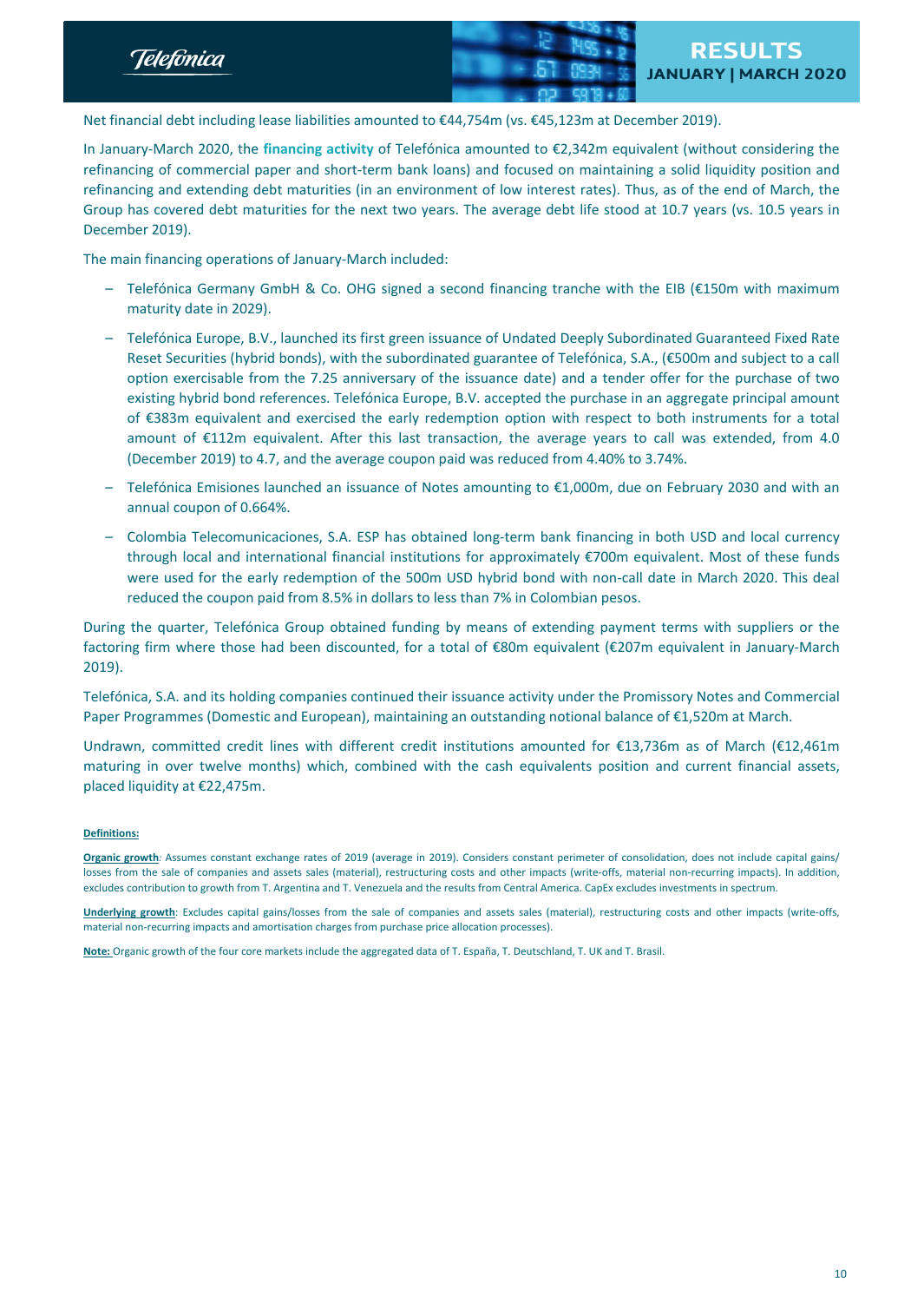<span id="page-10-0"></span>



# **Digital Corporate**

(y-o-y organic)

The creation of the new **Telefónica Tech** unit, which will combine the Cloud, Security and IoT/Big Data businesses for the corporate segment to boost their growth, made further progress in the first quarter with the carve-out process from the operators of these businesses with high potential and contribution to the Group.

The **Corporate unit** has played a key role during the coronavirus pandemic, collaborating with different agents to guarantee access to communication networks and Tech services. Thus, it has also reinforced the activation of collaborative work tools and training for companies, providing connectivity to 11 temporary hospitals in Spain, resizing Emergency Services, and coordinating together with other large companies for logistical assistance and financing for the purchase of medical resources.

Elsewhere, among the implications of the pandemic it is noticed the need to increase the working form home and remote access to information over the Internet. This means business customers will have to implement more cybersecurity solutions to cope with cyber-attacks and acquire more capacity in order to move capabilities to the Cloud and speed up their digitalisation.

**Corporate revenue** (€2,253m) was up 0.04% y-o-y in January-March. Advanced Digital Services revenue from Cloud, IoT/Big Data and Security amounted to 462m (+18.7% y-o-y) of total Group revenues, driven by the sustained growth in Corporate (+23.6% y-o-y).

During the quarter, the services portfolio was expanded and large projects were signed, which allowed a further growth in market share. However, once the crisis started, commercial activity was slightly affected by the specific situation of some sectors and by the new restrictions caused by the lockdown. Against the current backdrop, advanced digital services have become even more crucial for business continuity and public services, and reflected in the increased demand for remote management services.

- **Cloud** revenues totalled €199m in Q1 (+28.0% y-o-y), underpinned by a solid products portfolio which is aligned with the market's needs, and by improved capacities. It is worth highlighting in the quarter, the launch of new professional services in Brazil and the reinforced strategic alliance with Microsoft. The alliance uses Telefónica's leading infrastructure to provide these services through a new data centre region in Spain, and foster collaboration around Azure Edge and 5G. Since the COVID-19 pandemic, the demand for "Cloud Comms" PBXs, collaboration applications and cloud-based video conferencing has increased as they are essential for business and the working from home.
- **– IoT & Big Data** revenues amounted to €143m (+18.9%) and IoT accesses to 24.7m (+21% y-o-y). During the quarter, the Company defined a value proposition to unify the industry recognised IoT & Big Data capabilities which transform the data captured by IoT solutions into valuable information for our customers. In March, Big Data capabilities and services, were made available to Public Administrations and health institutions to help in containing the spread of the pandemic, using anonymized data and network aggregates that allow characterizing citizens' mobility patterns, safeguarding their privacy at all times.
- **Security** revenues reached €120m (+5.8%) mainly driven by the good commercial performance specifically in the corporate segment (+22.4%) and in the Banking & Insurance, Public Sector and Energy sectors. Innovation highlights in the quarter were 2 new patents and the new innovation centre in Valencia. New alliances include that signed with Chronicle (Google) and Nozomi Networks (global security services from Telefónica's SoCs). We have also enhanced the level of Partners with Palo Alto and Check Point, and the industry recognition of ElevenPaths ("NextWave Diamond Innovator" and "CloudGuard Specialized Partner"). Cybersecurity gains relevance against the backdrop of COVID-19, and ElevenPaths published a risk guidebook and recommendations for companies.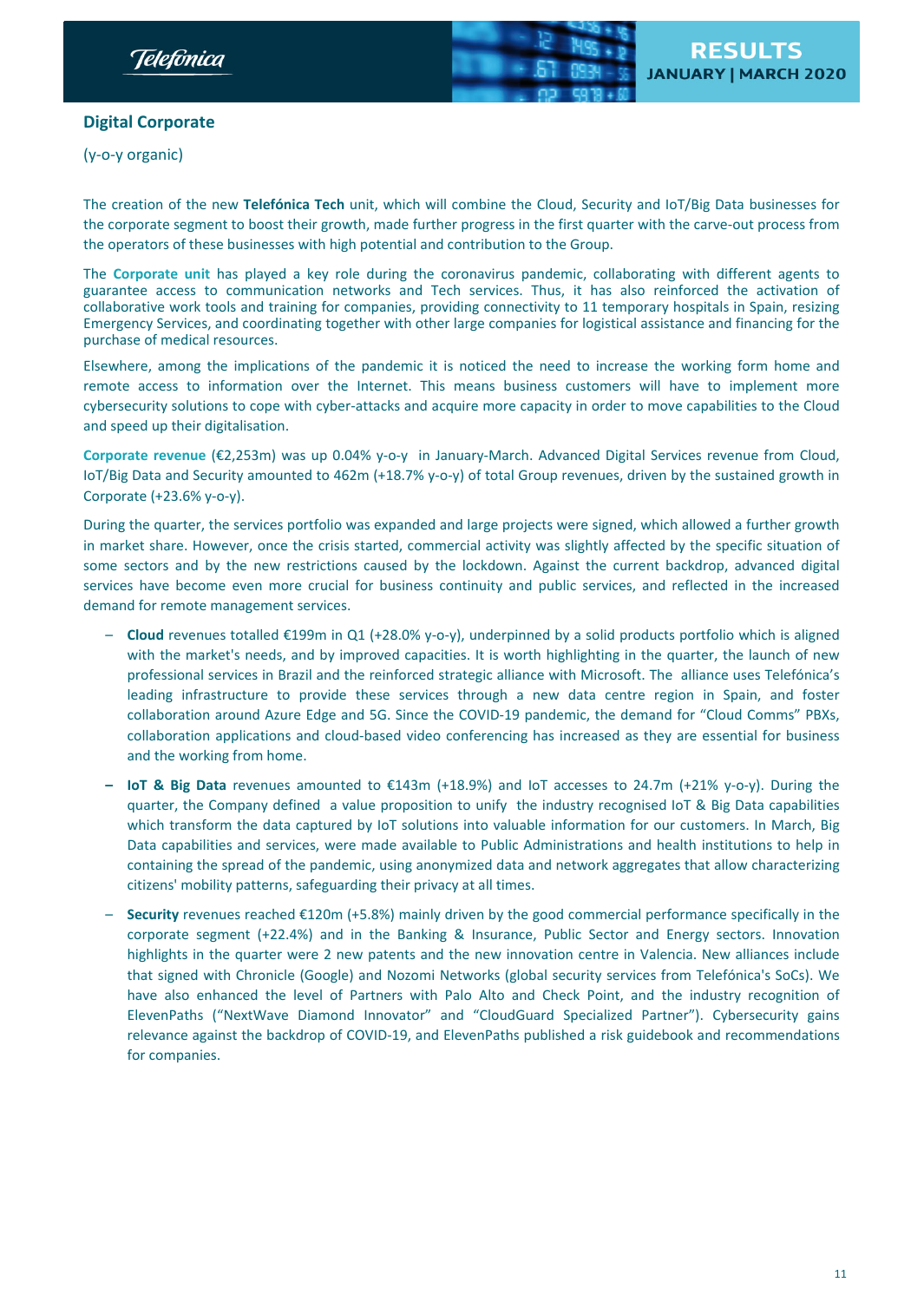

# <span id="page-11-0"></span>**Digital Consumer**

(y-o-y organic)

The **Digital Consumer** unit enhances the value proposition with new customer relationship models and by transforming sales processes using digital services for a better, faster and easier experience. It has also boost innovation in products and services, with a special focus on the Digital Home, innovation in networks and the relationship with the entrepreneurial ecosystem.

In the exceptional situation of lockdown associated with the pandemic, negative effects were observed on aspects such as roaming, prepaid and activity in stores. These impacts will become more evident in the coming quarters.

Telefónica's leading position in **digitalisation** has become even more evident in the current context and is reflected in the increased commercial activity and customer service through the digital channel. Thus, after nine consecutive quarters of growth, online commercial operations in the four main operators accelerated in Q1 with a 32% y-o-y growth. Time to market has also shown further improvement thanks to the implementation of the *Agile* operating model, the increasing use of Big Data, the Fourth Platform and Artificial Intelligence in the customisation of offers.

In Brazil, the digital channel accounted for 20% of sales in the quarter, rising to 25% in FTTH sales (+10 p.p. y-o-y), 80% of which were in the high-value segment. In Germany, the digital channel accounted for 28% of total sales and 40% of handset sales (+4 p.p. y-o-y). In Spain, it accounted for 37% (+13 p.p. y-o-y) and in the UK for 26%, particularly in cross-selling and up-selling operations, 30% of which were carried out via digital channels (+6 p.p. y-o-y).

The development of the offer is structured around **connectivity, entertainment and digital solutions.** In the quarter, the incorporation of "Disney+" in the United Kingdom and Spain and the unlimited data plans compatible with 5G launched at high-value tariffs in Germany and the United Kingdom stand out.

Demand for accesses and content drove the Group's **video revenues** (€734m) which were up 0.7% y-o-y in Q1 to 9.7m accesses (8.3m pay TV and 1.4m active OTT accesses), with a sharp rise in OTT accesses (+79% y-o-y). The digital handset renewal programme (Phoenix) and the financing models also helped to drive handset revenues, which grew by 4.3% in main countries (Spain, United Kingdom, Germany and Brazil), although they decreased by 0.8% y-o-y at Group level.

Regarding **process optimization**, the Fourth Platform improved decision-making efficiency, and the automation program continued to improve customer experience, service quality, and the capture of efficiencies. In Brazil, Aura has been integrated into the call centre and the "cognitive contact centre" has been reinforced by adding new capabilities.

In terms of **Innovation**, the intrinsic value of Telefónica's unified value proposition is expressed on two fronts. First, *Open Innovation,* investments in startups with disruptive income-generating proposals and new service experiences. Those related to Cybersecurity, Cloud, Edge Computing, IoT and Big Data businesses stand out. Since 2011, Telefónica has invested €170m in startups, increasing the current portfolio to 426 startups, of which more than 140 are already working with Telefónica and adding value to our clients. This quarter, 6 startups (4 European and 2 in Latin America) have joined, and among them "Transparent business", a platform for managing remote work teams.

Second, *Core Innovation* promotes the development of new businesses by taking advantage of Telefónica's assets such as the agreement under the GSMA to collaborate in the Multi-Operator Edge Cloud, and the "Digital Studio" solution, which was created internally and that has been used to produce content in full HD broadcast with minimal post production for Movistar+ during the lockdown period.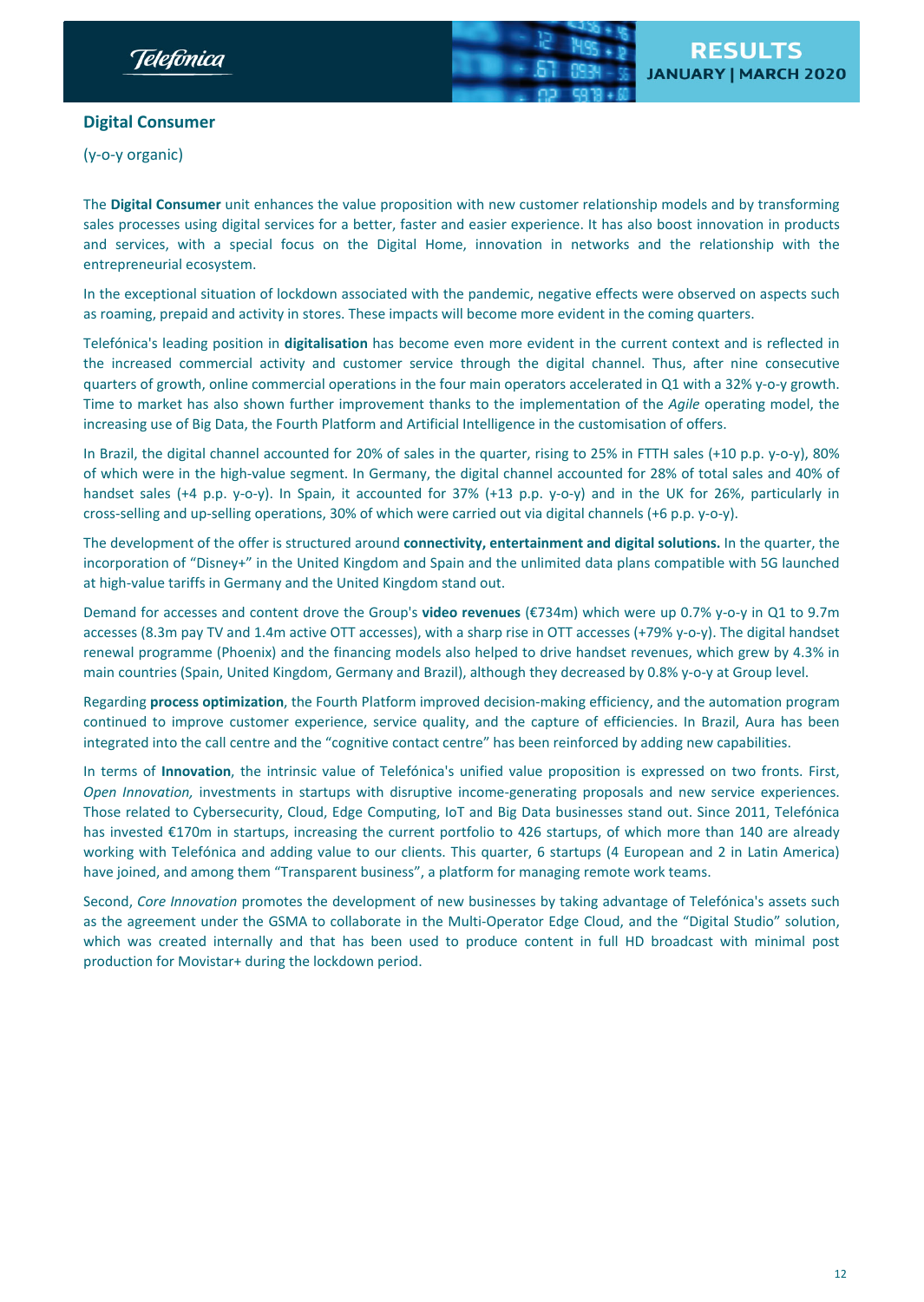



#### TELEFÓNICA

#### ACCESSES

*Unaudited figures (thousands)*

|                               |           | 2019      | 2020      |                 |           |        |
|-------------------------------|-----------|-----------|-----------|-----------------|-----------|--------|
|                               | March     | June      | September | <b>December</b> | March     | % Chg  |
| <b>Retail Accesses</b>        | 331,395.2 | 325,608.8 | 324,331.2 | 322,422.2       | 319,912.7 | (3.5)  |
| Fixed telephony accesses      | 34,262.8  | 33,202.5  | 32,338.2  | 31,285.4        | 30,348.6  | (11.4) |
| <b>Broadband</b>              | 21,586.5  | 21,449.2  | 21,262.9  | 20,837.1        | 20,518.9  | (4.9)  |
| <b>UBB</b>                    | 13,580.5  | 13,931.1  | 14,191.8  | 14,280.9        | 14,434.2  | 6.3    |
| <b>FTTH</b>                   | 7,121.7   | 7,525.4   | 7,923.7   | 8,223.5         | 8,565.7   | 20.3   |
| Mobile accesses (1)           | 266,348.2 | 261,849.4 | 261,795.1 | 261,532.9       | 260,434.6 | (2.2)  |
| Prepay                        | 142,120.2 | 135,992.8 | 134,224.4 | 131,787.1       | 129,550.6 | (8.8)  |
| Contract (1)                  | 103,834.0 | 104,494.0 | 105,176.0 | 105,970.7       | 106,196.4 | 2.3    |
| M2M                           | 20,394.0  | 21,362.6  | 22,394.7  | 23,775.0        | 24,687.6  | 21.1   |
| Pay TV                        | 8,828.0   | 8,768.5   | 8,601.7   | 8,437.1         | 8,287.4   | (6.1)  |
| <b>Wholesale Accesses</b>     | 21,019.8  | 20,971.6  | 21,489.4  | 21,912.7        | 22,327.0  | 6.2    |
| Fixed wholesale accesses      | 3,895.1   | 3,859.9   | 3,851.1   | 3,822.8         | 3,793.6   | (2.6)  |
| Mobile wholesale accesses (1) | 17,124.7  | 17,111.7  | 17,638.3  | 18,089.9        | 18,533.4  | 8.2    |
| <b>Total Accesses</b>         | 352,415.0 | 346,580.4 | 345,820.6 | 344,334.9       | 342,239.7 | (2.9)  |

*Notes:*

- T. Panamá's accesses excluded since 1 September 2019, T. Nicaragua's since 1 May of 2019 and T. Guatemala's since 1 January of 2019.

(1) In 2019, 665k Mobile contract accesses have been reclassified to wholesale taking December 19 base as a reference, in order to show a comparable business *evolution in both lines.*

#### OWN UBB COVERAGE

| Unaudited figures (thousands) | 2019     |             |           |          | 2020     |         |
|-------------------------------|----------|-------------|-----------|----------|----------|---------|
|                               | March    | <b>June</b> | September | December | March    | $%$ Chg |
| <b>UBB Premises passed</b>    | 51,763.1 | 53.162.4    | 54.474.3  | 55.675.6 | 56,827.0 | 9.8     |
| <b>FTTH</b>                   | 35.034.8 | 36.652.4    | 38.198.8  | 39.749.9 | 41,082.9 | 17.3    |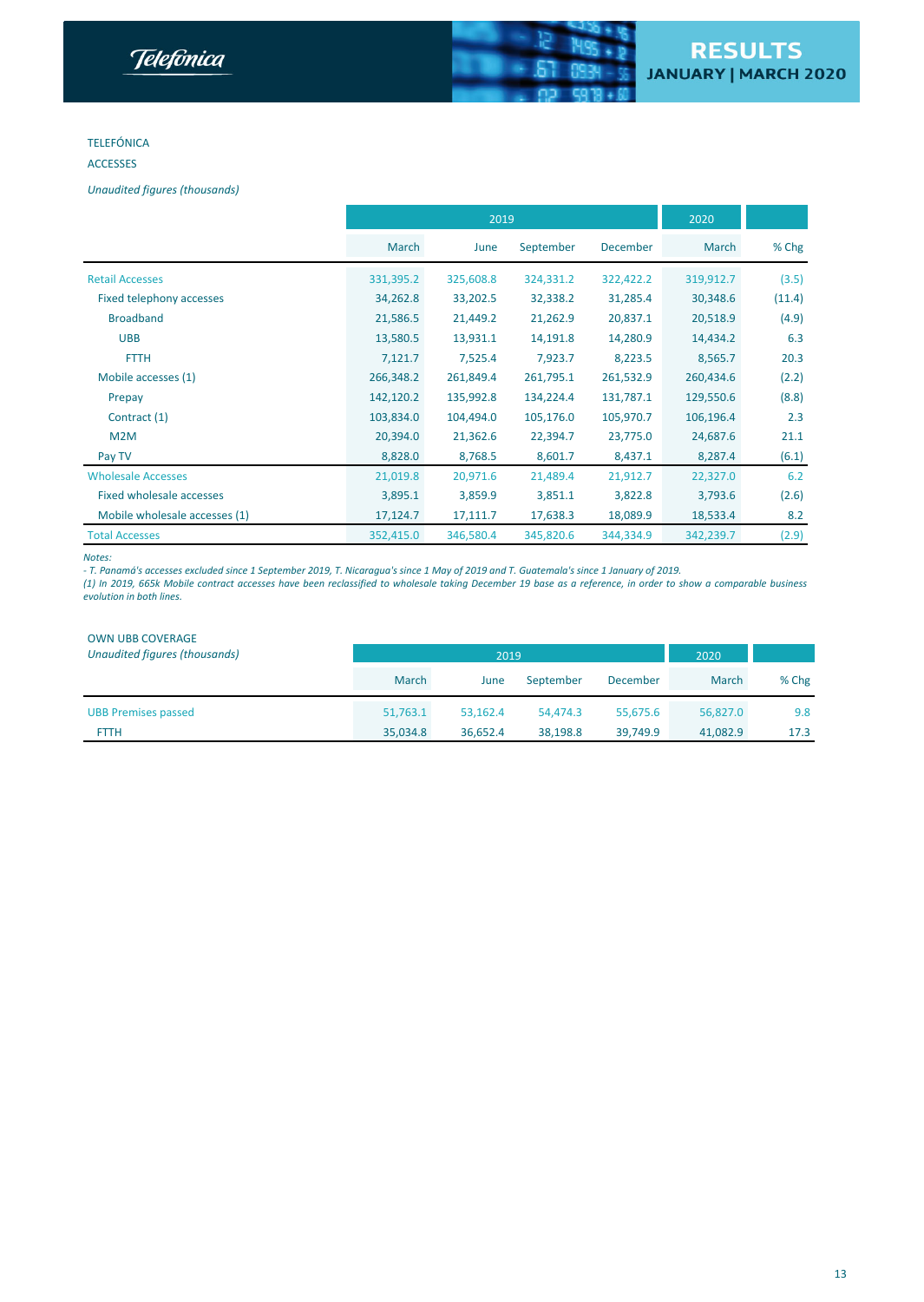

#### TELEFÓNICA

### CONSOLIDATED INCOME STATEMENT

*Unaudited figures (Euros in millions)*

|                                                                                        | January - March |          | % Chg      |            |
|----------------------------------------------------------------------------------------|-----------------|----------|------------|------------|
|                                                                                        | 2020            | 2019     | Reported   | Organic    |
| <b>Revenues</b>                                                                        | 11,366          | 11,979   | (5.1)      | (1.3)      |
| Other revenues                                                                         | 374             | 535      | (30.0)     | 14.5       |
| <b>Operating expenses</b>                                                              | (7,970)         | (8, 247) | (3.3)      | (0.4)      |
| Impairments & losses on disposal of assets                                             | (9)             | (3)      | 176.9      | (90.4)     |
| Underlying operating income before D&A (OIBDA)                                         | 3,802           | 4,109    | (7.5)      |            |
| Operating income before D&A (OIBDA)                                                    | 3,760           | 4,264    | (11.8)     | (1.7)      |
| <b>OIBDA Margin</b>                                                                    | 33.1 %          | 35.6 %   | (2.5 p.p.) | (0.1 p.p.) |
| Depreciation and amortization                                                          | (2,669)         | (2,614)  | 2.1        | 2.4        |
| Operating income (OI)                                                                  | 1,091           | 1,650    | (33.9)     | (9.2)      |
| Share of profit (loss) of investments accounted for by the equity method               | 1               | 4        | (63.2)     |            |
| Net financial income (expense)                                                         | (428)           | (411)    | 4.1        |            |
| Profit before taxes                                                                    | 664             | 1,243    | (46.5)     |            |
| Corporate income tax                                                                   | (196)           | (234)    | (16.1)     |            |
| Profit for the period                                                                  | 468             | 1,009    | (53.6)     |            |
| Attributable to equity holders of the Parent                                           | 406             | 926      | (56.2)     |            |
| Attributable to non-controlling interests                                              | 62              | 83       | (25.0)     |            |
|                                                                                        |                 |          |            |            |
| Weighted average number of ordinary shares outstanding during the period<br>(millions) | 5,132           | 5,127    | 0.1        |            |

| (millions)                                                                                              | 5.132 | 5.127 |        |
|---------------------------------------------------------------------------------------------------------|-------|-------|--------|
| Basic and diluted earnings per share attributable to equity holders of the Parent<br>(euros)            | 0.06  | 0.16  | (62.0) |
| Underlying basic and diluted earnings per share attributable to equity<br>holders of the Parent (euros) | 0.11  | 0.16  | (32.3) |

*Notes:*

*- Other revenue includes "internal expenditure capitalized in fixed assets" and "gain on disposal of assets".*

*- Operating expenses include "other non recurrent expenses".*

- Basic and diluted earnings per share ratio is calculated dividing Profit for the period Attributable to equity holders of the Parent, adjusted for the net coupon corresponding to "Other equity instruments" (€88m in January-March 2020 and €89m in January-March 2019), by the weighted average number of ordinary *shares outstanding during the period.*

- Following the consideration of the Argentine and Venezuela economies as hyperinflationary from an accounting perspective, the operations are adjusted by *inflation and are to be accounted at their corresponding closing exchange vs. the Euro.*

- Group consolidated results deconsolidate T. Panamá since 1 September 2019, T. Nicaragua since 1 May 2019, T. Guatemala since 1 January 2019 and Antares' *results since 1 February 2019.*

| 2020 Ambition<br>(y-o-y organic change)        | Jan - Mar<br>2020<br>% Chg.<br>Organic |
|------------------------------------------------|----------------------------------------|
| OIBDA-CapEx is to be slightly negative to flat | (3.8)%                                 |

Note: 2020 financial guidance is withdrawn. Nevertheless, the company will closely monitor the evolution of our businesses and will manage CapEx and OpEx accordingly to focus on OIBDA-CapEx stability.

*Organic criteria: Assumes constant exchange rates of 2019 (average in 2019). Considers constant perimeter of consolidation, does not include capital gains/losses from the sale of companies and assets sales (material), restructuring costs and other impacts (write-offs, material non-recurring impacts). In addition, excludes contribution to growth from T. Argentina and T. Venezuela and the results from Central America. CapEx excludes investments in spectrum.*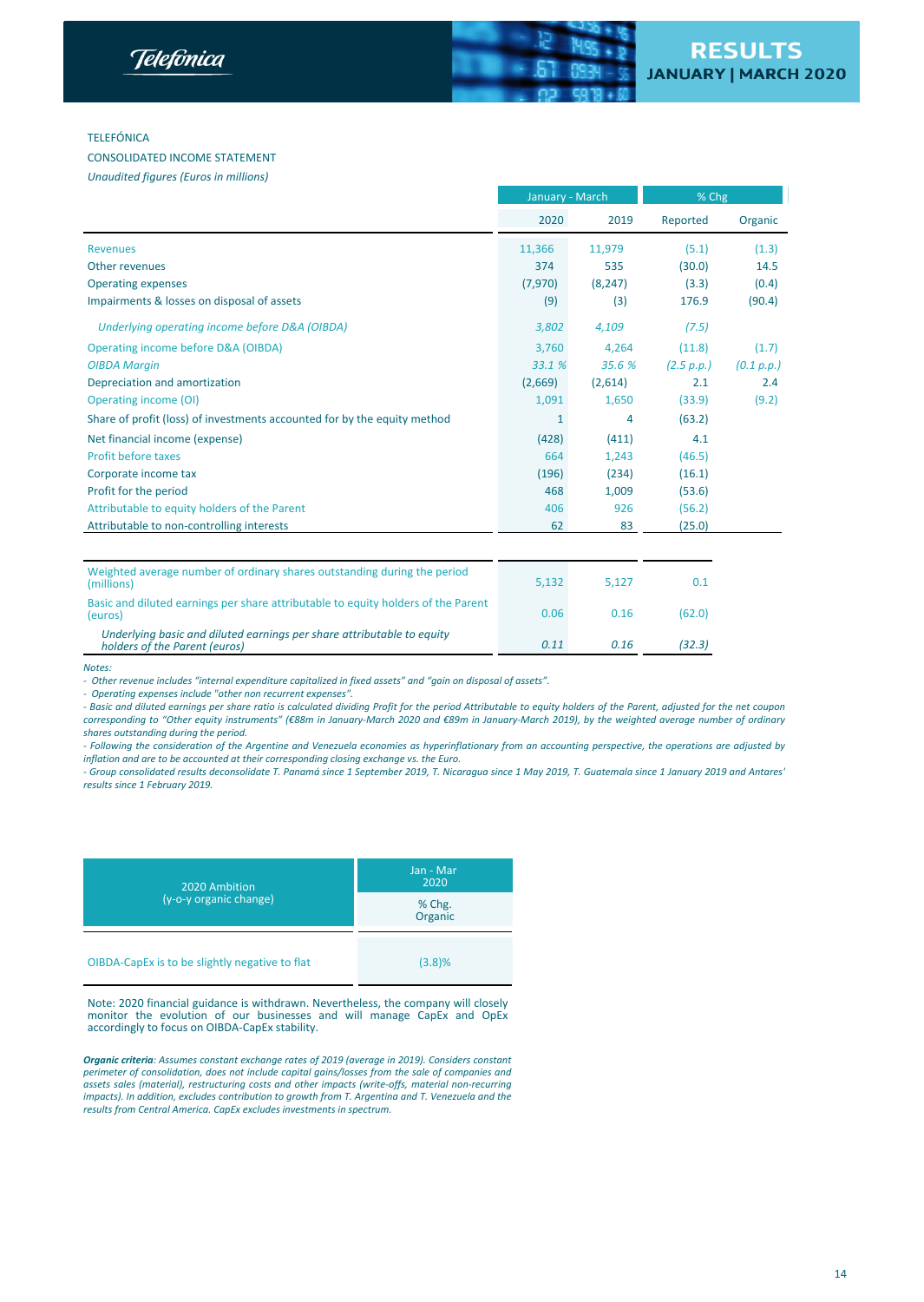**RESULTS** Telefonica JANUARY | MARCH 2020 TELEFÓNICA **GUIDANCE 2019-2022** 



Revenue growth

+ 2 p.p. (OIBDA-CapEx)/Revenues ratio

*Organic criteria: Assumes constant exchange rates of 2019 (average in 2019). Considers constant perimeter of consolidation, does not include capital gains/losses from the sale of companies and assets sales (material), restructuring costs and other impacts (write-offs, material non-recurring impacts). In addition, excludes contribution to growth from T. Argentina and T. Venezuela and the results from Central America. CapEx excludes investments in spectrum.*

## TELEFÓNICA

#### CONSOLIDATED STATEMENT OF FINANCIAL POSITION

*Unaudited figures (Euros in millions)*

|                                                                                                | <b>March 2020</b> | December 2019 | % Chg  |
|------------------------------------------------------------------------------------------------|-------------------|---------------|--------|
| Non-current assets                                                                             | 89,440            | 94,549        | (5.4)  |
| Intangible assets                                                                              | 14,545            | 16,034        | (9.3)  |
| Goodwill                                                                                       | 23,290            | 25,403        | (8.3)  |
| Property, plant and equipment                                                                  | 29,794            | 32,228        | (7.6)  |
| <b>Rights of Use</b>                                                                           | 6,209             | 6,939         | (10.5) |
| Investments accounted for by the equity method                                                 | 440               | 140           | 214.5  |
| Financial assets and other non-current assets                                                  | 8,952             | 7,123         | 25.7   |
| Deferred tax assets                                                                            | 6,209             | 6,682         | (7.1)  |
| <b>Current assets</b>                                                                          | 22,513            | 24,328        | (7.5)  |
| Inventories                                                                                    | 1,626             | 1,999         | (18.7) |
| Receivables and other current assets                                                           | 10,073            | 10,785        | (6.6)  |
| <b>Tax receivables</b>                                                                         | 1,255             | 1,561         | (19.6) |
| Other current financial assets                                                                 | 3,723             | 3,123         | 19.2   |
| Cash and cash equivalents                                                                      | 5,021             | 6,042         | (16.9) |
| Non-current assets classified as held for sale                                                 | 815               | 818           | (0.3)  |
| <b>Total Assets = Total Equity and Liabilities</b>                                             | 111,953           | 118,877       | (5.8)  |
| Equity                                                                                         | 21,474            | 25,450        | (15.6) |
| Equity attributable to equity holders of the parent and other holders of<br>equity instruments | 14,135            | 17,118        | (17.4) |
| Equity attributable to non-controlling interests                                               | 7,339             | 8,332         | (11.9) |
| Non-current liabilities                                                                        | 61,840            | 63,236        | (2.2)  |
| Non-current financial liabilities                                                              | 43,588            | 43,288        | 0.7    |
| Non-current Lease liabilities                                                                  | 4,771             | 5,626         | (15.2) |
| Payables and other non-current liabilities                                                     | 2,834             | 2,928         | (3.2)  |
| Deferred tax liabilities                                                                       | 2,682             | 2,908         | (7.8)  |
| Non-current provisions                                                                         | 7,965             | 8,486         | (6.1)  |
| <b>Current liabilities</b>                                                                     | 28,639            | 30,191        | (5.1)  |
| <b>Current financial liabilities</b>                                                           | 9,740             | 9,076         | 7.3    |
| <b>Current Lease liabilities</b>                                                               | 1,601             | 1,600         | 0.1    |
| Payables and other current liabilities                                                         | 12,809            | 14,903        | (14.1) |
| Current tax payables                                                                           | 2,618             | 2,560         | 2.3    |
| <b>Current provisions</b>                                                                      | 1,516             | 1,672         | (9.3)  |
| Liabilities associated with non-current assets held for sale                                   | 355               | 380           | (6.7)  |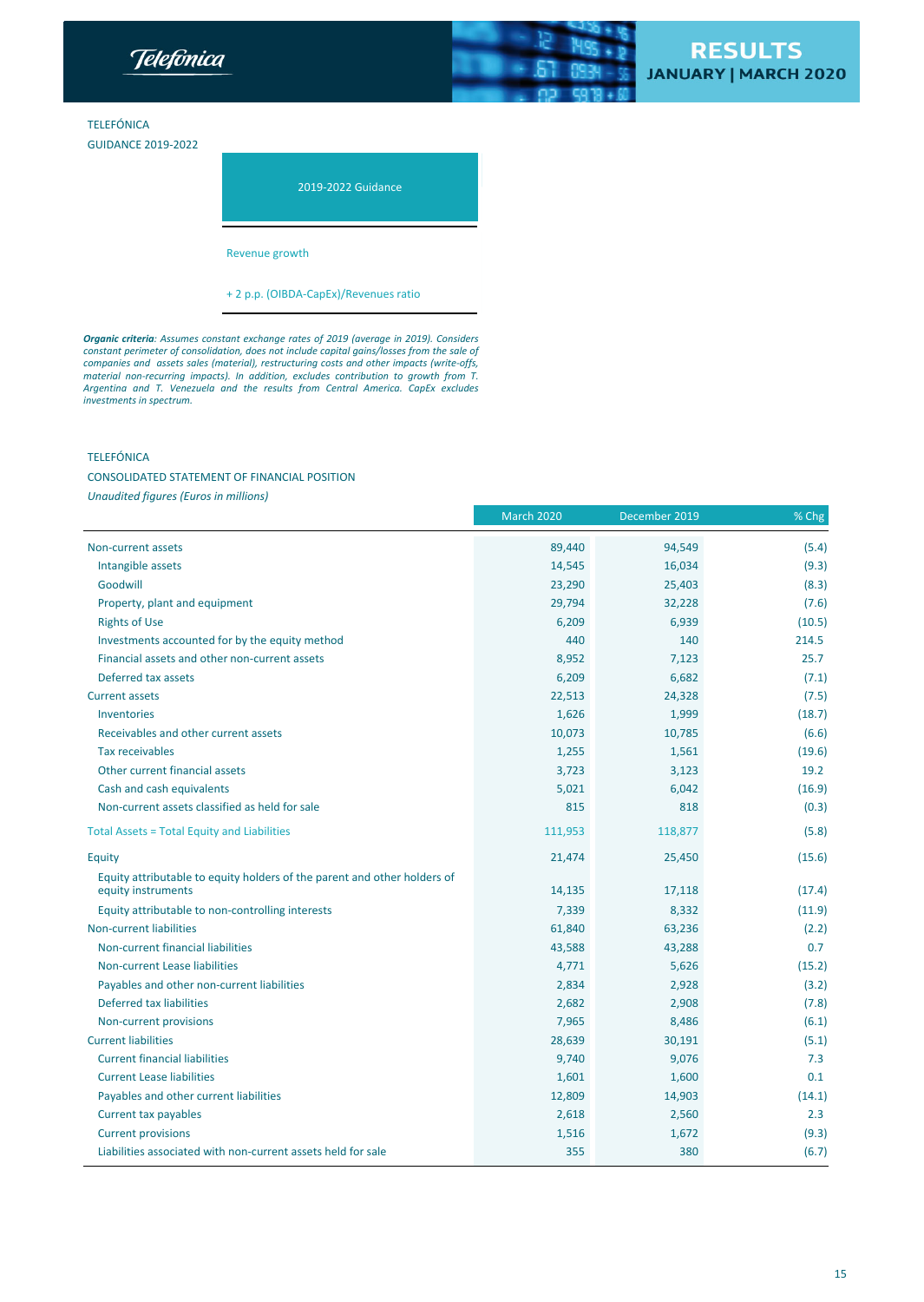**Telefonica** 



## TELEFÓNICA

NET FINANCIAL DEBT

*Unaudited figures (Euros in millions)*

|                                                                           | <b>March 2020</b> |
|---------------------------------------------------------------------------|-------------------|
| Non-current financial liabilities                                         | 43,588            |
| <b>Current financial liabilities</b>                                      | 9,740             |
| <b>Gross Financial Debt</b>                                               | 53,328            |
| Cash and cash equivalents                                                 | (5,021)           |
| <b>Current financial assets</b>                                           | (3,717)           |
| Non-current financial assets                                              | (6, 573)          |
| Mark-to-market adjustment by cash flow hedging activities related to debt | 793               |
| Other current assets and liabilities                                      | (939)             |
| Other non-current assets and liabilities                                  | 353               |
| <b>Net Financial Debt</b>                                                 | 38,223            |
| <b>Lease Liabilities</b>                                                  | 6,531             |
| Net Financial Debt including Lease liabilities (1)                        | 44,754            |

#### *Notes:*

(1) Includes assets and liabilities defined as net financial debt including Lease liabilities for El Salvador and Costa Rica, that are classified as non*current assets held for sale and liabilities associated with non-current assets held for sale.*

- Net financial debt includes a positive value of the derivatives portfolio for a net amount of €5,267m, €3,169m included as financial liabilities and *€8,436m included as financial assets.*

March 2020

Net Financial Debt / OIBDAaL adjusted (1) 2.60x

*Notes:*

*(1) OIBDA plus adjustments and after Leases.*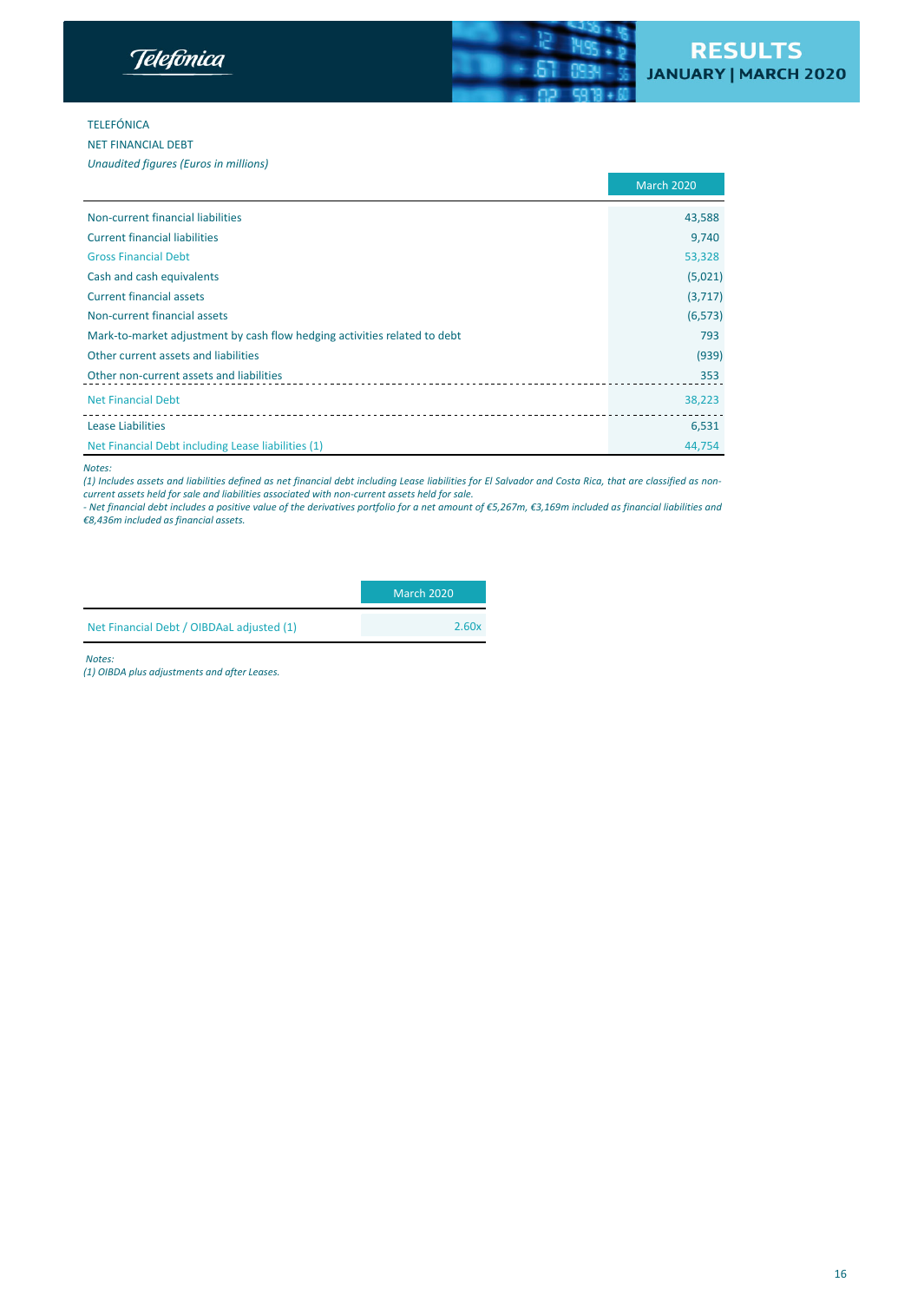



## TELEFÓNICA

#### CONSOLIDATED CASH FLOW STATEMENT

*Unaudited figures (Euros in millions)*

|                                                                                                                                          |           | January - March |        |
|------------------------------------------------------------------------------------------------------------------------------------------|-----------|-----------------|--------|
|                                                                                                                                          | 2020      | 2019            | % Chg  |
| Cash received from operations                                                                                                            | 14,010    | 14,737          |        |
| Cash paid from operations                                                                                                                | (10, 912) | (11,081)        |        |
| Net payments of interest and other financial expenses net of dividends received                                                          | (666)     | (673)           |        |
| Taxes proceeds/(paid)                                                                                                                    | (173)     | 676             |        |
| Net cash flow provided by operating activities                                                                                           | 2,259     | 3,659           | (38.3) |
| (Payments)/proceeds on investments in property, plant and equipment and<br>intangible assets                                             | (1,749)   | (1,990)         |        |
| Proceeds on disposals/ (payments on investments) in companies, net of cash and<br>cash equivalents disposed                              | 11        | 416             |        |
| Proceeds/(payments) on financial investments and placements of cash surpluses<br>not included under cash equivalents                     | 1,074     | (565)           |        |
| Net cash flow used in investing activities                                                                                               | (664)     | (2, 139)        | (69.0) |
| Dividends paid                                                                                                                           | (164)     | (170)           |        |
| Proceeds/(payments) of treasury shares and other operations with shareholders<br>and with minority interests                             | (11)      | (112)           |        |
| Operations with other equity holders (1)                                                                                                 | (904)     | 241             |        |
| Proceeds on issue of debentures and bonds, loans, borrowing and promissory<br>notes, and other debts                                     | 2,095     | 3,671           |        |
| Cancellation of debentures and bonds, and other debts and repayments of loans,<br>borrowings and promissory notes                        | (2,586)   | (1,906)         |        |
| <b>Lease Principal Payments</b>                                                                                                          | (557)     | (499)           |        |
| Financed operating payments and investments in property, plant and equipment<br>and intangible assets payments                           | (140)     | (161)           |        |
| Net cash used in financing activities                                                                                                    | (2, 267)  | 1,064           | C.S.   |
| Effect of changes in exchange rates, cash reclassified to assets held for sale, effect<br>of changes in consolidation methods and others | (349)     | 80              |        |
| Net increase (decrease) in cash and cash equivalents during the year                                                                     | (1,021)   | 2,664           | C.S.   |
| Cash and cash equivalents at the beginning of the period                                                                                 | 6,042     | 5,692           |        |
| Cash and cash equivalents at the end of the period                                                                                       | 5,021     | 8,356           |        |

*Notes:*

*(1) Includes issuance and coupons of undated deeply subordinated securities.*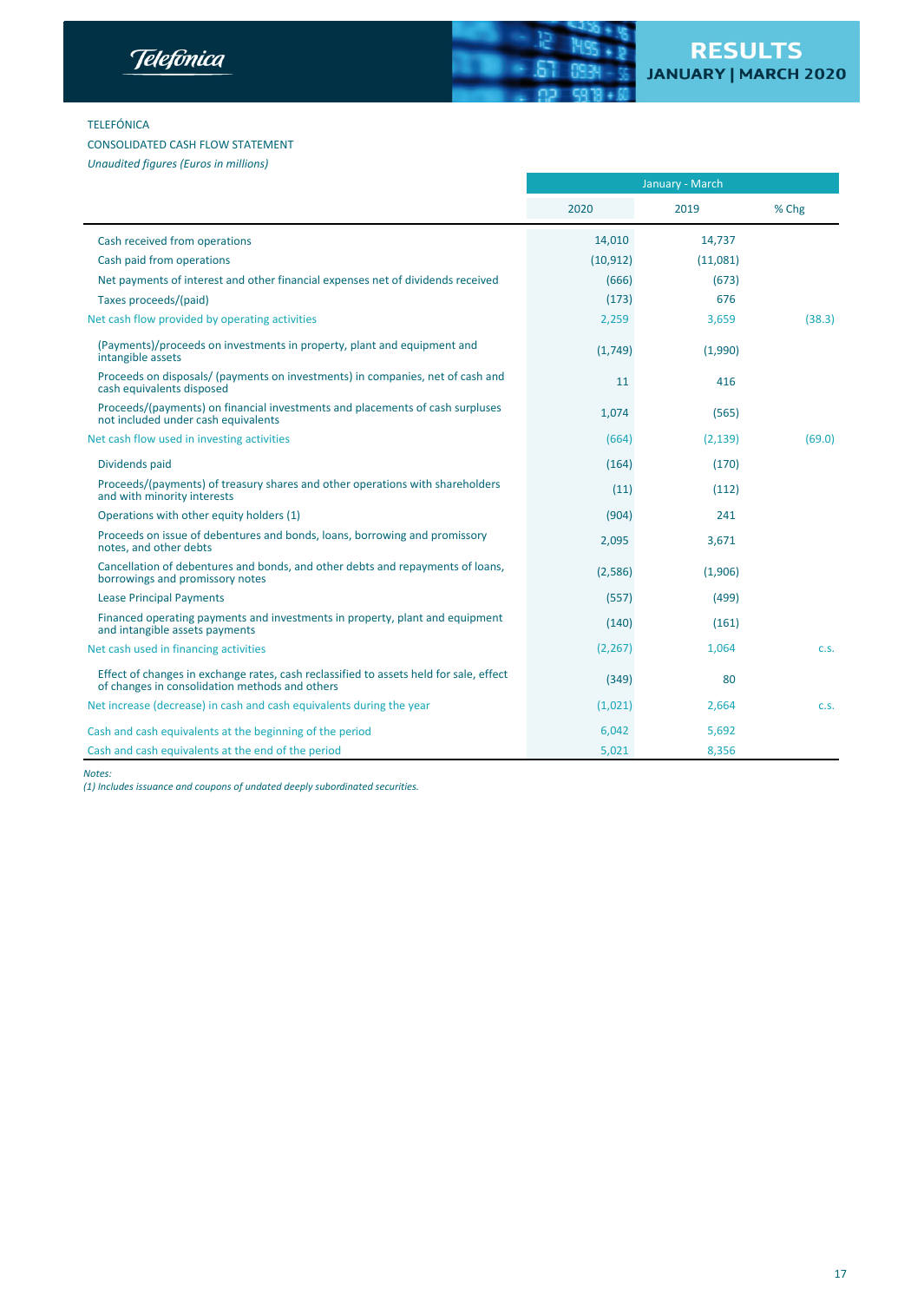**Telefonica** 



## TELEFÓNICA CHANGE IN DEBT

*Unaudited figures (Euros in millions)*

|                                                            | January - March |         |       |
|------------------------------------------------------------|-----------------|---------|-------|
|                                                            | 2020            | 2019    | % Chg |
| Net financial debt at beginning of period                  | 37,744          | 41,074  |       |
| + Free Cash Flow including Lease Principal Payments        | (233)           | (1,409) |       |
| + Hybrids                                                  | 723             | (186)   |       |
| + Shareholder remuneration (including hybrid cupons)       | 351             | 232     |       |
| + Pre-retirement commitments                               | 284             | 239     |       |
| + Net financial investments                                |                 | (139)   |       |
| +FX & Others                                               | (651)           | 571     |       |
| Net financial debt at end of period                        | 38,223          | 40,381  | (5.3) |
| + Lease Liabilities                                        | 6,531           | 7,439   |       |
| Net Financial Debt plus Lease Liabilities at end of period | 44,754          | 47,820  |       |

## TELEFÓNICA

## RECONCILIATIONS OF CASH FLOW AND OIBDA MINUS CAPEX

*Unaudited figures (Euros in millions)*

|                                                                                     | January - March |          |        |
|-------------------------------------------------------------------------------------|-----------------|----------|--------|
|                                                                                     | 2020            | 2019     | % Chg  |
| <b>OIBDA</b>                                                                        | 3,760           | 4,264    | (11.8) |
| - CapEx accrued during the period                                                   | (1,485)         | (1, 554) |        |
| - Non-cash items & Others                                                           | (2)             | (95)     |        |
| - Working Capital                                                                   | (640)           | (711)    |        |
| - Net interest payment                                                              | (666)           | (673)    |        |
| - Payment for tax                                                                   | (173)           | 676      |        |
| - Dividends paid to minority shareholders                                           | (4)             |          |        |
| = Free Cash Flow excluding Lease Principal Payments                                 | 790             | 1,908    | (58.6) |
| - Lease Principal Payments                                                          | (557)           | (499)    |        |
| = Free Cash Flow including Lease Principal Payments                                 | 233             | 1,409    | (83.4) |
| Weighted average number of ordinary shares outstanding during the period (millions) | 5,132           | 5,127    |        |
| = Free Cash Flow per share (euros)                                                  | 0.05            | 0.27     | (83.5) |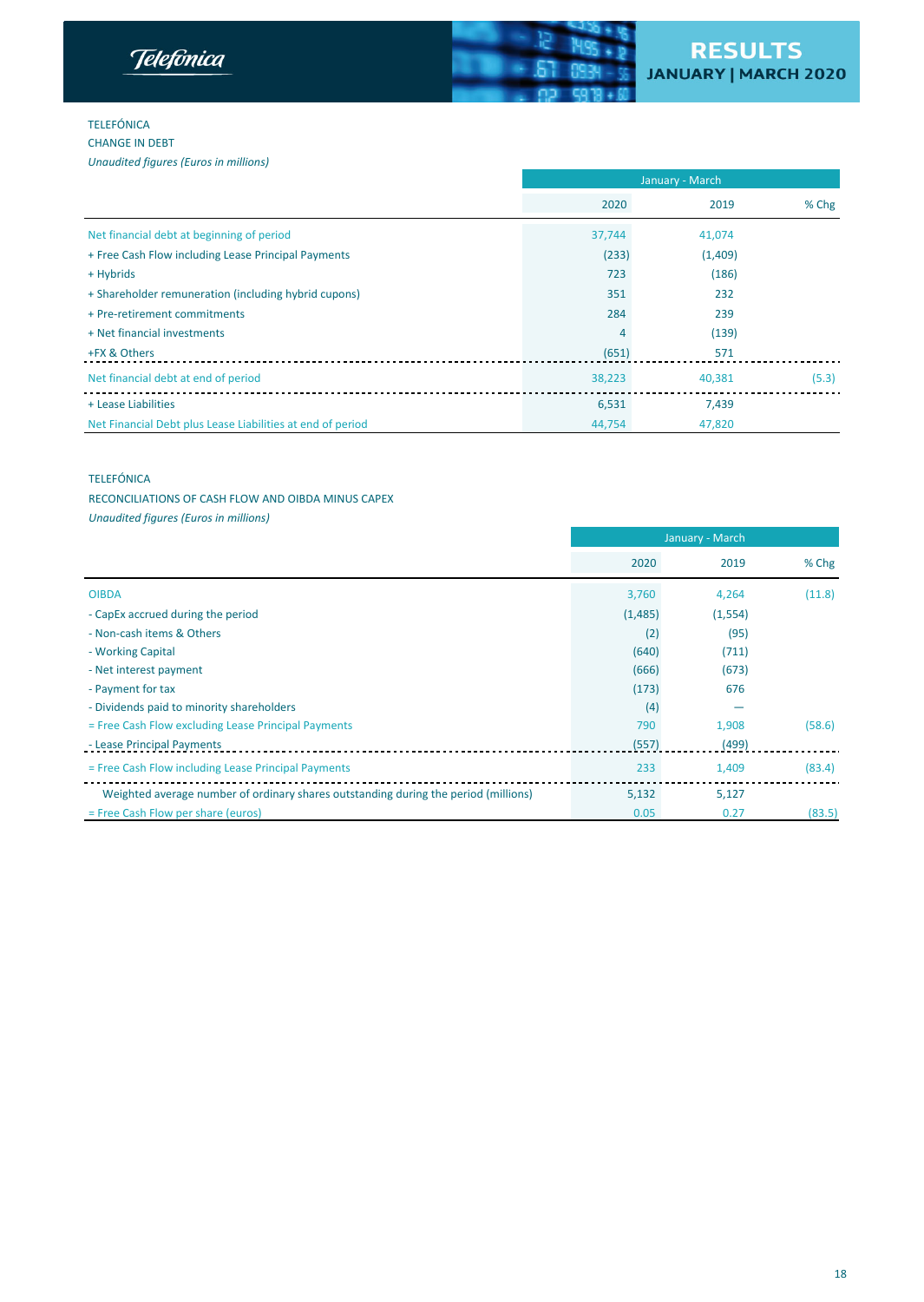



#### TELEFÓNICA

# NET COMMITMENTS RELATED TO EMPLOYEE BENEFITS

| Unaudited figures (Euros in millions)            |                   |
|--------------------------------------------------|-------------------|
|                                                  | <b>March 2020</b> |
| Gross commitments related to employee benefits   | 6,368             |
| Value of associated Long-term assets             | (90)              |
| Tax benefits                                     | (1,642)           |
| Net commitments related to employee benefits (1) | 4.636             |

(1) Includes assets and liabilities defined as Net commitments related to employee benefits for El Salvador and Costa Rica, that are classified as non-current assets held for sale and liabilities associated with non-current assets held for *sale.*

#### TELEFÓNICA

## EXCHANGES RATES APPLIED

|                                | P&L and CapEx (1) |                |                   | <b>Statement of Financial Position (2)</b> |
|--------------------------------|-------------------|----------------|-------------------|--------------------------------------------|
| <b>Currency units per Euro</b> | Jan - Mar 2020    | Jan - Mar 2019 | <b>March 2020</b> | December 2019                              |
| USA (US Dollar)                | 1.103             | 1.136          | 1.095             | 1.123                                      |
| United Kingdom (Sterling)      | 0.861             | 0.873          | 0.887             | 0.851                                      |
| Argentina (Argentine Peso) (3) | 70.621            | 48.697         | 70.621            | 67.259                                     |
| <b>Brazil (Brazilian Real)</b> | 4.887             | 4.282          | 5.695             | 4.526                                      |
| Chile (Chilean Peso)           | 885.042           | 757.983        | 933.315           | 840.795                                    |
| Colombia (Colombian Peso)      | 3,885.668         | 3,561.812      | 4,441.345         | 3,680.056                                  |
| Costa Rica (Colon)             | 633.312           | 692.521        | 643.501           | 647.249                                    |
| <b>Mexico (Mexican Peso)</b>   | 21.886            | 21.819         | 25.725            | 21.184                                     |
| Nicaragua (Cordoba)            | 37.450            | 36.943         | 37.340            | 37.999                                     |
| Peru (Peruvian Nuevo Sol)      | 3.749             | 3.776          | 3.765             | 3.721                                      |
| Uruguay (Uruguayan Peso)       | 43.446            | 37.268         | 47.111            | 41.895                                     |
| Venezuela (3)                  | 167,953.860       | 69,714.172     | 167,953.860       | 76,863.861                                 |

*(1) Average exchange rate for the period.*

*(2) Exchange rates as of 31/03/20 and 31/12/19.*

(3) Following the consideration of the Argentine and Venezuela economies as hyperinflationary from an accounting perspective, the operations are adjusted by inflation and are to be accounted at their corresponding closing exchange vs. the Euro (in the case of Venezuela Telefónica uses a synthetic exchange rate).

#### NET FINANCIAL DEBT PLUS LEASE LIABILITIES STRUCTURE BY CURRENCY

| <b>Unaudited figures</b>                                        | <b>March 2020</b> |       |            |            |
|-----------------------------------------------------------------|-------------------|-------|------------|------------|
|                                                                 | <b>EUR</b>        | LATAM | <b>GBP</b> | <b>USD</b> |
| Net financial debt plus Lease Liabilities structure by currency | 73%               | 15%   | 10%        | 2%         |

#### TOTAL FINANCIAL LIABILITIES BREAKDOWN

| <b>Unaudited figures</b>        | <b>March 2020</b> |                                                               |                                                                     |  |  |  |
|---------------------------------|-------------------|---------------------------------------------------------------|---------------------------------------------------------------------|--|--|--|
|                                 |                   | Bonds and commercial paper   Debt with financial institutions | Other financial debt (including<br>governments) and net derivatives |  |  |  |
| Total financial liabilities (1) | 99%               | 8%                                                            | 7%)                                                                 |  |  |  |

(1) Includes positive value of derivatives and other financial debt.

#### **CREDIT RATINGS**

|                      | Long-Term  | Short-Term | Perspective     | Date of last rating change |
|----------------------|------------|------------|-----------------|----------------------------|
| Moody's <sup>+</sup> | Baa3       | $P-3$      | <b>Stable</b>   | 11/7/2016                  |
| Fitch <sup>1</sup>   | <b>BBB</b> | $F-2$      | <b>Stable</b>   | 9/5/2016                   |
| $S\&P1$              | <b>BBB</b> | $A-2$      | <b>Negative</b> | 4/1/2020                   |

(1) The rating is issued by a credit rating agency established in the EU and registered under Regulation (EC) 1060/2009.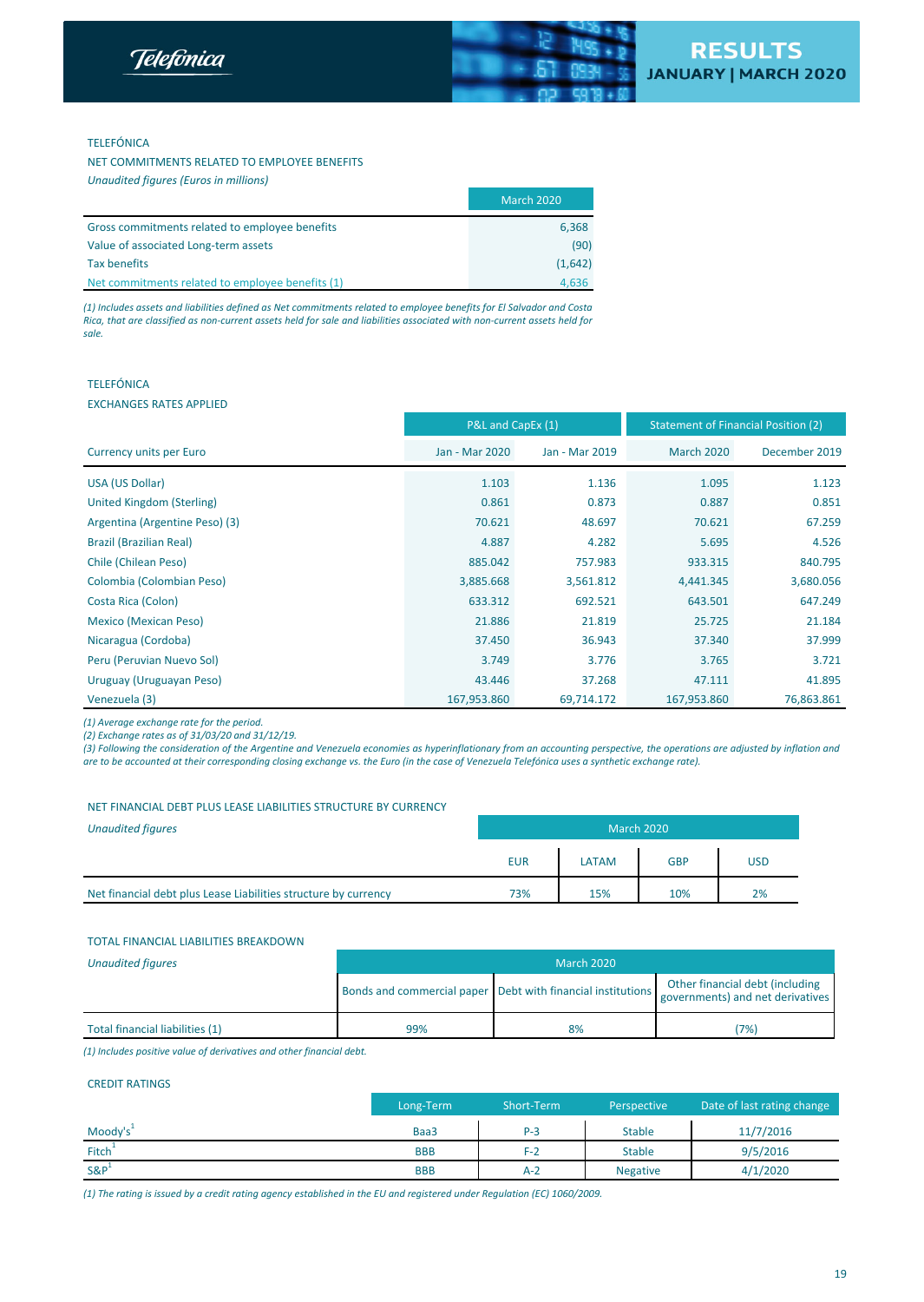

# <span id="page-19-0"></span>02

# **TELEFÓNICA ESPAÑA**

(y-o-y changes in organic terms)

In a quarter marked by the COVID-19, **T. España**'s network, the largest and strongest FTTH network in Europe as a result of the investment effort in recent years, has ensured stable and secure communications across society. T. España's responsible response puts the safety of employees and collaborators first, ensures connectivity and supports society. As such, a number of different initiatives have been launched for families: in contract, increase of 50GB per month in contract for two months, unlimited data in high value tariffs, increased TV content for all customers, free "Movistar+ Lite" TV service and extension of promotions during the state of alarm; for businesses: IT solutions, remote cloud access, online service and training; and for suppliers: a reduction in the payment period. In addition, Telefonica budgeted €25m to acquire and bring to Spain 150 tons of sanitary equipment, including ventilators, the most critical equipment.

During the first half of the quarter, the commercial activity was impacted by the end of promotions and tariff repositioning and in March, by the lockdown and initiatives above-mentioned. However, the Company showed a 1.4% y-o-y increase in OIBDA-CapEx in the period.

**Total accesses** (41.6m) were stable y-o-y, in line with the retail base. Fibre accesses grew by 9% y-o-y (+68k net adds in the quarter), accounting for 73% of total broadband accesses, while mobile contract accesses rose by 3% (+51k net adds), fixed broadband accesses declined by 1% (-38k net adds) and pay TV accesses -2% (-41k net adds). Thus, total fibre accesses (retail + wholesale) reached 6.7m, posting strong growth, +16% y-o-y (wholesale fibre: +33%, 61% of total fibre accesses, +16 p.p. y-o-y) and increasing the network uptake to 29% (+2 p.p. y-o-y) over 23.4m premises passed (+289k in the quarter).

In particular, **convergent** customers (consumer and SMEs) amounted to 4.8m, stable y-o-y. It is worth highlighting the strong growth in premium speed fibre accesses (+17% y-o-y), as well as those associated with "O2" customers (x4). Quarterly convergent ARPU stood at 91.8€ (-1.1% y-o-y) as a result of the lower data bolt-ons consumption following the increase in contract bundles, the higher O2 weight and the initial effects from COVID-19. The churn rate in the period improved to 1.5% (-0.2 p.p. y-o-y). This ARPU and churn performance has resulted in a y-o-y increase of the average customer value. Consumer converged accesses increased by 1% to 4.9 accesses per customer.

**Revenues** (€3,078m) decreased by 1.6% y-o-y in the quarter, COVID-19 crisis had an initial impact limited to the sale of handsets and convergent bundles from bars and restaurants. **Service revenues** decreased by 1.2% y-o-y, mainly driven by **retail** revenues (-3.4%), as a result of the slowdown in non-convergent communications revenues and lower bolt-ons following the increased in data capacity across converged bundles. **Wholesale and other** revenues improved by 10.4% y-o-y, driven by fibre and TV. **Handset** revenues declined by 15.8% y-o-y.

**OIBDA** (€1,225m) included a €58m capital gain on the sale of radiolinks and a €27m channel restructuring provision mainly (vs €103m capital gains from the sale of future rights and €23m channel restructuring provision in Q1 19). OIBDA decreased by 1.8% y-o-y, mainly as a result of lower revenues, somewhat offset by €51m savings from the redundancy plan in the quarter. **OIBDA margin** stood at 39.8% (stable y-o-y in organic terms).

**CapEx** (€344m) was down 9.5% y-o-y in January to March, primarily due to lower wholesale connections and the increase in self-provisioned ones, despite the continued investment in fibre deployment. **OIBDA-CapEx** amounted to €881m (+1.4% y-o-y).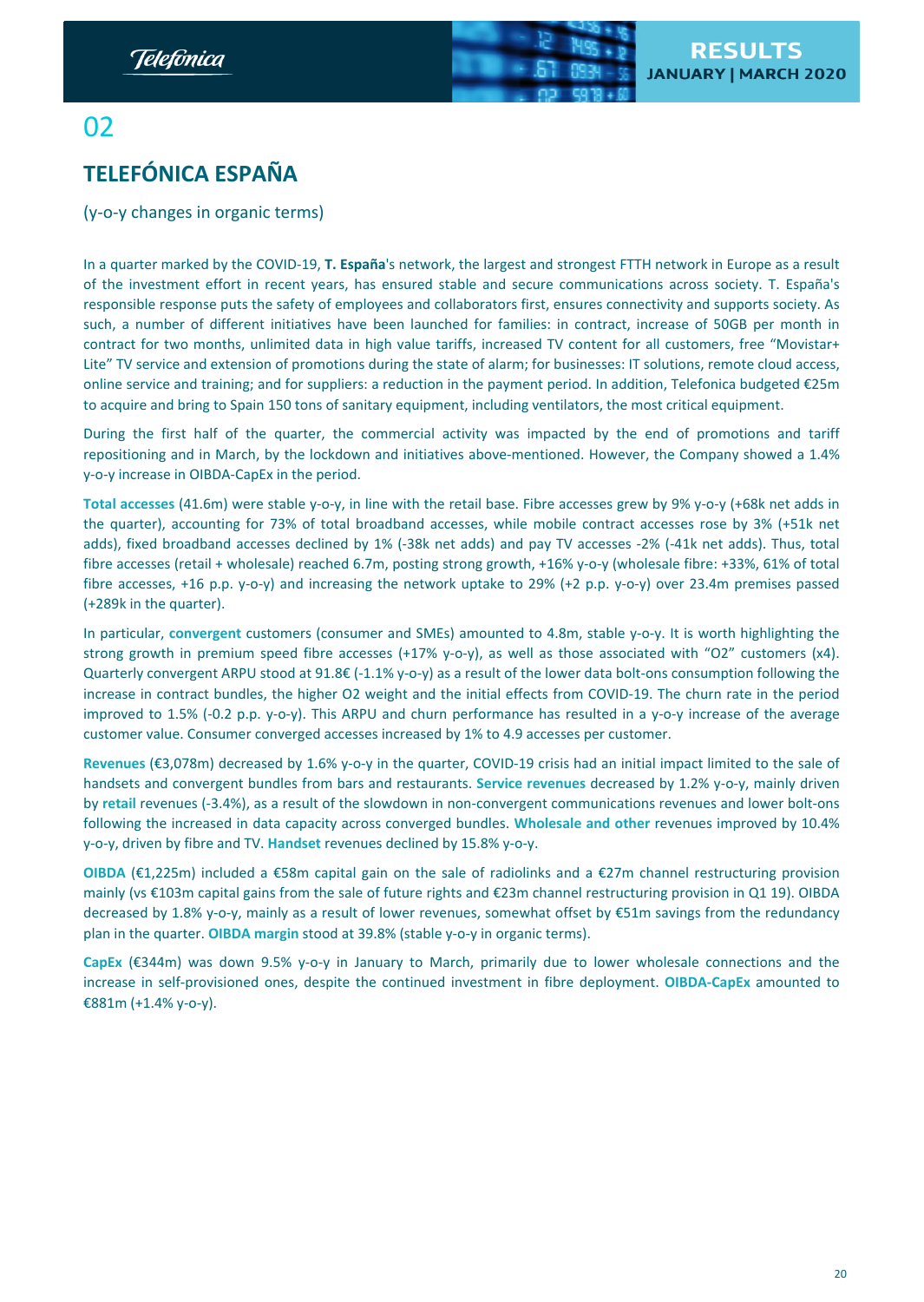

#### <span id="page-20-0"></span>TELEFÓNICA ESPAÑA

CONSOLIDATED INCOME STATEMENT *Unaudited figures (Euros in millions)*

|                                     | January - March |        | % Chg      |            |
|-------------------------------------|-----------------|--------|------------|------------|
|                                     | 2020            | 2019   | Reported   | Organic    |
| Revenues                            | 3,078           | 3,126  | (1.6)      | (1.6)      |
| Mobile handset revenues             | 64              | 76     | (15.8)     | (15.8)     |
| Revenues ex-mobile handset revenues | 3,014           | 3,050  | (1.2)      | (1.2)      |
| Retail                              | 2,477           | 2,564  | (3.4)      | (3.4)      |
| <b>Wholesale and Other</b>          | 537             | 486    | 10.4       | 10.4       |
| Operating income before D&A (OIBDA) | 1,225           | 1,355  | (9.6)      | (1.8)      |
| <b>OIBDA Margin</b>                 | 39.8%           | 43.4 % | (3.6 p.p.) | (0.1 p.p.) |
| CapEx                               | 344             | 380    | (9.5)      | (9.5)      |
| Spectrum                            |                 | -      |            |            |
| OIBDA-CapEx                         | 881             | 975    | (9.7)      | 1.4        |

*Note:*

*- OIBDA before management and brand fees.*

#### TELEFÓNICA ESPAÑA

#### ACCESSES

*Unaudited figures (Thousands)*

|                           |          | 2020     |           |          |          |        |
|---------------------------|----------|----------|-----------|----------|----------|--------|
|                           | March    | June     | September | December | March    | % Chg  |
| <b>Retail Accesses</b>    | 37,847.8 | 38,047.1 | 38,020.7  | 38,049.5 | 37,874.0 | 0.1    |
| <b>Fixed telephony</b>    | 9,220.7  | 9,161.4  | 9,092.5   | 9,024.1  | 8,918.6  | (3.3)  |
| <b>Broadband</b>          | 6,068.0  | 6,072.4  | 6,078.3   | 6,023.4  | 5,985.2  | (1.4)  |
| <b>FTTH</b>               | 4,025.5  | 4,150.8  | 4,246.9   | 4,325.0  | 4,393.0  | 9.1    |
| <b>Mobile</b>             | 18,448.6 | 18,691.9 | 18,748.5  | 18,916.9 | 18,926.7 | 2.6    |
| Prepay                    | 1,341.2  | 1,258.6  | 1,200.4   | 1,137.2  | 1,070.2  | (20.2) |
| Contract                  | 14,753.5 | 14,946.2 | 14,991.9  | 15,158.8 | 15,209.9 | 3.1    |
| M2M                       | 2,353.9  | 2,487.0  | 2,556.2   | 2,620.8  | 2,646.6  | 12.4   |
| Pay TV                    | 4,094.8  | 4,106.1  | 4,088.5   | 4,073.8  | 4,032.3  | (1.5)  |
| <b>Wholesale Accesses</b> | 3,858.4  | 3,822.5  | 3,816.1   | 3,788.2  | 3,772.4  | (2.2)  |
| <b>FTTH</b>               | 1,719.2  | 1,863.4  | 2,014.3   | 2,154.9  | 2,292.5  | 33.3   |
| <b>Total Accesses</b>     | 41,706.2 | 41,869.6 | 41,836.9  | 41,837.7 | 41,646.4 | (0.1)  |

#### OWN UBB COVERAGE

| Unaudited figures (thousands)     |          |          |           |          |          |         |
|-----------------------------------|----------|----------|-----------|----------|----------|---------|
|                                   |          | 2020     |           |          |          |         |
|                                   | March    | June     | September | December | March    | $%$ Chg |
| <b>UBB Premises passed (FTTH)</b> | 21,762.7 | 22,248.9 | 22,684.0  | 23,133.1 | 23,421.8 | 7.6     |

#### CONSUMER CONVERGENT

| <b>Unaudited figures</b>               |         |         |           |          |         |       |
|----------------------------------------|---------|---------|-----------|----------|---------|-------|
|                                        |         | 2020    |           |          |         |       |
|                                        | March   | June    | September | December | March   | % Chg |
| Convergent clients (thousands)         | 4,833.4 | 4,862.5 | 4,850.4   | 4,839.1  | 4,824.5 | (0.2) |
| Convergent ARPU (EUR) (cumulative YTD) | 92.8    | 92.9    | 93.2      | 93.2     | 91.8    | (1.1) |
| Convergent churn (cumulative YTD)      | 1.7 %   | 1.6 %   | 1.6 %     | 1.6 %    | 1.5 %   | (0.2) |

 *Note:*

*- Convergent include Consumer, SOHO and SMEs clients.*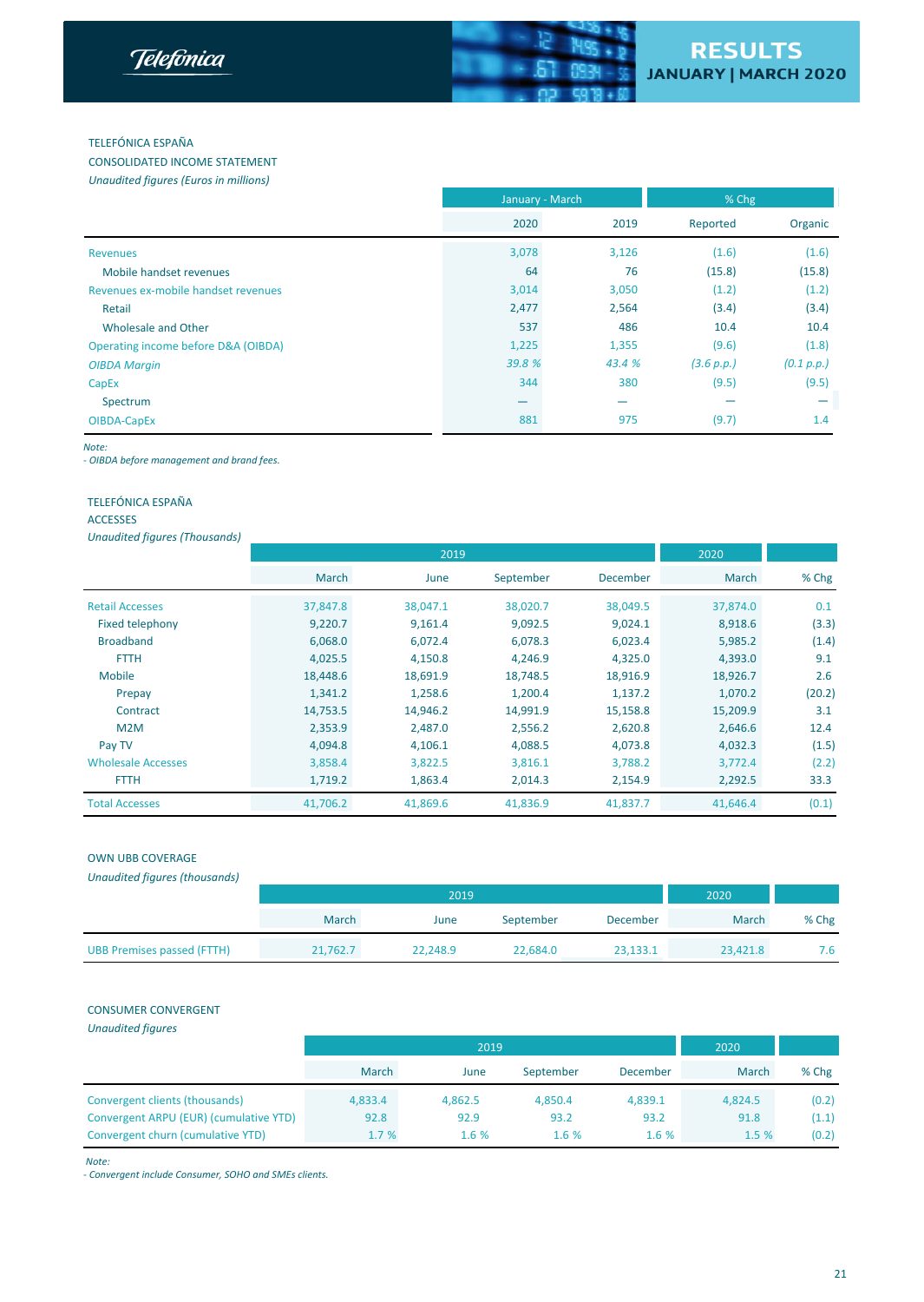

# <span id="page-21-0"></span>03

# **TELEFÓNICA DEUTSCHLAND**

(y-o-y changes in organic terms)

**Telefónica Deutschland** supported employees, customers and the wider society through a variety of COVID-19 related initiatives such as offering complementary app access for a limited time period (e.g. 'O<sub>2</sub> TV', 'Kidomi'), partnering with 'Deutschland gegen Corona' ('#allefüralle') and launching a series of live-streamed O<sub>2</sub> concerts ('#StayOn'). Part of the company's 'O<sub>2</sub> Office Tower' in Munich is also used by the crisis management team of the Bavarian Red Cross as temporary headquarters.

Within this environment, Telefónica Deutschland delivered a robust start to the year, maintaining its profitable momentum across all revenue lines despite softer trading trends following the government imposed COVID-19 lockdown also resulting in the nationwide closure of the  $O_2$  shops as of mid-March. In a dynamic yet rational market, Telefónica Deutschland continued strong contract momentum of its  $O<sub>2</sub>$  brand supported by the relaunch of its successful volume-based  $O<sub>2</sub>$  Free tariff portfolio and the introduction of speed-tiered unlimited tariffs in February; both driving data growth in-line with the company's ARPU-up strategy. Telefónica Deutschland's network proofed as very resilient coping well with the COVID-19-driven change in traffic patterns and ensured highly reliable connectivity for customers. The major changes in traffic volumes during the COVID-19 crisis were a strong increase in fixed & mobile voice volumes and higher fixed data traffic while mobile data traffic trends remained broadly unchanged.

**Contract mobile** registered 188k net additions in Q1 lifting the customer base by +6% y-o-y to 22.7m, mainly driven by the good performance of the  $O<sub>2</sub>$  Free tariff portfolio and solid partner trading (Q1: 61% of gross additions). Contract churn in  $O<sub>2</sub>$  consumer postpaid stood at 1.3% in Q1 stable y-o-y as the lower churn entry impact of COVID-19 only started the last week of March. The average data usage by O<sub>2</sub> Free customers reached 7 GB per month in Q1. Prepay (19.7m accesses; -3% y-o-y) registered -407k net disconnections reflecting the ongoing prepaid to contract migration trends in the market as well as seasonality**. Fixed broadband accesses** of 2.2m grew +5% y-o-y with 25k net additions in Q1 on the back of robust VDSL demand (accesses +12% y-o-y to 1.7m).

**Revenues** (€1,846m) continued the positive momentum and strongly grew by +3.8% y-o-y in Q1 (+0.2% y-o-y in Q4). The growth was mainly supported by tangible ARPU-accretive effects on mobile service revenues from the well-received  $O<sub>2</sub>$ Free portfolio. Also, the handset business remained strong and fixed revenues showed further improvements.

**Mobile business revenues** (€1,650m) grew by +3.4% y-o-y in Q1 (-0.1% y-o-y in Q4), driven by positive performance of the own retail business and further easing of legacy base headwinds while trends in the partner business remained solid also as a result of the MBA MVNO dynamics.

**Handset revenues** (€339m) registered continued strong demand in Q1 and handset revenues were up +7.7% y-o-y. However, demand started to soften from mid-March as a result of the COVID-19 related shop closures.

**Fixed revenues** (€193m) built on its positive trend in Q1, posting +6.0% y-o-y growth (+2.0% y-o-y in Q4) supported by retail customer base growth on strong VDSL demand.

**OIBDA** improved to €532m in Q1 and increased by +1.5% y-o-y (-1.2% in Q4). The increase was mainly driven by good traction of the  $O<sub>2</sub>$  Free portfolio and the flow-through from related mobile service revenues as well as fixed revenues partly offset by higher costs, mainly in supply. **OIBDA margin** stood at 28.8% in Q1, -0.7 p.p. y-o-y.

**CapEx** reached €224m in Q1 (-11.1% y-o-y) implying a C/S ratio of 12.1% with annual phasing more back-end loaded. The company remained a clear focus on improving customer experience also reflected in strong network resilience. Even in the tough COVID-19 environment, the 4G/LTE-rollout made steady progress while preparing for a ramp-up of 5G.

It is worth highlighting that **OIBDA-CapE**x increased 12.9% y-o-y to €308m in January to March 2020.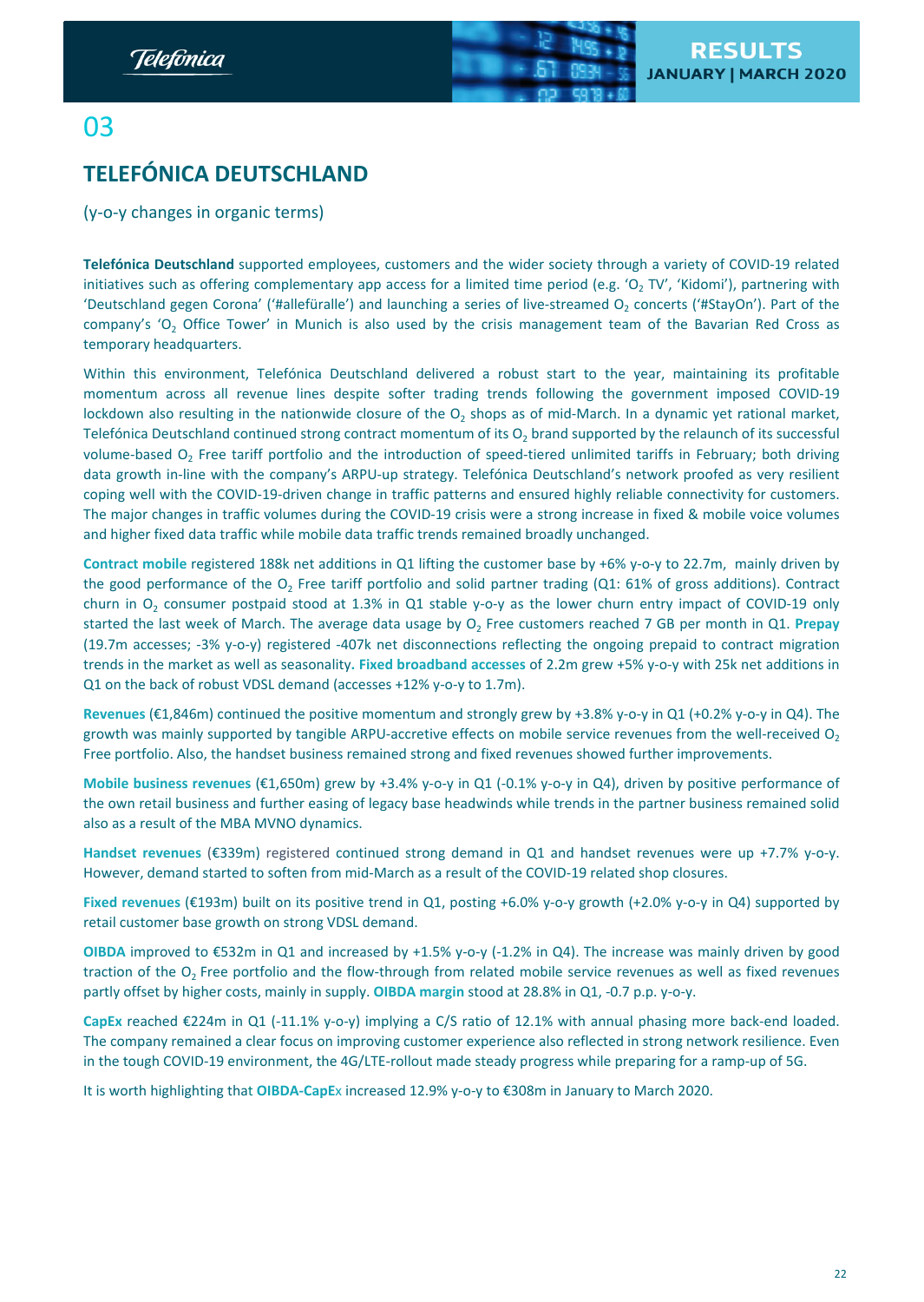

#### <span id="page-22-0"></span>TELEFÓNICA DEUTSCHLAND

CONSOLIDATED INCOME STATEMENT

|                                     | January - March |        | % Chg      |            |
|-------------------------------------|-----------------|--------|------------|------------|
|                                     | 2020            | 2019   | Reported   | Organic    |
| <b>Revenues</b>                     | 1,846           | 1,779  | 3.8        | 3.8        |
| <b>Mobile Business</b>              | 1,650           | 1,596  | 3.4        | 3.4        |
| Handset revenues                    | 339             | 315    | 7.7        | 7.7        |
| <b>Fixed Business</b>               | 193             | 182    | 6.0        | 6.0        |
| Operating income before D&A (OIBDA) | 532             | 522    | 1.9        | 1.5        |
| <b>OIBDA Margin</b>                 | 28.8 %          | 29.4 % | (0.5 p.p.) | (0.7 p.p.) |
| CapEx                               | 224             | 252    | (11.1)     | (11.1)     |
| Spectrum                            |                 |        |            |            |
| OIBDA-CapEx                         | 308             | 270    | 14.0       | 12.9       |

*Note:*

*- OIBDA before management and brand fees.*

#### TELEFÓNICA DEUTSCHLAND

ACCESSES

*Unaudited figures (Thousands)*

|                          |          | 2019     |           |          | 2020     |       |
|--------------------------|----------|----------|-----------|----------|----------|-------|
|                          | March    | June     | September | December | March    | % Chg |
| <b>Retail Accesses</b>   | 47,202.1 | 47,555.9 | 48,010.9  | 48,258.0 | 48,121.7 | 1.9   |
| Fixed telephony accesses | 2,041.2  | 2.078.4  | 2,113.7   | 2,129.5  | 2,149.1  | 5.3   |
| <b>Broadband</b>         | 2,123.7  | 2,162.0  | 2,193.4   | 2.206.6  | 2,231.7  | 5.1   |
| UBB(1)                   | 1,506.6  | 1,565.7  | 1,619.1   | 1.652.0  | 1,687.7  | 12.0  |
| Mobile accesses          | 42,913.2 | 43.217.6 | 43.607.3  | 43.826.8 | 43,647.1 | 1.7   |
| Prepay                   | 20,331.8 | 20,335.1 | 20,332.5  | 20.096.2 | 19,689.4 | (3.2) |
| Contract                 | 21,371.4 | 21,728.6 | 22,095.9  | 22,538.8 | 22,727.2 | 6.3   |
| M2M(2)                   | 1,210.0  | 1,153.9  | 1,179.0   | 1,191.8  | 1,230.4  | 1.7   |
| <b>Total Accesses</b>    | 47,202.1 | 47,555.9 | 48.010.9  | 48.258.0 | 48,121.7 | 1.9   |

*(1) UBB accesses refers to VDSL accesses in Germany*.

(2) Impacted by the disconnection of 67k inactive M2M accesses in Q2 19.

# SELECTED OPERATIONAL DATA

#### *Unaudited figures*

|                                    |       | 2019  | 2020      |                 |       |            |
|------------------------------------|-------|-------|-----------|-----------------|-------|------------|
|                                    | March | June  | September | <b>December</b> | March | $%$ Chg    |
| Mobile churn (quarterly)           | 1.9%  | 1.8 % | 1.9 %     | 2.0%            | 2.0%  | 0.1 p.p.   |
| Contract                           | 1.6 % | 1.5 % | 1.5%      | 1.5 %           | 1.5 % | (0.1 p.p.) |
| Mobile churn (cumulative YTD)      | 1.9%  | 1.8%  | 1.8 %     | 1.9 %           | 2.0%  | 0.1 p.p.   |
| Contract                           | 1.6 % | 1.5 % | 1.5%      | 1.5%            | 1.5 % | (0.1 p.p.) |
| Mobile ARPU (EUR) (cumulative YTD) | 9.8   | 9.9   | 10.0      | 10.0            | 9.8   | 0.0        |
| Contract                           | 14.2  | 14.3  | 14.3      | 14.3            | 13.7  | (3.7)      |

 *Notes:*

*- ARPU: monthly average revenue divided by the monthly average accesses of the period. % organic change.*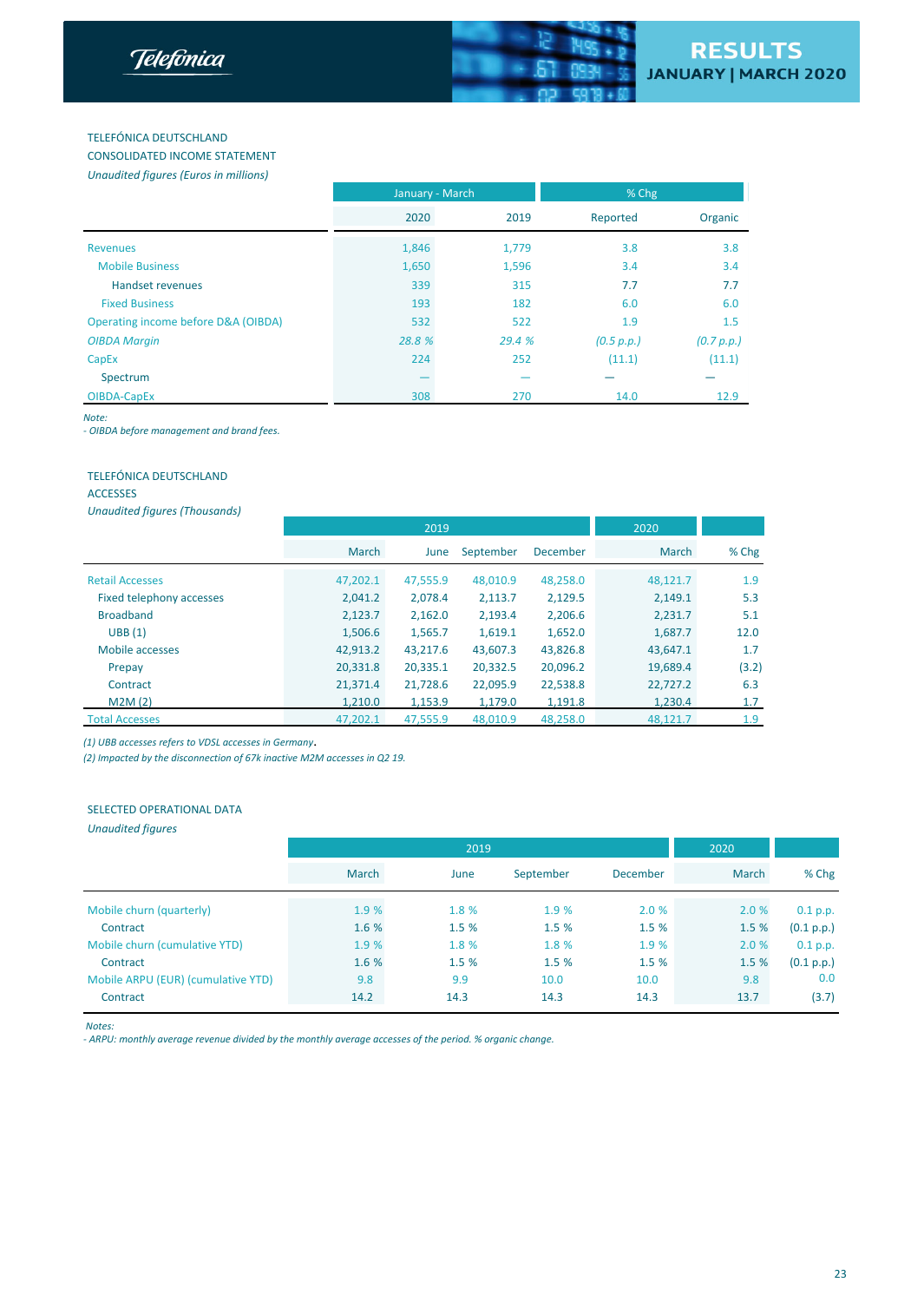

# <span id="page-23-0"></span> $\Omega$

# **TELEFÓNICA UK**

(y-o-y changes in organic terms)

**Telefónica UK** is taking some important steps to keep customers and communities connected during the COVID-19 crisis. For customers,  $O<sub>2</sub>$  UK has zero rated over twenty financial guidance, health and emotional support, advice sites in addition to the NHS website, given unlimited domestic minutes to all pay monthly customers and an extra 300 minutes to over a million prepay customers. With working from home becoming the new normal, network capacity has been increased further, to help handle the extra demand, voice calls increased by nearly 60% at peak times. Telefonica UK stands ready to support the UK's recovery through this crisis, with continued focus on network investment, innovation and delivering for customers across the UK.

Within this context, Telefónica UK posted the 15<sup>th</sup> consecutive quarter revenue growth year-on-year with a sector leading loyalty at 1.0%, confirming its market leading position in a highly competitive market. During the first quarter there was the exclusive mobile launch of Disney+ and setting the target to become the first net zero carbon emission network in the UK.

**Mobile accesses** totalled 34.8m (including wholesale) and grew 6% vs. March 2019, remaining the UK's largest mobile network operator. **Contract** net additions were 20k driven by continued success of propositions across all segments. **Prepay** accesses decreased by -237k in Q1, reflecting market trends. **M2M accesses** grew by 437k driven by IoT contracts. **Wholesale accesses** continued to grow recording net additions of 60k in Q1.

**Revenues** posted a steady growth of 1.5% y-o-y to €1,739m in Q1 mainly due to higher value handset revenues and continued growth in SMIP and MVNO revenues.

**Mobile Business revenues** totalled €1,678m, a growth of 1.3% y-o-y in Q1, with MVNO and handset revenue growth being partially offset by continued declines in other mobile service revenue.

**Handset revenues** of €428m were up 8.0% y-o-y in Q1 primarily as a result of continued customer demand for high end handsets as COVID-19 only started to have a trading impact on trading towards the end of the quarter with stores closing from 23<sup>rd</sup> March.

**OIBDA** totalled €516m in Q1 and turned again positive, +1.1% y-o-y (-7.5% in Q4), mainly driven by revenue growth and a continued focus on cost control. Somewhat offset by initial COVID 19 related costs of €13m. Thus, Q1 **OIBDA margin** stood at 29.7% (-0.1 p.p. y-o-y).

**CapEx** increased by 17.8% y-o-y to €221m in Q1 20, primarily as a result of continued investments in network capacity in 4/5G and customer experience with limited COVID-19 impact as the lockdown only started on 23th March. **OIBDA-CapEx** amounted to €295m in the quarter. **OIBDA-CapEx/Revenues** improved by 3.7 p.p. q-o-q in January to March.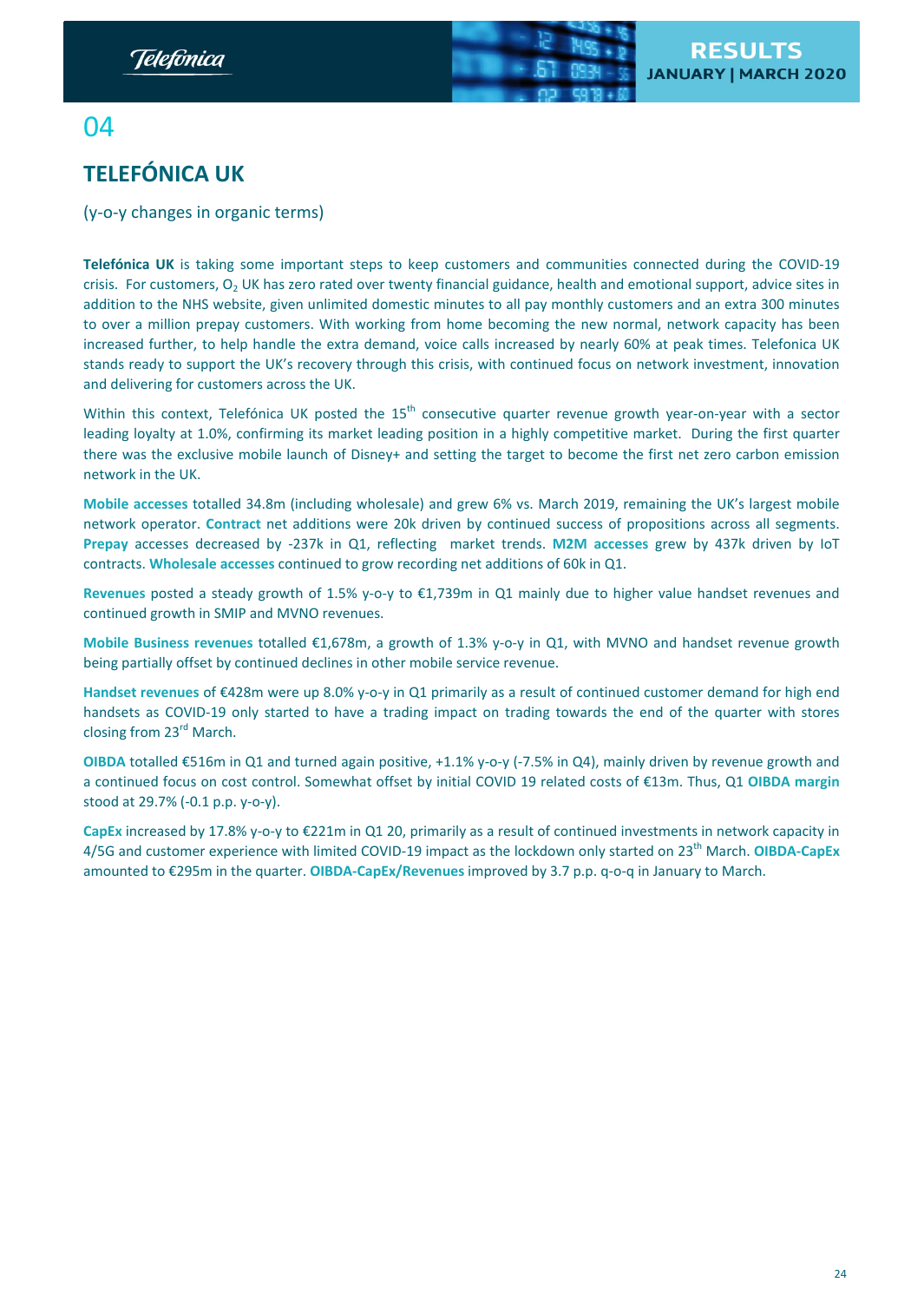

#### **TELEFÓNICA UK**

CONSOLIDATED INCOME STATEMENT *Unaudited figures (Euros in millions)*

|                                     | January - March |        | % Chg      |            |
|-------------------------------------|-----------------|--------|------------|------------|
|                                     | 2020            | 2019   | Reported   | Organic    |
| <b>Revenues</b>                     | 1,739           | 1,691  | 2.9        | 1.5        |
| <b>Mobile Business</b>              | 1,678           | 1,636  | 2.6        | 1.3        |
| <b>Handset revenues</b>             | 428             | 391    | 9.4        | 8.0        |
| <b>Fixed Business</b>               | 61              | 55     | 10.9       | 9.4        |
| Operating income before D&A (OIBDA) | 516             | 504    | 2.4        | 1.1        |
| <b>OIBDA Margin</b>                 | 29.7 %          | 29.8 % | (0.1 p.p.) | (0.1 p.p.) |
| CapEx                               | 221             | 185    | 19.4       | 17.8       |
| Spectrum                            |                 |        |            |            |
| OIBDA-CapEx                         | 295             | 319    | (7.4)      | (8.6)      |

*Note:*

*- OIBDA before management and brand fees.*

#### **TELEFÓNICA UK**

ACCESSES

*Unaudited figures (Thousands)*

| .                             |          | 2019     | 2020      |          |          |       |
|-------------------------------|----------|----------|-----------|----------|----------|-------|
|                               | March    | June     | September | December | March    | % Chg |
| <b>Retail Accesses</b>        | 24,793.7 | 25,113.6 | 25,731.5  | 26,145.5 | 26,368.0 | 6.3   |
| Fixed telephony accesses      | 309.3    | 310.9    | 312.2     | 313.3    | 315.8    | 2.1   |
| <b>Broadband</b>              | 28.4     | 28.5     | 28.7      | 28.9     | 29.0     | 2.0   |
| Mobile accesses (1)           | 24,456.0 | 24.774.1 | 25,390.5  | 25,803.3 | 26,023.2 | 6.4   |
| Prepay                        | 8,534.6  | 8,482.6  | 8,625.1   | 8,436.1  | 8,199.6  | (3.9) |
| Contract (1)                  | 12,136.1 | 12,142.4 | 12,164.1  | 12,248.5 | 12,268.3 | 1.1   |
| M2M                           | 3,785.2  | 4,149.1  | 4,601.3   | 5,118.7  | 5,555.3  | 46.8  |
| <b>Wholesale Accesses (1)</b> | 8,290.3  | 8,487.7  | 8,697.2   | 8,714.7  | 8,774.2  | 5.8   |
| Total accesses (2)            | 33,084.0 | 33,601.3 | 34,428.7  | 34,860.2 | 35,142.2 | 6.2   |

(1) In 2019, 665k Mobile contract accesses have been reclassified to wholesale (December 19 base as a reference), in order to show a comparable business evolution in both *lines.*

*(2) Impacted by the disconnection of 150k inactive accesses in Q4 19.*

# SELECTED OPERATIONAL DATA

| <b>Unaudited figures</b>           |       |       |           |          |       |            |
|------------------------------------|-------|-------|-----------|----------|-------|------------|
|                                    |       | 2019  | 2020      |          |       |            |
|                                    | March | June  | September | December | March | % Chg      |
| Mobile churn (quarterly)           | 1.9%  | 1.8 % | 1.7 %     | 2.0%     | 1.8 % | (0.1 p.p.) |
| Contract                           | 1.0%  | 0.9%  | 1.0 %     | 1.1%     | 1.0 % | 0.0 p.p.   |
| Mobile churn (cumulative YTD)      | 1.9%  | 1.8 % | 1.8 %     | 1.9 %    | 1.8 % | (0.1 p.p.) |
| Contract                           | 1.0%  | 1.0 % | 1.0%      | 1.0%     | 1.0%  | 0.0 p.p.   |
| Mobile ARPU (EUR) (cumulative YTD) | 15.0  | 15.0  | 14.9      | 14.8     | 13.8  | (9.2)      |
| Contract                           | 24.8  | 24.9  | 24.8      | 24.9     | 23.7  | (5.6)      |

*Notes:*

*- ARPU: monthly average revenue divided by the monthly average accesses of the period. % organic change.*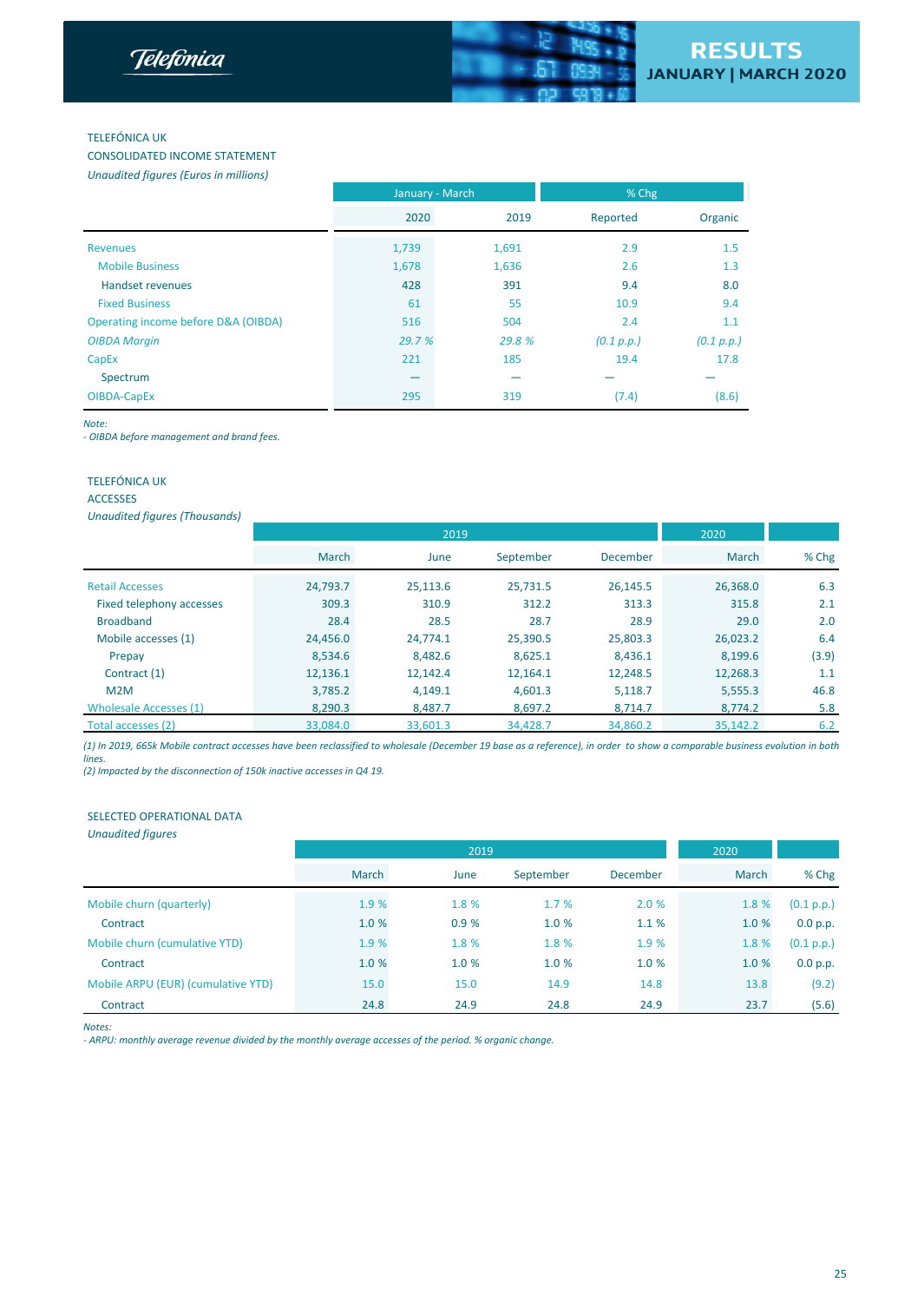

# <span id="page-25-0"></span>05

# **TELEFÓNICA BRASIL**

(y-o-y changes in organic terms)

As a consequence of the COVID-19 situation, and aiming to ensure connectivity for its customers, Telefónica Brasil has offered higher data allowance for free to its mobile customers, opened more than 100 TV channels and allowed free access to the Coronavirus app, in addition to other measures.

In recent weeks, despite the remarkable increase in traffic, Vivo's network has maintained an excellent performance. This is a result of the investments made in recent years, that have made possible a progressive network transformation towards fibre and 4.5G, together with progress made in the digitalisation and simplification of processes. Despite the initial COVID-19 impact, mainly reflected in Q1 in the form of drop in handset sales (virtually no impact at OIBDA level), the Company continued to show solid growth in **OIBDA-CapEx** to reach €613m, +7.1% y-o-y despite the on-going high level of CapEx.

This solid performance was achieved thanks to the high proportion of value accesses, which translate into a more stable revenue base (prepay only accounts for approximately 10% of total revenues), and which coupled with the continuous efforts made in costs reduction in last years, allows for progressive OIBDA margin expansion (+2.0 p.p. y-o-y to 42.9%).

In the social context of COVID-19, Telecommunications are perceived as an essential service and customers value network quality even more, leading to a growing demand for high quality connectivity services. These factors reassure the company's strategy of transformation towards fibre, recently boosted through the implementation of alternative deployment models (agreement with American Tower in the state of Minas Gerais and the franchising model that has already begun to be developed in the state of Goiás).

In the **mobile business**, it is worth highlighting the solid growth in contract accesses (+3% y-o-y) after registering 235k new accesses in Q1 thanks to the continuous improvement of the value proposition while keeping churn at low levels (1.5%, -0.3 p.p. y-o-y, -0.2 p.p. compared to Q4).

In the **fixed business**, FTTH premises passed rose to 11.7m (2.7m passed in the last 12 months), reaching 2.7m of connected accesses (+30% y-o-y; 23% take-up). The strategic decision in October 2019 to cancel the sales of DTH-based services boosted IPTV accesses, which were up 22% y-o-y. This focus on value translates into y-o-y growth in ARPU (+11.0% and +6.6% in broadband and Pay TV, respectively).

**Operating revenues** (€2,215m) in Q1 fell y-o-y (-1.4%) mainly due to the reduction in DTH revenues (-38.7%), fixed voice (-18.9%) and, to a lesser extent, in handset sales (-2.9%). On the contrary, it is worth highlighting the return to growth in prepaid (+1.5%) and the strong growth in both FTTH revenues (+43.3%) and IPTV (+29.3%). The sequential slowdown in operating revenues is mainly due to the different timing in updating mobile tariffs.

**OIBDA** totalled €951m in the quarter, +3.4% y-o-y thanks to the growth in revenues associated with new technologies and the progressive achievement of efficiencies, that allow operating expenses to be reduced by 2.1%.

**CapEx** for January-March amounted to €337m (-2.8% y-o-y) and was mainly allocated for FTTH deployment (22 new cities deployed over the last twelve months) and for the expansion of 4G network to 1,998 cities (89% of the population covered;  $+1$  p.p. y-o-y).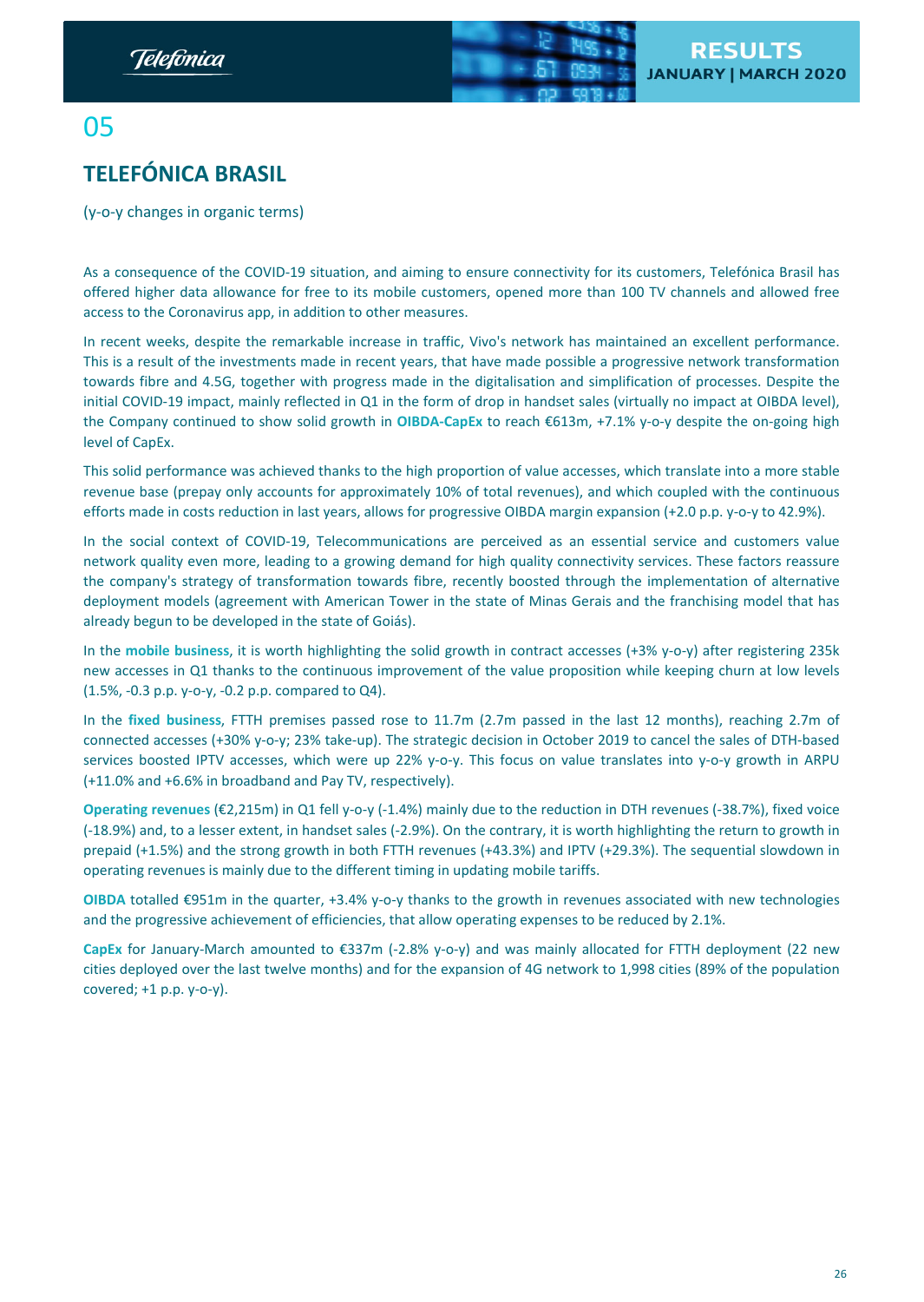

#### TELEFÓNICA BRASIL

CONSOLIDATED INCOME STATEMENT *Unaudited figures (Euros in millions)*

|                                     | January - March          |        | % Chg    |          |  |
|-------------------------------------|--------------------------|--------|----------|----------|--|
|                                     | 2020                     | 2019   | Reported | Organic  |  |
| <b>Revenues</b>                     | 2,215                    | 2,563  | (13.6)   | (1.4)    |  |
| <b>Mobile Business</b>              | 1,447                    | 1,654  | (12.5)   | (0.1)    |  |
| <b>Handset revenues</b>             | 119                      | 140    |          |          |  |
| <b>Fixed Business</b>               | 768                      | 909    | (15.5)   | (3.6)    |  |
| Operating income before D&A (OIBDA) | 951                      | 1,050  | (9.4)    | 3.4      |  |
| <b>OIBDA Margin</b>                 | 42.9 %                   | 40.9 % | 2.0 p.p. | 2.0 p.p. |  |
| CapEx                               | 337                      | 396    | (14.9)   | (2.8)    |  |
| Spectrum                            | $\overline{\phantom{0}}$ |        |          |          |  |
| OIBDA-CapEx                         | 613                      | 654    | (6.1)    | 7.1      |  |

*Notes:*

*- OIBDA before management and brand fees.*

## ACCESSES

*Unaudited figures (Thousands)*

|                               |          | 2020     |           |          |          |        |
|-------------------------------|----------|----------|-----------|----------|----------|--------|
|                               | March    | June     | September | December | March    | % Chg  |
| <b>Final Clients Accesses</b> | 95,091.7 | 94,458.3 | 93,815.0  | 93,718.9 | 93,173.2 | (2.0)  |
| Fixed telephony accesses      | 12,557.9 | 11,891.0 | 11,384.9  | 10,817.0 | 10,309.0 | (17.9) |
| <b>Broadband</b>              | 7,414.4  | 7,297.1  | 7,150.8   | 6,938.9  | 6,772.6  | (8.7)  |
| <b>UBB</b>                    | 5,031.5  | 5,041.1  | 5,055.4   | 5,022.8  | 5,026.7  | (0.1)  |
| <b>FTTH</b>                   | 2,034.5  | 2,170.3  | 2,332.3   | 2,477.4  | 2,652.3  | 30.4   |
| Mobile accesses               | 73,519.1 | 73,735.3 | 73,824.4  | 74,573.1 | 74,740.7 | 1.7    |
| Prepay                        | 32,506.2 | 32,030.2 | 31,533.9  | 31,408.0 | 31,023.8 | (4.6)  |
| Contract                      | 32,338.3 | 32,589.3 | 32,820.7  | 33,075.3 | 33,310.3 | 3.0    |
| M2M                           | 8,674.5  | 9,115.8  | 9,469.8   | 10,089.8 | 10,406.6 | 20.0   |
| Pay TV                        | 1,521.5  | 1,460.2  | 1,382.7   | 1,319.7  | 1,282.9  | (15.7) |
| <b>IPTV</b>                   | 617.2    | 647.7    | 680.8     | 714.5    | 753.3    | 22.0   |
| <b>Total Accesses</b>         | 95,106.4 | 94,472.8 | 93,828.7  | 93,732.3 | 93,173.3 | (2.0)  |

## OWN UBB COVERAGE

*Unaudited figures (Thousands)*

|                 |          | 2019     |           |          |          |         |  |
|-----------------|----------|----------|-----------|----------|----------|---------|--|
|                 | March    | June     | September | December | March    | $%$ Chg |  |
| <b>UUII UBB</b> | 20,006.4 | 20,342.9 | 20,696.6  | 21,119.9 | 21,677.8 | 8.4     |  |
| <b>FTTH</b>     | 8,980.1  | 9,527.7  | 10,176.9  | 10,950.2 | 11,689.7 | 30.2    |  |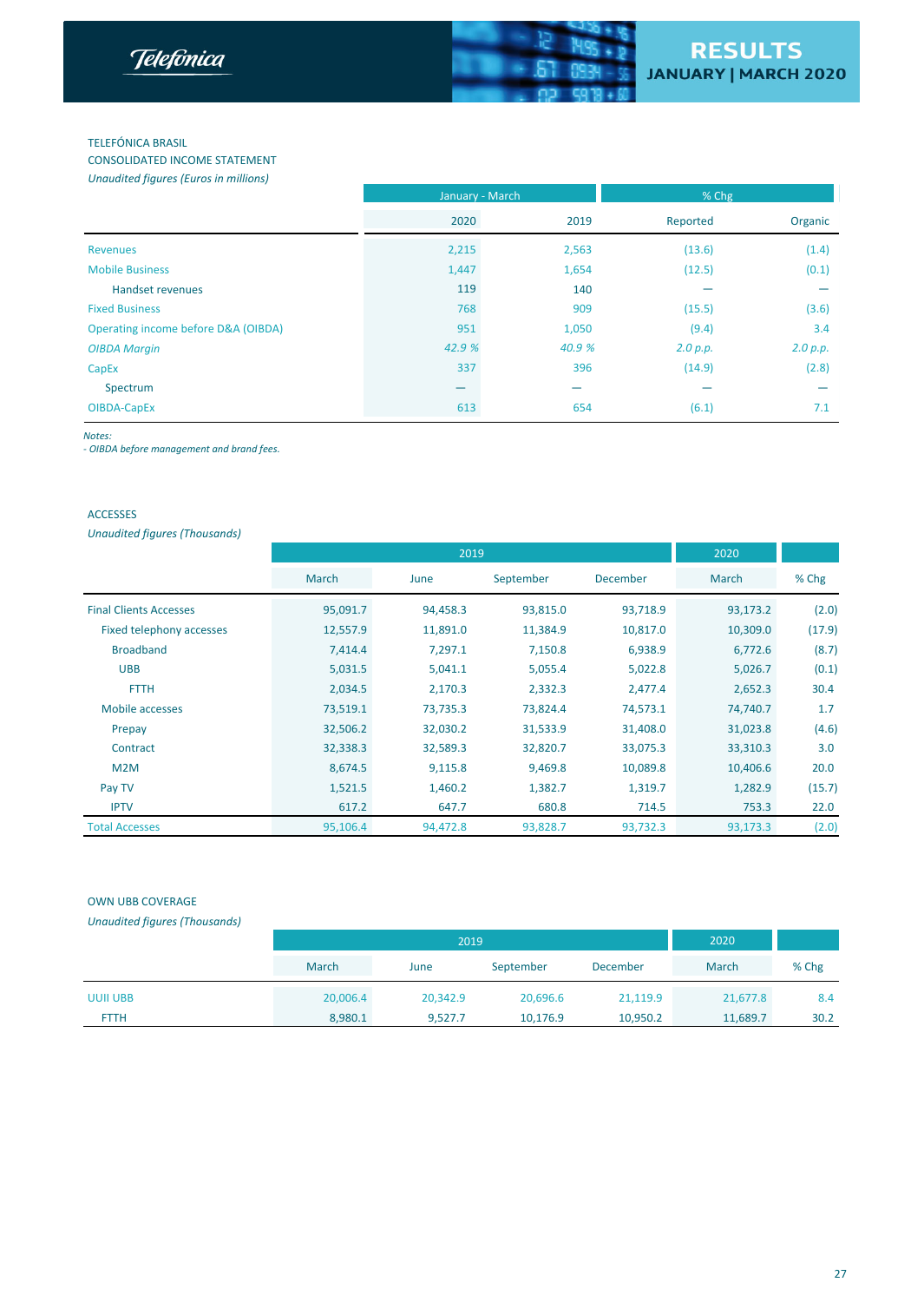



# **RESULTS**<br>JANUARY | MARCH 2020

# SELECTED OPERATIONAL DATA

*Unaudited figures*

|                                    |       | 2019  | 2020      |          |       |            |
|------------------------------------|-------|-------|-----------|----------|-------|------------|
|                                    | March | June  | September | December | March | % Chg      |
| Mobile churn (quarterly)           | 3.2%  | 3.4 % | 3.4 %     | 3.3%     | 3.1%  | (0.1 p.p.) |
| Contract                           | 1.7%  | 2.0%  | 1.9 %     | 1.7%     | 1.5 % | (0.3 p.p.) |
| Mobile churn (cumulative YTD)      | 3.2%  | 3.3%  | 3.3%      | 3.3%     | 3.1 % | (0.1 p.p.) |
| Contract                           | 1.7%  | 1.9 % | 1.9 %     | 1.7%     | 1.5 % | (0.3 p.p.) |
| Mobile ARPU (EUR) (cumulative YTD) | 6.7   | 6.5   | 6.5       | 6.4      | 5.7   | (4.4)      |
| Contract                           | 12.2  | 11.8  | 11.7      | 11.6     | 10.2  | (2.7)      |

*Notes:*

- ARPU: monthly average revenue divided by the monthly average accesses of the period. % organic change.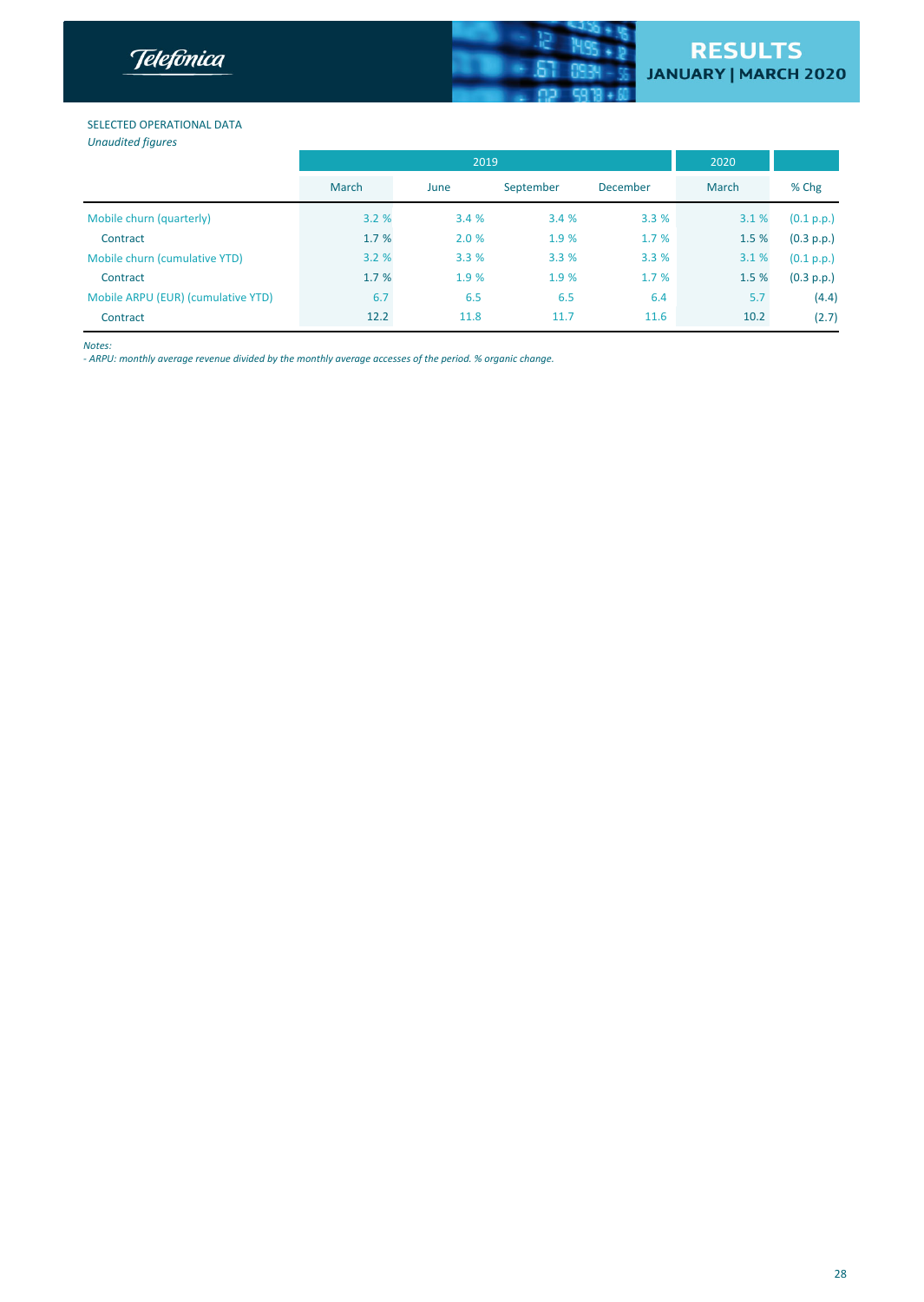

# <span id="page-28-0"></span>06 **TELEFÓNICA INFRA**

(y-o-y changes in organic terms)

From the first quarter of 2020, **Telefónica Infra** is a segment of the Telefónica Group acting as a portfolio manager owing stakes in infrastructure alongside financial investors. T. Infra's consolidation perimeter already includes Telxius as its first asset.

T. Infra's objectives include crystallising the value of Telefónica's infrastructure assets and capabilities, improving Telefónica's business units' competitive position and capturing future value upside through the stakes held in infrastructure vehicles.

T. Infra will focus on value creation through 3 key levers: i) optimising existing infrastructure assets through dedicated management and increased focus, ii) selectively monetising infrastructure assets, and iii) partnering with leading financial investors to co-invest in growth opportunities (flexible partnership structures and business models)

T. Infra is in a position to capture opportunities in the telecom infrastructure landscape given its proven track record in setting-up and operating Telxius, its access to Telefónica's infrastructure assets and its expertise in deploying and managing infrastructure assets.

In the context of the COVID-19 crisis, the Telxius business model continues to have a high level of stability, with considerable visibility on its revenue evolution. In the cable segment there has been a significant growth in traffic during March, exceeding 15Tbps (+64.5% compared to the same period of the previous year), which was managed by maintaining the usual high-quality level of service. The impact of COVID-19 in the quarter has not been material and we do not anticipate significant impacts in the near future, other than possible delays in the construction of new sites, delays in the installation of new customers (co-locations adds), and possible delays in providing connection for new services (due to obtaining permits or other administrative processes).

In the quarter, **Telxius** maintained its tower business positive evolution (+21% vs. March 2019, doubling its size in Brazil and consolidating itself as an industry leader) and in cable, although the exceptional capacity sale in Q1 19 affected y-o-y comparison.

The Company acquired 1,909 towers in Brazil in February 2020, doubling Telxius's size in the country, reaching 3,912 sites and establishing a solid platform to capture growth in the Brazilian market. In addition, in the first quarter 74 sites were also added to the tower portfolio (56 BTS and 18 acquired in Peru) reaching 20,331 towers as of March (+21.4% y-o-y), with a tenancy ratio of 1.34x (1.36x excluding acquisitions in the quarter).

The cable business continued its commercial momentum, especially in MAREA, and agreements were renewed with relevant carriers in Latin America. After the collaboration announcement with América Móvil in Q2 19 in the Latin American Pacific, in March 2020 Telxius formally joined the agreement to build communication services, enabling significant savings.

**Revenues** in Q1 20 totalled €207m, up 5.8% y-o-y excluding the exceptional sale in cable in Q1 19 (-6.1% without excluding this sale; +6.8% in Q4 19). Tower business (€92m) accelerated its revenue growth trend to 11.5% y-o-y, and the cable business (€114m) grew by 1.5% excluding the exceptional sale in Q1 19 (-17.1% including the sale).

**OIBDA** in January-March totalled €135m an increase of 11.7% y-o-y excluding the exceptional sale in Q1 19 (+4.4% including the sale). Quarterly **OIBDA margin** stood at 65.4%, improving by 6.6 p.p. y-o-y.

**CapEx** excluding inorganic acquisitions reached €22m (€9m in Q1 19) and is impacted by the initial recognition of the Pacific cable construction. In addition, Telxius registered tower acquisitions in Brazil and Peru, amounting to €133m.

Thus, **OIBDA-CapEx** in January-March amounted to €113m excluding the acquisition of towers, +1.0% vs, the same period in 2019, excluding the exceptional sale of capacity above mentioned. Excluding the investment in the Pacific cable construction, it would have grown by +10.8%.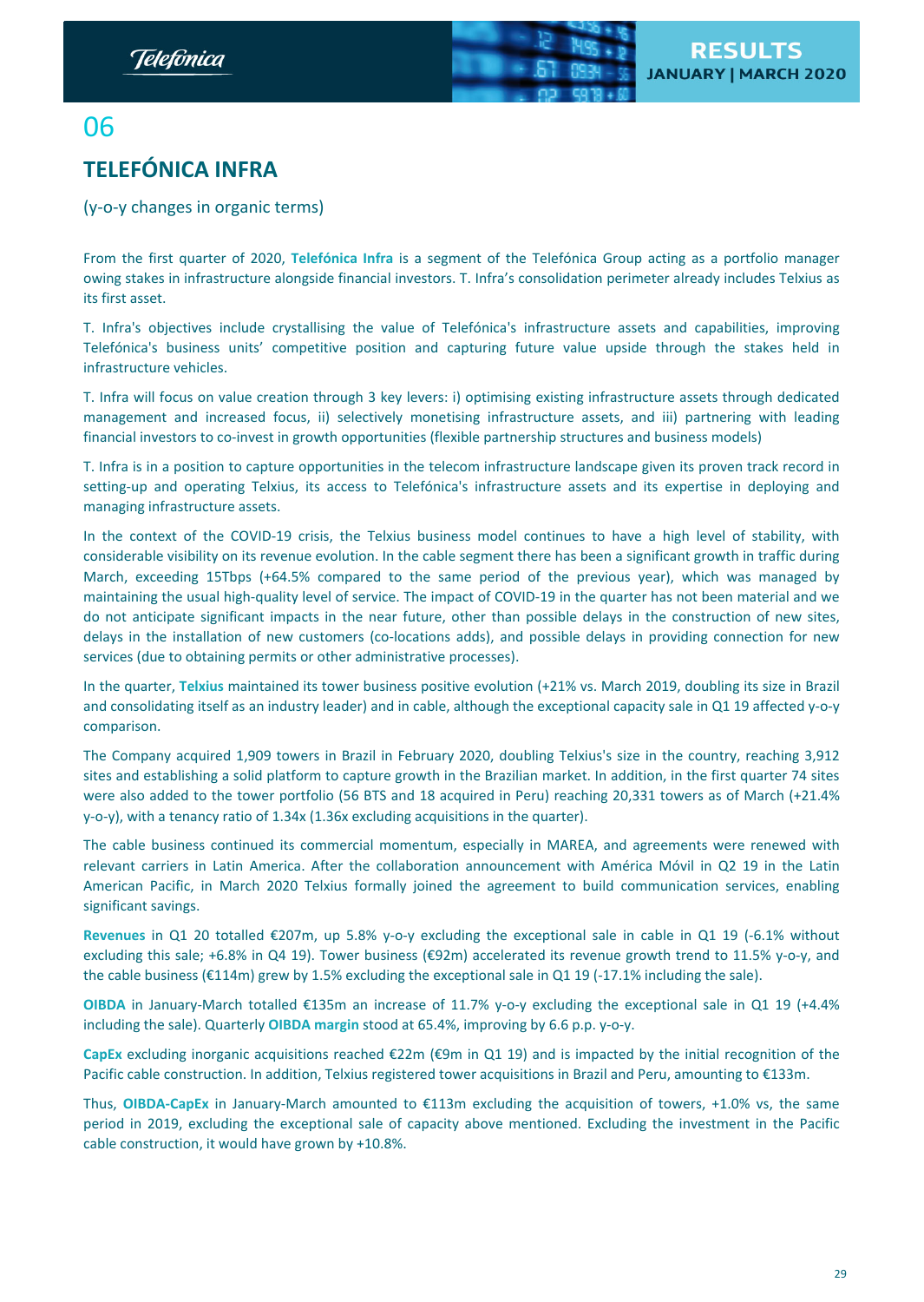



## **TELEFONICA INFRA (Telxius)**

CONSOLIDATED INCOME STATEMENT

*Unaudited figures (Euros in millions)*

|                                         | January - March |       |          | % Var    |                         |  |
|-----------------------------------------|-----------------|-------|----------|----------|-------------------------|--|
|                                         | 2020            | 2019  | Reported | Organic  | Ex capacity sale<br>(2) |  |
| <b>Revenues</b>                         | 207             | 219   | (5.7)    | (6.1)    | 5.8                     |  |
| Operating income before D&A (OIBDA)     | 135             | 129   | 4.7      | 4.4      | 11.7                    |  |
| <b>OIBDA Margin</b>                     | 65.4 %          | 58.8% | 6.5 p.p. | 6.6 p.p. |                         |  |
| CapEx                                   | 155             | 9     | n.s.     | n.s.     |                         |  |
| CapEx ex inorganic operations (1)       | 22              | 9     | 140.4    | 140.2    |                         |  |
| OIBDA-CapEx                             | (20)            | 120   | C.S.     | C.S.     |                         |  |
| OIBDA-CapEx ex inorganic operations (1) | 113             | 120   | (5.8)    | (6.1)    | 1.0                     |  |

*Notes:*

*- OIBDA before management and brand fees. - Telxius Argentina contribution to organic growth is excluded.*

(1) CapEx and OIBDA-CapEx ex inorganic operations, exclude the M&A operations in the quarter (towers acquisition in Brazil and Peru in Q1 20).

(2) Ex capacity sale y-o-y change, expressed in organic terms, exclude the exceptional capacity sale in Cable (MAREA) in Q1 19.

KPIs

## *Unaudited figures*

|                          |        | 2019   | 2020      |                 |        |         |
|--------------------------|--------|--------|-----------|-----------------|--------|---------|
|                          | March  | June   | September | <b>December</b> | March  | % Chg   |
| Towers (#)               | 16,754 | 17,550 | 18,130    | 18,348          | 20,331 | 21.4    |
| Tenants (#)              | 22,924 | 23,889 | 24,556    | 24,911          | 27,181 | 18.6    |
| Tenants (non anchor) (#) | 6,170  | 6,339  | 6,426     | 6,563           | 6,850  | 11.0    |
| Tenancy ratio (%)        | 1,37x  | 1,36x  | 1,35x     | 1,36x           | 1.34x  | (0.02)x |

*Notes:*

- Non anchor tenants refer to other tenants than anchor.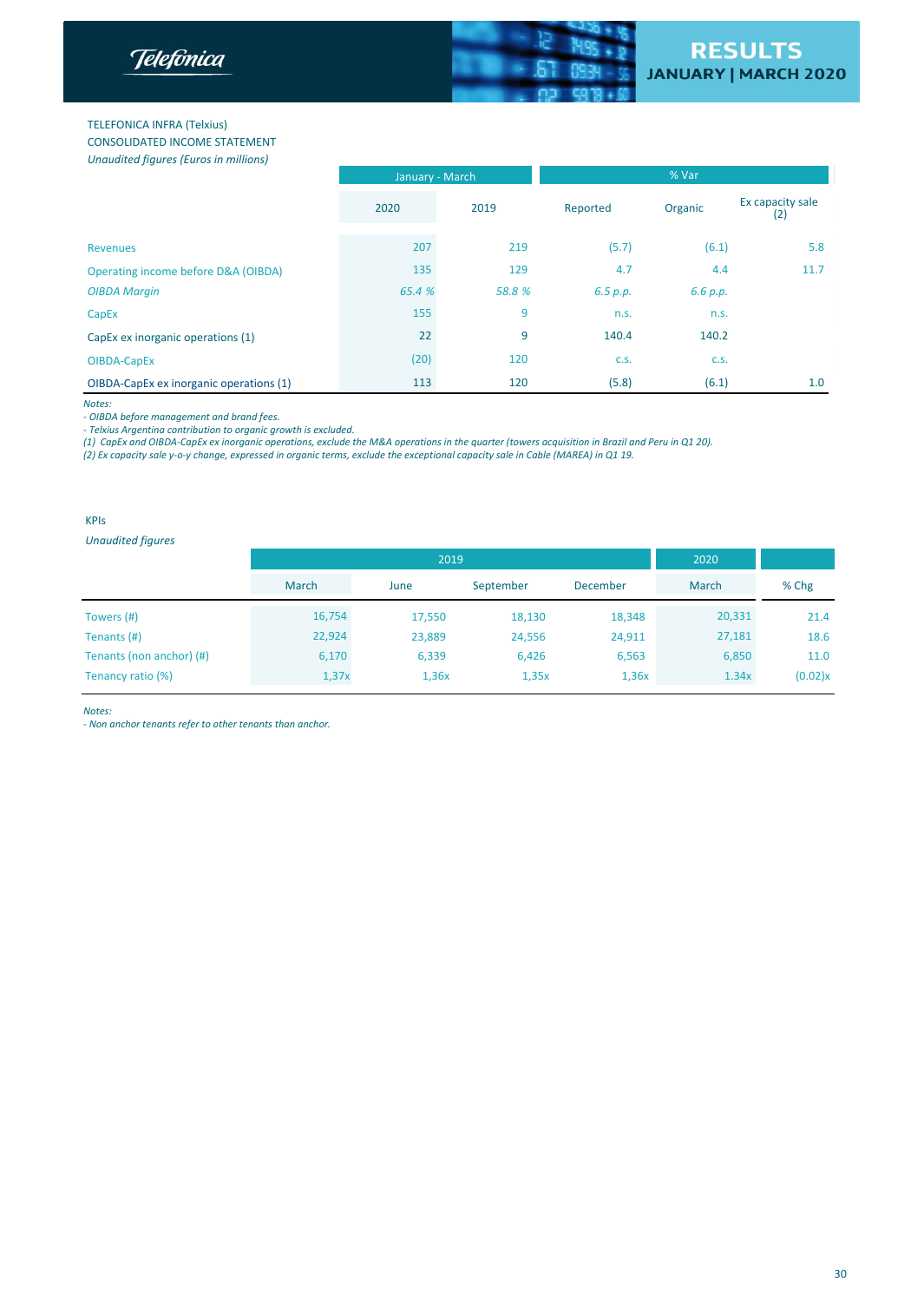

# <span id="page-30-0"></span>07

# **TELEFÓNICA HISPAM**

(y-o-y changes in organic terms)

In response to COVID-19's social and economic impacts, Telefónica has provided special benefits to enhance customers' connectivity, some examples include, additional data allowances, free access for certain applications and websites, or the opening of additional TV channels, among other measures.

COVID-19's impact has started to be reflected on Hispam's operations since mid March, mainly affecting handset sales and prepaid revenues. Nonetheless, the increasing penetration of contract accesses (31% of total revenues), drives more stable and predictable operational revenues. This, along with digitalisation, continuous FTTH deployment leading to a higher quality network and ongoing cost savings and simplification efforts, helps the company to face the current scenario from a position of relative strength.

With Telefónica's new strategy announced in November 2019, Hispam's operations were combined in a segment. Revenues and OIBDA growth trends are broadly similar to the last quarter in comparable terms (excluding the contributions from Argentina, which from this quarter on were excluded from the organic growth, and the capital gains from tower sales).

During the first quarter, the Company has kept its strategic focus on the growth of higher profitable accesses, mainly in contract and fibre, as well as asset value accretion. In this context, it is worth highlighting that Mexico posted positive y-o-y growth in OIBDA, as a result mainly from its operational model transformation following the deal with AT&T.

In the **mobile business**, contract accesses decreased 1%, impacted mainly by Argentina, although Mexico and Colombia performances were especially noteworthy, with growth in contract accesses thanks to the differential and valuable offerings, including Movistar Play, which has already reached 1.4m active users. This performance was achieved despite a more aggressive commercial environment in the region (mainly in Chile, Peru and Colombia) and the initial impacts from COVID-19, which will be more relevant in the second quarter of the year.

In the **fixed business**, the Company's transformation process towards fibre continued to progress, supported by co-investment deals in some countries, including Chile, Argentina and Colombia, with American Tower Company and Andean Tower Partners.

Additionally, the Company continued to improve its commercial plans and upgrading the services offered (in Colombia Netflix was incorporated to the high value bundles this quarter) and the speeds delivered to customers (Chile started to offered up to 900 Mbps this quarter). As a result, UBB accesses rose to 3.3m with 28% uptake, following the acceleration in the network deployment (11.7m premises passed, +1.7m in the last 12 months), with Chile posting a record commercial performance in the quarter. Fibre deployment enabled the acceleration in Pay TV through IPTV, improving resource allocation profitability and deprioritising DTH (with a negative impact in the short term in both accesses and revenues).

**Revenues** totalled €2,204m and fell 4.8% y-o-y mainly as a result of lower handset sales (-14.7%, due to the initial COVID-19 impact) and on lower service revenues, primarily in mobile, which was affected by a decrease in market prices in Chile and Peru. These effects are partially offset by a strong growth in FTTH/cable revenues (+23.2%).

**OIBDA** (€502m) decreased 10.6% y-o-y as a consequence of the decline in revenues and partially compensated by the savings achieved in the quarter. **OIBDA margin** stood at 22.8% (-1.6 p.p. y-o-y).

**CapEx in t**he first quarter rose to 325M€ an increase of 19.7% y-o-y as a result of the deployment of 4G and UBB networks. CapEx represented 15% over sales (+3 p.p. y-o-y). **OIBDA-CapEx** totalled €176m (-37.1% y-o-y).

In **Chile**, it is worth highlighting the strong growth in fibre accesses (quarterly net adds achieved a new historical high). Operational revenues (-8.4% y-o-y) and OIBDA (-17.5% y-o-y) were affected by tariff reduction in the market and a strong competitive environment.

In **Perú**, commercial activity was focused in the higher value accesses and in the convergent Movistar Play offering. Operational revenues (-9.6% y-o-y) and OIBDA (-17.8%) continued to be significantly impacted by high competitive intensity, partially offset by continued efficiency gains (digitalisation and simplification).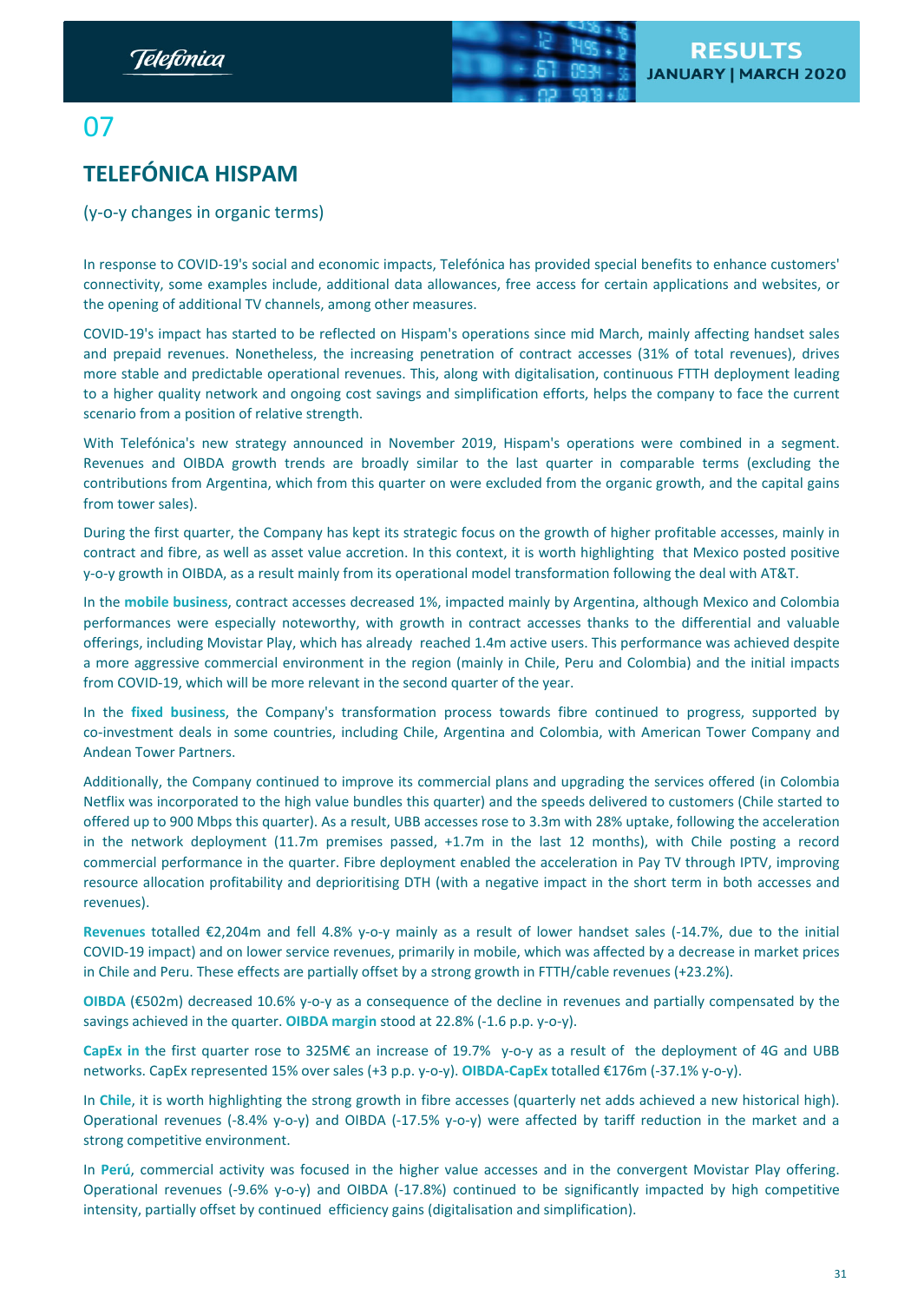

In **Colombia** commercial activity continued to post positive performance, with y-o-y growth in fixed broad band, pay TV, and contact mobile. Operational revenues (+1.0% y-o-y) increased primarily due to mobile revenues positive performance.

In **México**, OIBDA (+47.7% y-o-y) returned to positive growth, starting to reflect the savings from the deal with AT&T (more efficient resource allocation).

**Argentina,** revenues increased by 42.0% y-o-y in local currency (increase in value and tariffs update). OIBDA remained stable (+0.9% y-o-y in local currency) in a highly competitive environment, reflecting the inflation update in operating expenses, mainly personnel and external services.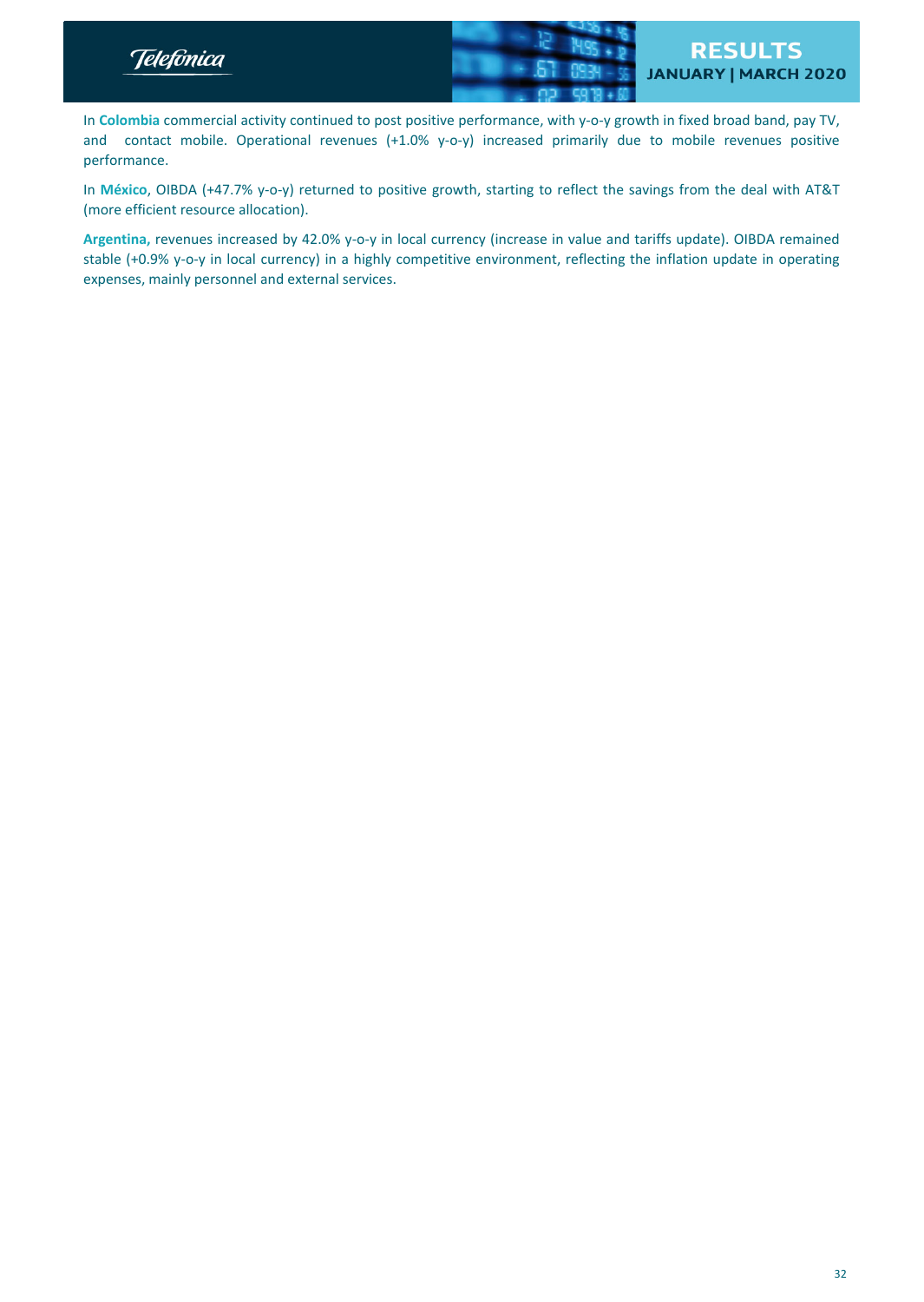

#### TELEFÓNICA HISPAM

CONSOLIDATED INCOME STATEMENT *Unaudited figures (Euros in millions)*

|                                     | January - March |        | % Chg      |            |
|-------------------------------------|-----------------|--------|------------|------------|
|                                     | 2020            | 2019   | Reported   | Organic    |
| <b>Revenues</b>                     | 2,204           | 2,407  | (8.4)      | (4.8)      |
| <b>Mobile Business</b>              | 1,406           | 1,555  | (9.6)      | (5.3)      |
| <b>Handset revenues</b>             | 295             | 342    | (13.8)     | (14.7)     |
| <b>Fixed Business</b>               | 764             | 812    | (5.9)      | (0.6)      |
| Operating income before D&A (OIBDA) | 502             | 637    | (21.2)     | (10.6)     |
| <b>OIBDA Margin</b>                 | 22.8 %          | 26.5 % | (3.7 p.p.) | (1.6 p.p.) |
| CapEx                               | 325             | 297    | 9.5        | 19.7       |
| Spectrum                            |                 |        |            |            |
| OIBDA-CapEx                         | 176             | 340    | (48.1)     | (37.1)     |

## TELEFÓNICA HISPAM

## SELECTED FINANCIAL DATA

| Unaudited figures (Euros in millions)<br>January - March |       | $%$ Chg |          |         |
|----------------------------------------------------------|-------|---------|----------|---------|
|                                                          | 2020  | 2019    | Reported | Organic |
| <b>Revenues</b>                                          | 2,204 | 2,407   | (8.4)    | (4.8)   |
| Telefónica Argentina                                     | 532   | 543     | (2.1)    |         |
| <b>Telefónica Chile</b>                                  | 391   | 498     | (21.6)   | (8.4)   |
| Telefónica Perú                                          | 472   | 518     | (8.9)    | (9.6)   |
| Telefónica Colombia                                      | 333   | 359     | (7.4)    | 1.0     |
| <b>Telefónica México</b>                                 | 290   | 296     | (2.0)    | (1.7)   |
| <b>Others &amp; eliminations</b>                         | 187   | 192     | (2.5)    | (11.2)  |
| <b>Handset revenues</b>                                  | 295   | 342     | (13.8)   | (14.7)  |
| <b>Telefónica Argentina</b>                              | 64    | 48      | 34.5     |         |
| <b>Telefónica Chile</b>                                  | 62    | 79      | (21.1)   | (7.8)   |
| Telefónica Perú                                          | 53    | 81      | (34.9)   | (35.4)  |
| <b>Telefónica Colombia</b>                               | 32    | 35      | (9.7)    | (1.5)   |
| <b>Telefónica México</b>                                 | 69    | 73      | (5.6)    | (5.3)   |
| <b>Others &amp; eliminations</b>                         | 14    | 25      | (43.9)   | (42.6)  |
| <b>OIBDA</b>                                             | 502   | 637     | (21.2)   | (10.6)  |
| <b>Telefónica Argentina</b>                              | 101   | 145     | (30.4)   |         |
| <b>Telefónica Chile</b>                                  | 119   | 169     | (29.3)   | (17.5)  |
| Telefónica Perú                                          | 89    | 107     | (17.2)   | (17.8)  |
| Telefónica Colombia                                      | 98    | 131     | (25.5)   | (18.7)  |
| <b>Telefónica México</b>                                 | 33    | 22      | 47.3     | 47.7    |
| <b>Others &amp; eliminations</b>                         | 62    | 63      | (0.5)    | (7.8)   |

*Notes:*

*- OIBDA before management and brand fees.*

- Following the consideration of the Argentine and Venezuela economies as hyperinflationary from an accounting perspective, both operations are *adjusted by inflation and are to be accounted at the closing exchange rate.*

- The results from Central America are excluded from both the years of 2019 and 2020 and are consolidated in Telefónica Group's "eliminations & others". Additionally, the contribution to organic growth from T. Argentina and T. Venezuela are excluded from Hispam results.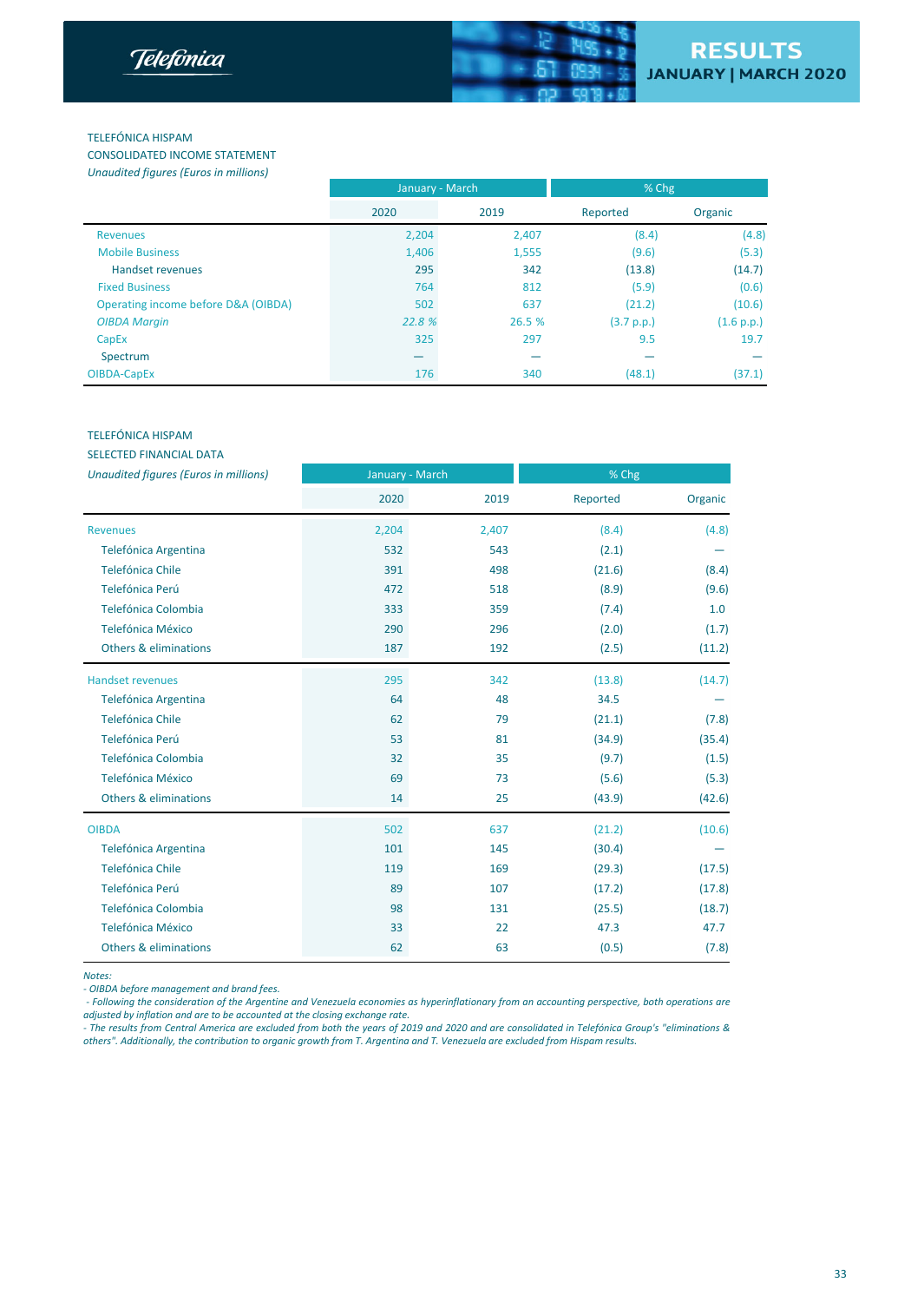**Telefonica** 



## TELEFÓNICA HISPAM ACCESSES

| <b>Unaudited figures (Thousands)</b> |           |           |           |           |           |        |
|--------------------------------------|-----------|-----------|-----------|-----------|-----------|--------|
|                                      |           | 2019      | 2020      |           |           |        |
|                                      | March     | June      | September | December  | March     | % Chg  |
| <b>Retail Accesses</b>               | 115,606.0 | 113,542.7 | 113,353.6 | 110,670.3 | 108,739.0 | (5.9)  |
| Fixed telephony accesses             | 9,850.3   | 9,542.5   | 9,236.2   | 8,804.2   | 8,461.8   | (14.1) |
| <b>Broadband</b>                     | 5,861.1   | 5,806.7   | 5,733.4   | 5,564.7   | 5,428.5   | (7.4)  |
| <b>UBB</b>                           | 2,975.2   | 3,136.4   | 3,235.9   | 3,249.6   | 3,298.3   | 10.9   |
| FTTH(1)                              | 2,348.8   | 2,579.8   | 2.770.7   | 2,829.6   | 2,916.2   | 24.2   |
| Mobile accesses                      | 96,568.3  | 94,868.8  | 95,133.3  | 93,137.8  | 91,759.4  | (5.0)  |
| Prepay                               | 71,059.2  | 69,214.2  | 69,222.7  | 67,286.2  | 66,156.9  | (6.9)  |
| Contract (2)                         | 22,179.8  | 22,277.7  | 22,412.2  | 22,243.7  | 21,909.8  | (1.2)  |
| M2M                                  | 3,329.2   | 3,376.9   | 3,498.3   | 3,607.9   | 3,692.6   | 10.9   |
| Pay TV                               | 3,181.1   | 3,178.6   | 3,103.4   | 3,015.2   | 2,943.2   | (7.5)  |
| <b>IPTV</b>                          | 152.7     | 205.4     | 277.6     | 335.6     | 385.8     | 152.7  |
| <b>Total Accesses</b>                | 115,627.9 | 113,565.5 | 113,374.9 | 110,691.5 | 108,760.1 | (5.9)  |

*Notes:*

*(1) Includes Peru's cable accesses.*

(2) Includes the disconnection of 273 thousand inactive contract accesses in Peru in Q1 19.

## SELECTED OPERATIONAL DATA

| Unaudited figures (Thousands) |          | 2019     | 2020      |          |          |       |
|-------------------------------|----------|----------|-----------|----------|----------|-------|
|                               | March    | June     | September | December | March    | % Chg |
| <b>UBB Premises passed</b>    | 10,015.6 | 10.571.0 | 11.093.7  | 11.422.6 | 11,727.5 | 17.1  |
| FTTH $(1)$                    | 7.277.3  | 7.832.6  | 8.355.4   | 8.684.3  | 8.989.1  | 23.5  |

*Note:*

*(1) Includes Peru's cable premises passed.*

#### SELECTED OPERATIONAL DATA

*Unaudited figures* 

|                                    | 2019  |       |           |          | 2020  |            |
|------------------------------------|-------|-------|-----------|----------|-------|------------|
|                                    | March | June  | September | December | March | % Var      |
| Mobile churn (quarterly)           | 4.2 % | 4.3 % | 3.4 %     | 4.1 %    | 3.4%  | (0.7 p.p.) |
| Contract                           | 2.7%  | 2.5%  | 2.6%      | 2.8 %    | 2.7%  | (0.0 p.p.) |
| Mobile churn (cumulative YTD)      | 4.2 % | 4.2 % | 4.0 %     | 4.0 %    | 3.4 % | (0.7 p.p.) |
| Contract                           | 2.7%  | 2.6 % | 2.6%      | 2.6%     | 2.7%  | (0.0 p.p.) |
| Mobile ARPU (EUR) (cumulative YTD) | 4.0   | 4.0   | 4.1       | 4.0      | 3.9   | 3.9        |
| Contract                           | 11.7  | 12.0  | 12.2      | 12.2     | 10.9  | (0.3)      |

*Note:*

- ARPU: monthly average revenue divided by the monthly average accesses of the period. % organic change.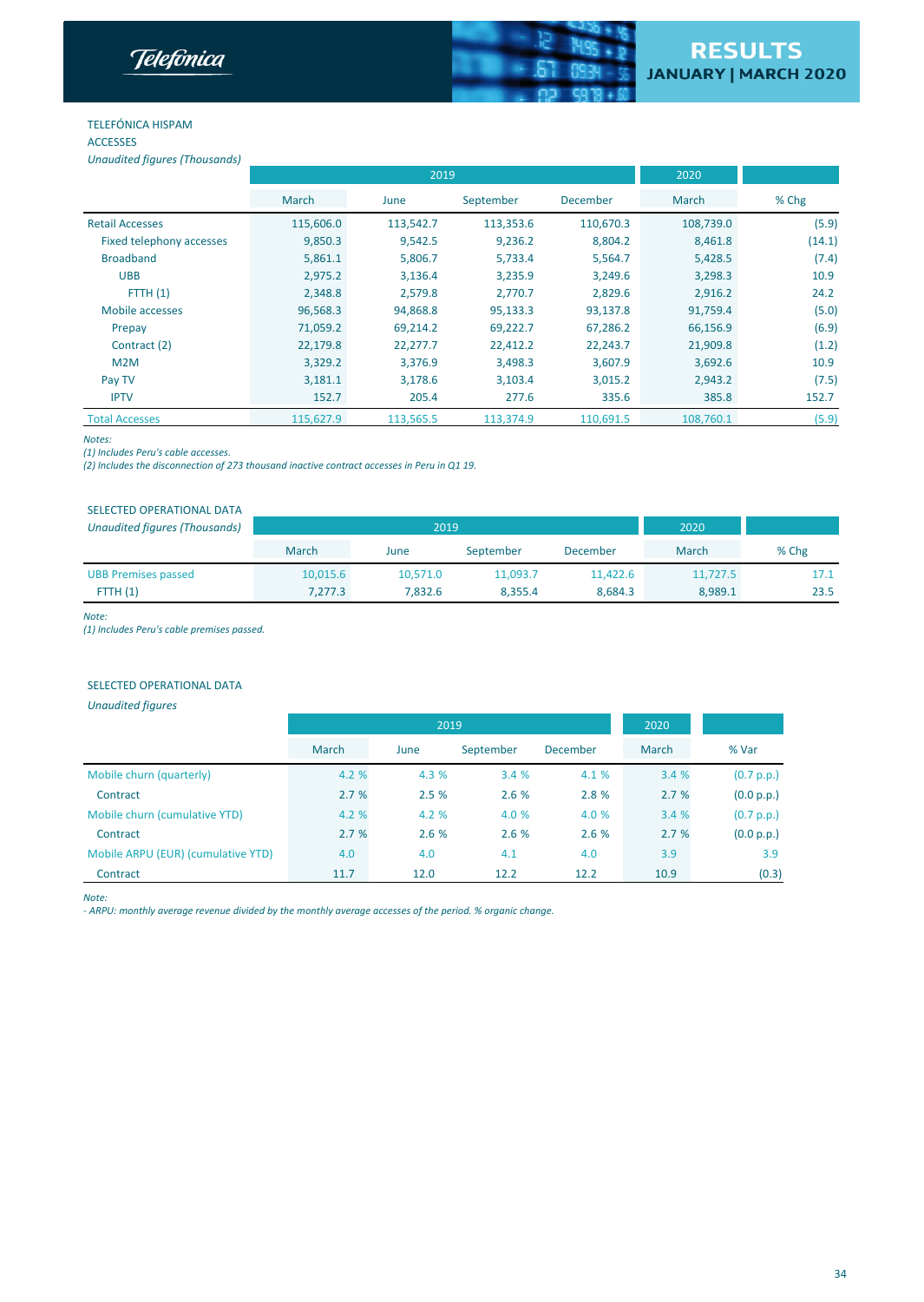

# <span id="page-34-0"></span>08

# **ADDENDA**

# **Key Holdings of the Telefónica Group**

|                               | % Stake |                                                         | % Stake |
|-------------------------------|---------|---------------------------------------------------------|---------|
| <b>TELEFÓNICA ESPAÑA</b>      | 100.0   | <b>OTHER STAKES</b>                                     |         |
|                               |         | China Unicom                                            | 0.6     |
| <b>TELEFÓNICA UK</b>          | 100.0   | <b>BBVA</b>                                             | 0.7     |
|                               |         | Prisa (1)                                               | 9.4     |
| <b>TELEFÓNICA DEUTSCHLAND</b> | 69.2    |                                                         |         |
|                               |         | (1) As of 20 February 2018, stake communicated to CNMV. |         |
| <b>TELEFÓNICA BRASIL</b>      | 73.7    |                                                         |         |
|                               |         |                                                         |         |
| <b>TELEFÓNICA INFRA</b>       |         |                                                         |         |
| <b>Telxius Telecom</b>        | 50.0    |                                                         |         |
|                               |         |                                                         |         |
| <b>TELEFÓNICA HISPAM</b>      |         |                                                         |         |
| Telefónica de Argentina       | 100.0   |                                                         |         |
| Telefónica Móviles Argentina  | 100.0   |                                                         |         |
| Telefónica Móviles Chile      | 100.0   |                                                         |         |
| Telefónica Móviles Uruguay    | 100.0   |                                                         |         |
| Telefónica Móviles México     | 100.0   |                                                         |         |
| Telefónica Venezolana         | 100.0   |                                                         |         |
| <b>Telefónica Ecuador</b>     | 100.0   |                                                         |         |
| Telefónica Chile              | 99.1    |                                                         |         |
| Telefónica del Perú           | 98.9    |                                                         |         |
| <b>Telefónica Colombia</b>    | 67.5    |                                                         |         |

| % Stake |                     | % Stake |
|---------|---------------------|---------|
| 100.0   | <b>OTHER STAKES</b> |         |
|         | <b>China Unicom</b> | 0.6     |
| 100.0   | <b>BBVA</b>         | 0.7     |
|         | Prisa (1)           | 9.4     |
|         |                     |         |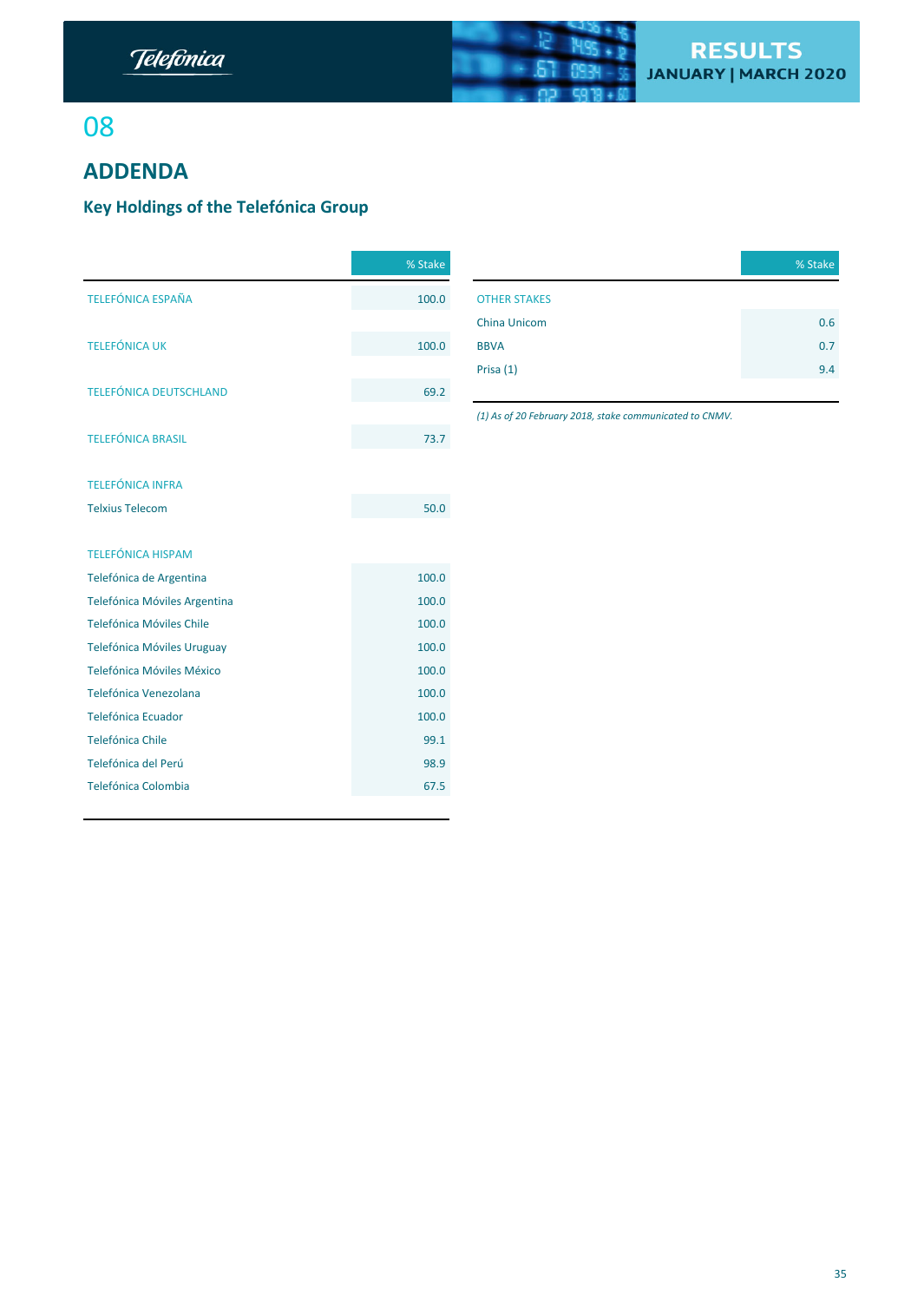<span id="page-35-0"></span>



# **Changes to the Perimeter**

During the January-March 2020 period, the following changes have been made to the consolidation perimeter:

- On February 28, 2020, after obtaining the relevant regulatory approvals, Telefónica's subsidiary, Telefónica de Contenidos, S.A.U., 100% of which is directly owned by Telefónica, acquired 50% of the shares in Prosegur Alarmas España, S.L. from Prosegur Compañía de Seguridad, S.A.
- On March 31, 2020, Latin America Cellular Holdings, S.L. (LACH) acquired through the Lima Stock Exchange 11,455,712 shares from the minority shareholders of Telefónica del Perú, S.A.A., increasing LACH's stake to 98.9%.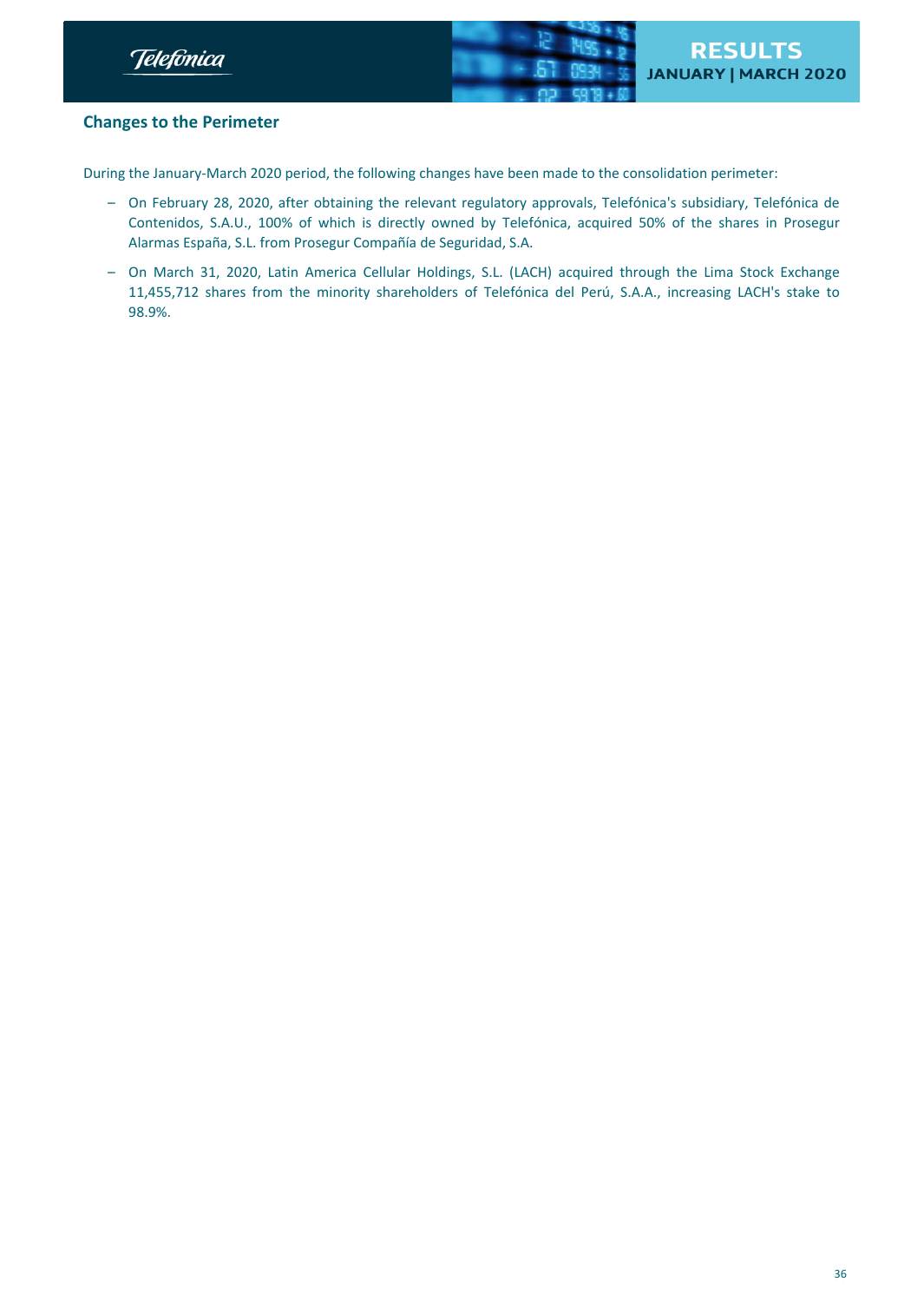<span id="page-36-0"></span>



# **Alternative performance measures**

The management of the Group uses a series of APM in its decision-making, in addition to those expressly defined in the IFRS as they provide additional information useful to assess the Group's performance, solvency and liquidity. These measures should not be viewed separately or as a substitute for the measures presented according to the IFRS.

# **Operating income before amortisation (OIBDA)**

Operating income before depreciation and amortisation (OIBDA) is calculated by excluding solely depreciation and amortisation from operating income. OIBDA is used to track the performance of the business and to establish operating and strategic targets of Telefónica Group companies. OIBDA is a commonly reported measure and is widely used among analysts, investors and other interested parties in the telecommunications industry, although not a measure explicitly defined in IFRS, and therefore, may not be comparable to similar indicators used by other companies. OIBDA should not be considered as a substitute for operating income.

Furthermore, the Group uses the OIBDA margin measure, which is the result of dividing OIBDA by revenues.

Reported figures for 2019 and 2020 include the impacts of IFRS 16 Leases. Since the adoption of the new standard (January 1, 2019) most of lease expenses that under prior accounting standard affected operating expenses, are now affecting depreciation and amortisation or net financial expenses, resulting in higher OIBDA under IFRS 16.

The detailed reconciliation of Telefónica Group's OIBDA and Operating Income can be found in the selected financial information contained in [https://www.telefonica.com/documents/162467/145816197/rdos20t1-data.zip/.](https://www.telefonica.com/documents/162467/145816197/rdos20t1-data.zip/c06ad134-756b-2727-4dc5-853f2f54a866) OIBDA is also defined on consolidated financial statements published by the Group for 2019 (see "Alternative measures not defined in IFRS" in Note 2).

## **OIBDA-CapEx and OIBDA-CapEx excluding spectrum acquisitions**

OIBDA-CapEx is defined as operating income before depreciation and amortization, reduced by accrued capital expenditures, and OIBDA-CapEx excluding spectrum acquisitions is defined as operating income before depreciation and amortization, reduced by accrued capital expenditures excluding those related to spectrum acquisitions.

Furthermore, the Group uses the OIBDA-CapEx margin measure, which is the result of dividing OIBDA-CapEx by revenues.

We believe that it is important to consider capital expenditures, and capital expenditures excluding spectrum acquisitions, together with OIBDA in order to have a more complete measure of the performance of our telecommunications businesses. We use these measures internally to track the performance of our business, to establish operating and strategic targets of the Group's businesses and in our internal budgeting process.

Neither OIBDA-CapEx nor OIBDA-CapEx excluding spectrum acquisitions is a measure expressly defined in IFRS, and therefore they may not be comparable to similar indicators used by other companies. In addition, neither OIBDA-CapEx nor OIBDA-CapEx excluding spectrum acquisitions should be considered a substitute for operating income, the most comparable financial measure calculated in accordance with IFRS, or any measure of liquidity calculated in accordance with IFRS.

The detailed reconciliation of Telefónica Group's OIBDA-CapEx and OIBDA-CapEx excluding spectrum acquisitions with Operating Income, can be found in the consolidated financial statements published by the Group for 2019 (see "Alternative measures not defined in IFRS" in Note 2).

OIBDA-CapEx and OIBDA-CapEx excluding spectrum acquisitions are also defined on the consolidated financial statements published by the Group for 2019 (see "Alternative measures not defined in IFRS" in Note 2).

## **Debt indicators**

## **a) Net financial debt and Net financial debt plus leases and Net financial debt plus commitments**

As per the Group calculation, net financial debt includes: i) current and non-current financial liabilities in our consolidated statement of financial position (which includes the negative mark-to-market value of derivatives), ii) other payables included in "Payables and other non-current liabilities" and "Payables and other current liabilities" (mainly corresponding to payables for deferred payment of radio spectrum that have an explicit financial component) and (iii) financial liabilities included in "Liabilities associated with non-current assets classified as held for sale".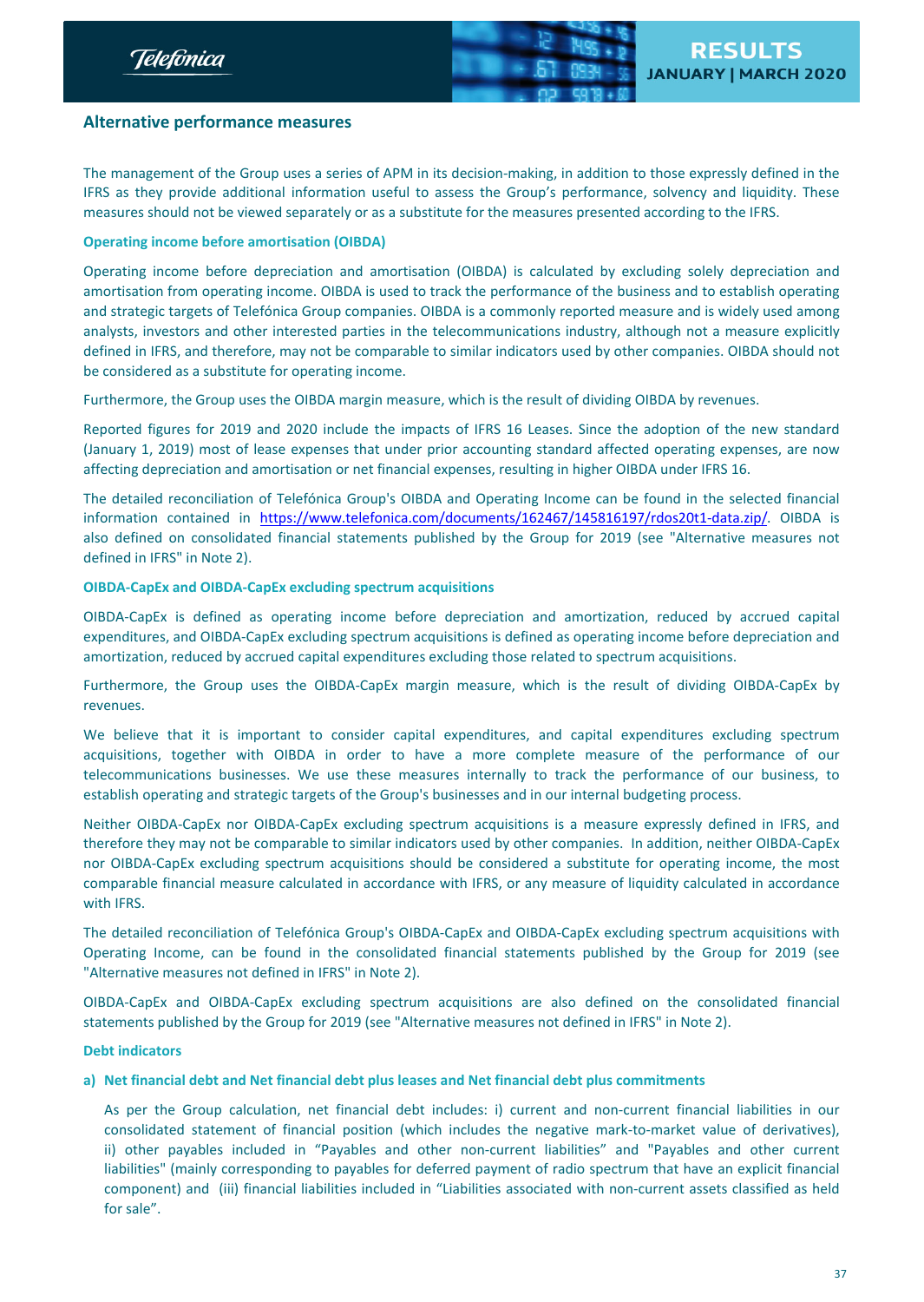Telefònica



From these liabilities, the following are subtracted: i) cash and cash equivalents, ii) current financial assets (which include short-term derivatives), iii) the positive mark-to-market value of derivatives with a maturity beyond one year, iv) other interest-bearing assets (components of "Receivables and other current assets", "Tax receivables" and "Financial assets and other non-current assets" in the consolidated statement of financial position), v) cash and other current financial assets included in "Non-current assets classified as held for sale" and vi) mark-to-market adjustment by cash flow hedging activities related to debt. In "Receivables and other current assets" we include the customer financing of terminal sales classified as short term, and "Financial assets and other non-current assets" includes derivatives, instalments for the long-term sales of terminals to customers and other long term financial assets.

Since the adoption of IFRS 16 Leases in 2019, the indicator "Net financial debt plus leases" was included, which is calculated by adding to the net financial debt the lease liabilities under IFRS 16 (including also those corresponding to the companies held for sale) and deducting assets from subleases. This indicator cannot be presented comparatively for periods prior to 2019.

Net financial debt plus commitments is calculated by adding gross commitments related to employee benefits to net financial debt and deducting the value of long-term assets associated with those commitments and the tax benefits arising from the future payments of those commitments. Gross commitments related to employee benefits are current and non-current provisions recorded for certain employee benefits such as termination plans, post-employment defined benefit plans and other benefits.

Net financial debt, net financial debt plus leases and net financial debt plus commitments are meaningful for investors and analysts because they provide an analysis of Group solvency using the same measures used by Group management. They are used to calculate internally certain solvency and leverage ratios. Nevertheless, none of them should be considered as a substitute for gross financial debt as presented in the consolidated statement of financial position.

The reconciliation of Telefónica Group's gross financial debt according to the consolidated statement of financial position, net financial debt and net financial debt plus leases at the end of March 2020 can be found on page 16 of this document and in the financial information contained in [https://www.telefonica.com/](https://www.telefonica.com/documents/162467/145816197/rdos20t1-data.zip/c06ad134-756b-2727-4dc5-853f2f54a866) [documents/162467/145816197/rdos20t1-data.zip/.](https://www.telefonica.com/documents/162467/145816197/rdos20t1-data.zip/c06ad134-756b-2727-4dc5-853f2f54a866) Net financial debt is also defined in the consolidated financial statements of the Group for 2019 (see "Alternative measures not defined in IFRS" in Note 2).

#### **b) Leverage ratio**

Since the first quarter of 2020 (once annual homogeneous data is available after the adoption of IFRS 16 in January 2019), the leverage ratio is calculated as the ratio of net financial debt over OIBDAaL (OIBDA after leases) for the past 12 months, including or excluding the OIBDAaL of the companies which are incorporated or removed from the perimeter of consolidation, and excluding certain factors in line with the calculation of organic OIBDA.

The reconciliation of the leverage ratio can be found in the selected financial information contained in [https://www.telefonica.com/documents/162467/145816197/rdos20t1-data.zip/.](https://www.telefonica.com/documents/162467/145816197/rdos20t1-data.zip/c06ad134-756b-2727-4dc5-853f2f54a866)

## **Free Cash Flow**

The Group's free cash flow is calculated starting from "Net cash flow provided by operating activities" as indicated in the consolidated statement of cash flows; deducting (Payments)/proceeds on investments in property, plant and equipment and intangible assets, net, adding the cash received form government grants and deducting dividends paid to minority interests and payments of financed spectrum without explicit interest. The cash used to cancel commitments related to employee benefits (originally included in the Net cash flow provided by operating activities) is added as it represents the payments of principal of the debt incurred with those employees.

Since the adoption of IFRS 16 in 2019, the principal payments of lease liabilities are considered as net cash used in financing activities within the consolidated cash flow statement. Under the previous standard, it was considered within net cash flow provided by operating activities. However, to guarantee comparability with previous periods, the principal payments of lease liabilities are deducted in the calculation of the "Free cash flow" of 2019. For information purposes, the indicator "Free cash flow excluding lease principal payments" was added, which excludes these payments. This indicator cannot be presented comparatively for periods prior to 2019.

We believe that free cash flow is a meaningful measure for investors and analysts because it provides an analysis of the cash flow available to protect solvency levels and to remunerate the parent company's shareholders and other equity holders. The same measure is used internally by Group management. Nevertheless, free cash flow as calculated by us should not be considered as a substitute for the various flows of cash as presented in the consolidated statements of cash flows.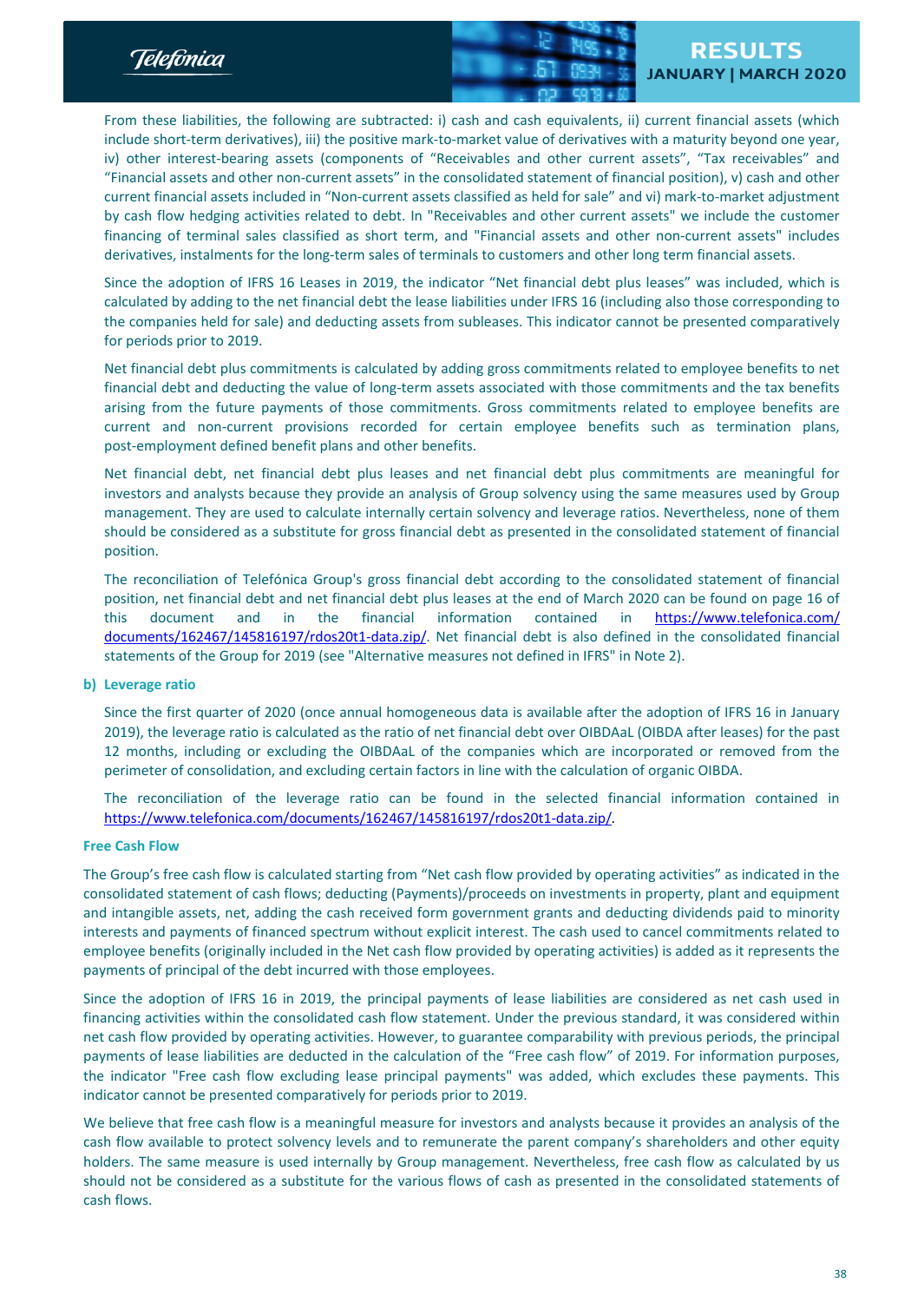Telefònica



The reconciliation of net cash flow from operations, according to the consolidated statement of cash flows (on a straight-line basis) and the Group's Free cash flow according to the above definition, can be found on the selected financial information contained in [https://www.telefonica.com/documents/162467/145816197/rdos20t1-data.zip/](https://www.telefonica.com/documents/162467/145816197/rdos20t1-data.zip/c06ad134-756b-2727-4dc5-853f2f54a866). Free cash flow is also defined in the consolidated financial statements of the Group for 2019 (see "Alternative measures not defined in IFRS" in Note 2).

## **Organic Result**

Year-on-year changes referred to in this document as "organic" or presented "in organic terms" intend to present a homogeneous comparison, by applying a constant perimeter of consolidation, constant exchange rates and other specific adjustments which are described herein. "Organic" variations provide useful information about the evolution of the business due to several factors:

- They provide information on the organic performance of the Group's operations in the different markets in which it operates, by maintaining constant exchange rates and perimeter, removing the impact of certain exogenous factors which may distort the year-on-year comparison since they are specific to a certain moment and not associated with the ordinary performance of the business (such as, for example, capital gains or losses from the sale of companies or restructuring associated to simplification plans and aimed at improving efficiency and future profitability of the Company) and therefore, helping the business performance analysis in homogeneous terms.
- Organic results are therefore used both internally and by the various agents in the market to conduct consistent monitoring of trends and of the operating performance of the business. Moreover, this data helps the comparison between the business performance of Telefónica and that of other operators, although the term "organic" is not a term defined in IFRS, and the "organic" measures included herein may not be comparable to similar measures presented by other companies.

For the purposes of this document, "organic" variation 2020/2019 is defined as the reported variation adjusted by the following factors:

- Assumes average constant foreign exchange rates of 2019. Nevertheless, the reported growth of the companies of the countries with hyperinflationary economies (Argentina and Venezuela) is excluded.
- Considers a constant perimeter of consolidation.
- At OIBDA and OIBDA-CapEx levels, excludes write-offs, capital gains/losses from the sale of companies and asset sales (material), restructuring expenses and non-recurrent material impacts.
- CapEx also excludes investment in spectrum.

Reconciliation between reported data and organic revenue figures, OIBDA and OIBDA-CapEx can be found in the selected financial information contained in [https://www.telefonica.com/documents/162467/145816197/rdos20t1](https://www.telefonica.com/documents/162467/145816197/rdos20t1-data.zip/c06ad134-756b-2727-4dc5-853f2f54a866) [data.zip/](https://www.telefonica.com/documents/162467/145816197/rdos20t1-data.zip/c06ad134-756b-2727-4dc5-853f2f54a866).

## **Underlying Result**

"Underlying" result or results in "underlying" terms intend to present a result adjusted by certain factors which distort the analysis of the business performance. Unlike the organic result, no exchange rate nor hyperinflation, nor perimeter adjustments are made to the underlying result. Likewise, due to the adoption of IFRS 16 in 2019, it has been considered appropriate to present the underlying result in accordance with current accounting standards (previously presented excluding the impact of IFRS 16). As in the case of the measures "Net financial debt plus leases" and "Free cash flow excluding principal lease payments" explained above, this measure cannot be presented comparatively with periods prior to 2019. However, the Company provides quarterly data from 2019.

The underlying result is calculated up to net income, while organic variations are calculated up to the Operating income and OIBDA - CapEx. The "underlying" result provides useful information for the company and market agents because:

– It provides additional information on the underlying performance of the Group's operations, removing the distorting effects of certain factors, as they are specific to a certain moment and not associated with the ordinary performance of the business, facilitating the underlying analysis of the business.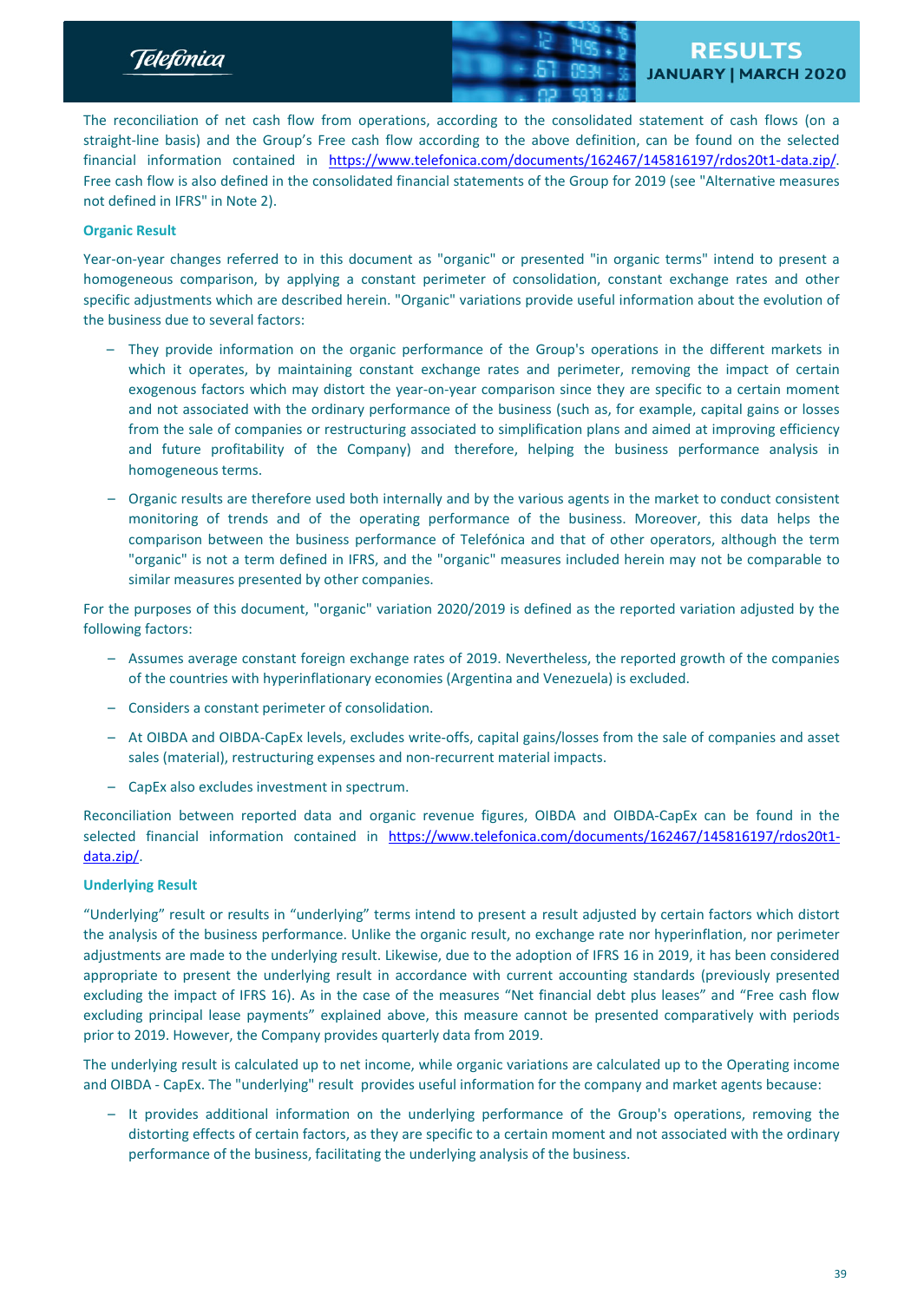Telefònica



– The inclusion of the business underlying performance is used both internally and by the various agents in the market to consistently monitor trends and operating performance of the business; this data also facilitates the relation between the business performance of Telefónica and that of other operators, although the term "underlying" is not a term defined in IFRS, and the "underlying" measures included herein may not be comparable to similar measures presented by other companies.

For the purposes of this document, "underlying" result is defined as the reported result as adjusted by the following factors:

- Excludes write-downs, capital gains/losses from the sale of companies and asset sales (material), restructuring expenses and material non-recurrent impacts.
- Amortisation of intangible assets from purchase price allocation processes is also excluded.

Reconciliation between reported data and OIBDA underlying figures and net income can be found on the selected financial information contained on [https://www.telefonica.com/documents/162467/145816197/rdos20t1-data.zip/.](https://www.telefonica.com/documents/162467/145816197/rdos20t1-data.zip/c06ad134-756b-2727-4dc5-853f2f54a866)